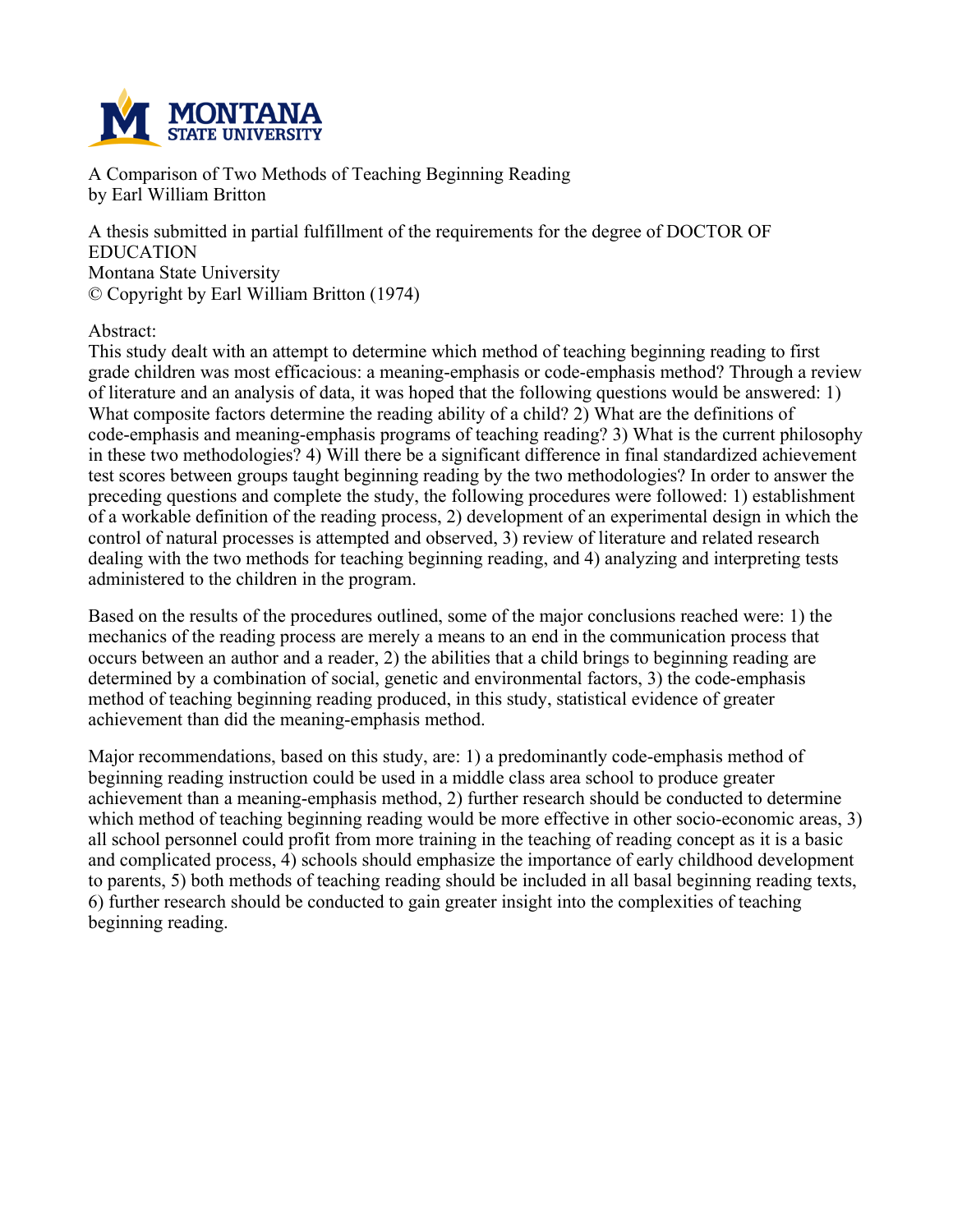### A COMPARISON OF TWO METHODS OF TEACHING BEGINNING READING

by

EARL WILLIAM BRITTON

A thesis submitted in partial fulfillment of the requirements for the degree

 $\circ f$ 

### DOCTOR OF EDUCATION

Approved:

<u>Um</u> Chairman, Examining Committee

Head, Major Department

my L Parso Graduate Dean

MONTANA STATE UNIVERSITY Bozeman, Montana

August, 1974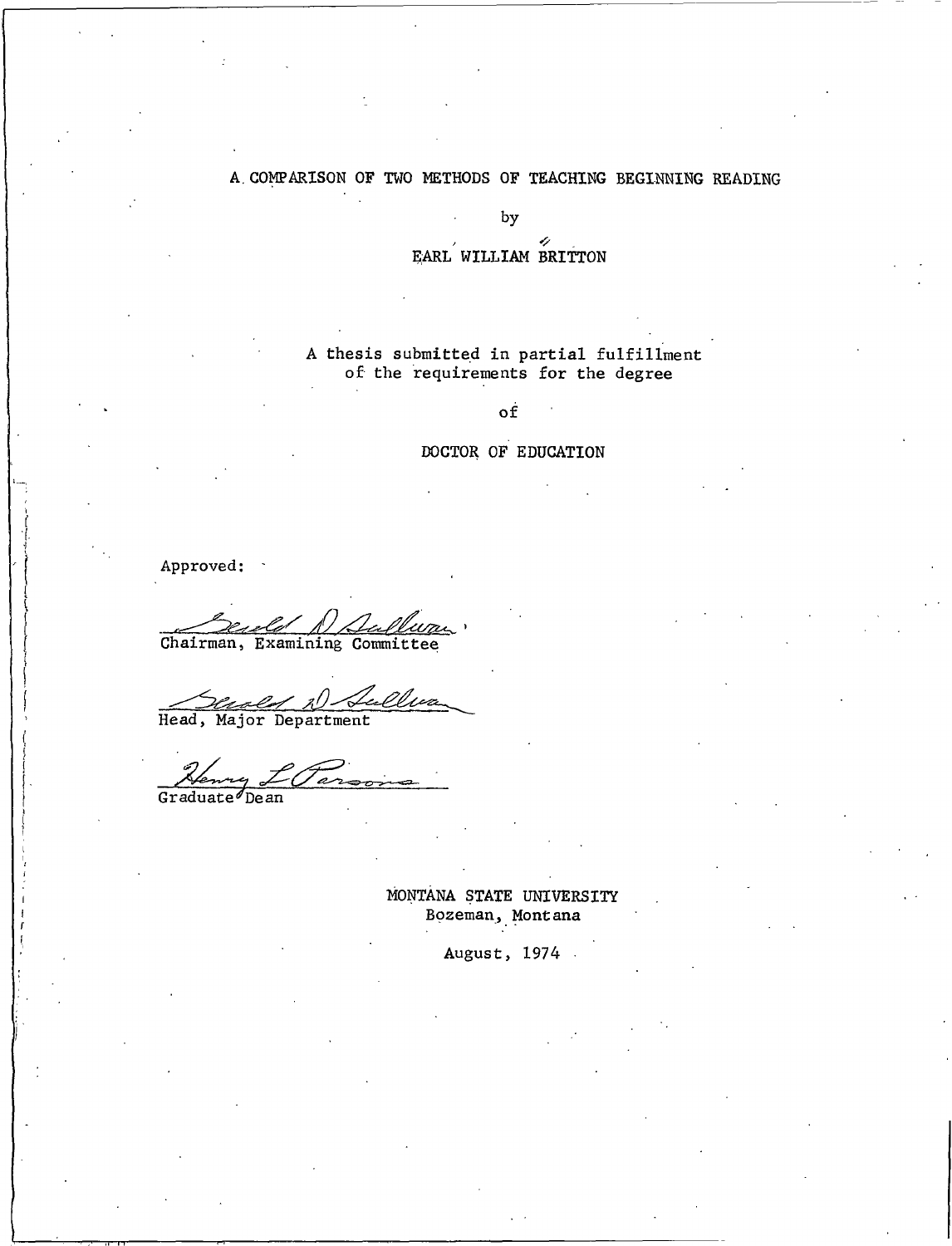#### **ACKNOWLEDGMENTS**

Acknowledgment is made to my reading committee, Dr. Willis Vandiver and Dr. Richard Horswill and to the other members of my committee, Dr. Del Samson and Dr. Eric Strohmeyer. Special thanks are extended to my advisor, Dr. Gerald Sullivan, who assisted me not only with his time and counsel, but with moral support which was especially appreciated.

I also want to extend my appreciation to Paul T. O'Hare, Superintendent of Public Schools in Billings, Montana, for making it possible for me to obtain a Sabbatical Leave for the year 1970-1971 to pursue my studies.

iii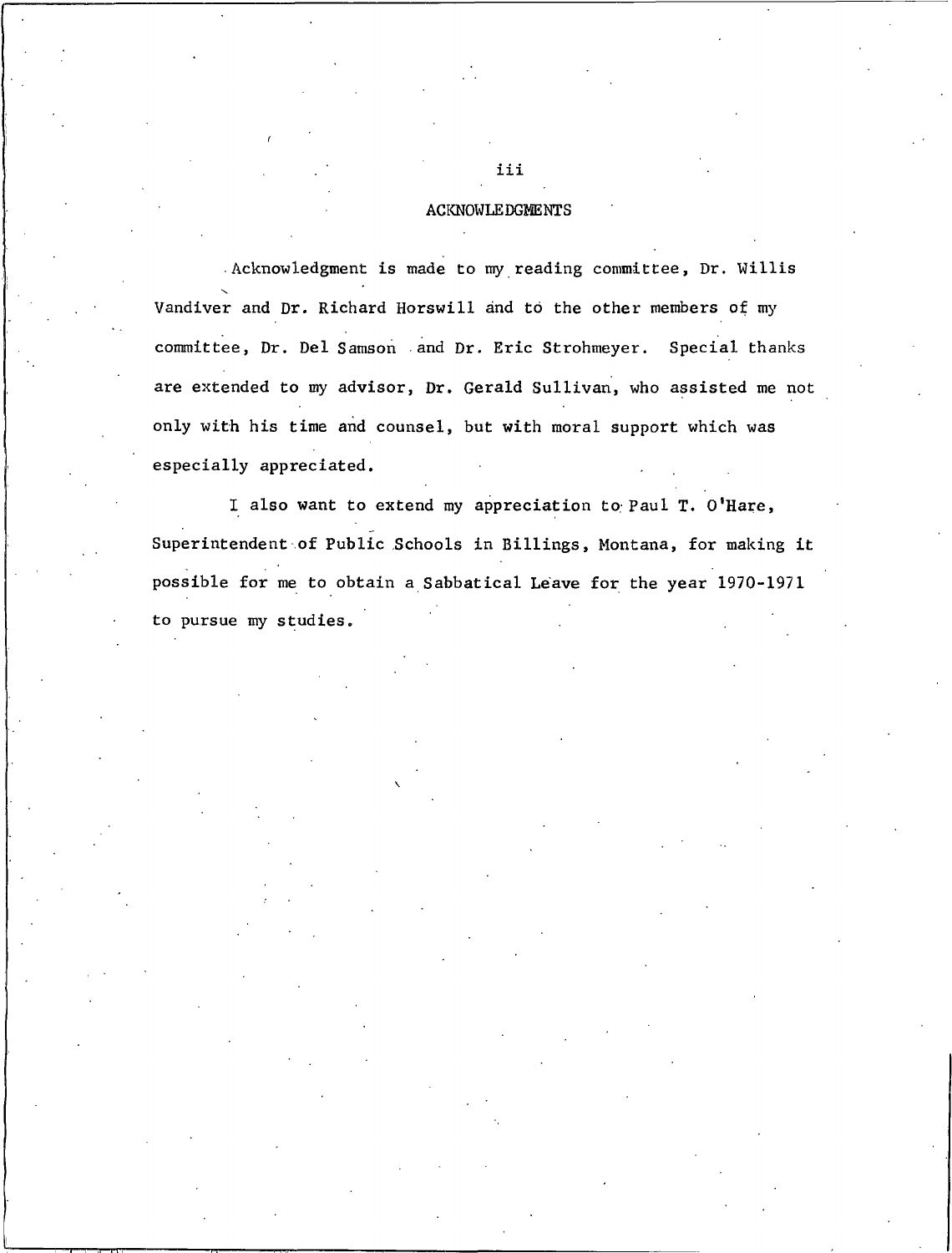## TABLE OF CONTENTS

|                                  | rage            |
|----------------------------------|-----------------|
| LIST OF TABLES                   | x               |
| LIST OF FIGURES                  | xii             |
| Chapter                          |                 |
| 1.<br>INTRODUCTION               | 1               |
| STATEMENT OF THE PROBLEM         | 9               |
| NEED OR PURPOSE OF THE STUDY     | 10              |
| GENERAL QUESTIONS TO BE ANSWERED | 11              |
| GENERAL PROCEDURES               | 11              |
| <b>LIMITATIONS</b>               | 18              |
| DEFINITION OF TERMS              | 20 <sup>1</sup> |
| <b>SUMMARY</b>                   | 22              |
| 2.<br><b>PROCEDURES</b>          | 25              |
| PROCEDURE ONE                    | 25              |
| PROCEDURE TWO                    | 25              |
| Population Description and       | 26              |
| Sampling Procedure               |                 |
| PROCEDURE THREE                  | 27              |
| Early Childhood Socialization    | 27              |
| The Ability of the Child         | 27              |
| The Code-Emphasis Method         | 28              |
| The Meaning-Emphasis Method      | 29              |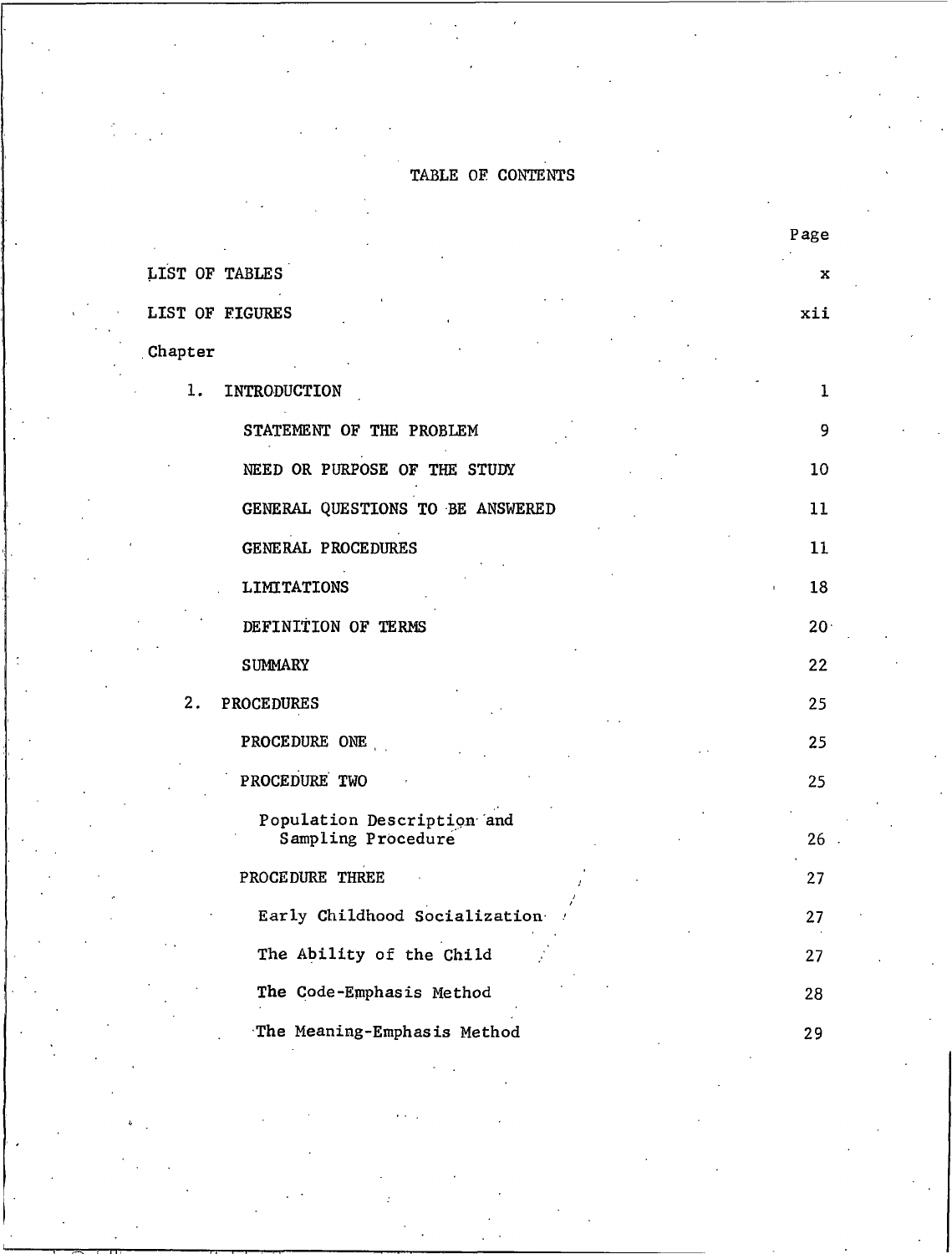| Chapter                                                           | Page  |
|-------------------------------------------------------------------|-------|
| Limitations and Explanations<br>of the Limitations                | 29    |
| Method of Collection of Data                                      | 36    |
| Statistical Hypothesis                                            | $-39$ |
| PROCEDURE FOUR                                                    | 42    |
| PROCEDURE FIVE                                                    | 43    |
| <b>SUMMARY</b>                                                    | 43    |
| 3.<br>REVIEW OF RELATED LITERATURE AND RESEARCH                   | 46    |
| EARLY SOCIALIZATION OF THE CHILD                                  | 47.   |
| MEASURING THE CHILD'S ABILITY                                     | 51    |
| Environment of Children                                           | 54    |
| THE CODE-EMPHASIS METHOD                                          | 56    |
| Relationship of Linguistics, Phonics<br>and Code-Emphasis Program | 67    |
| The Cognitive Aspect of the Code-<br>Emphasis Process             | 69    |
| Importance of Language Development                                | 71    |
| Effectiveness of Code-Emphasis Procedures                         | 75    |
| THE MEANING-EMPHASIS METHOD                                       | 76    |
| Emphasizing Meaning                                               | 78    |
| Procedures Involved in Meaning-Emphasis                           | 79    |
| <b>SUMMARY</b>                                                    | 88    |

v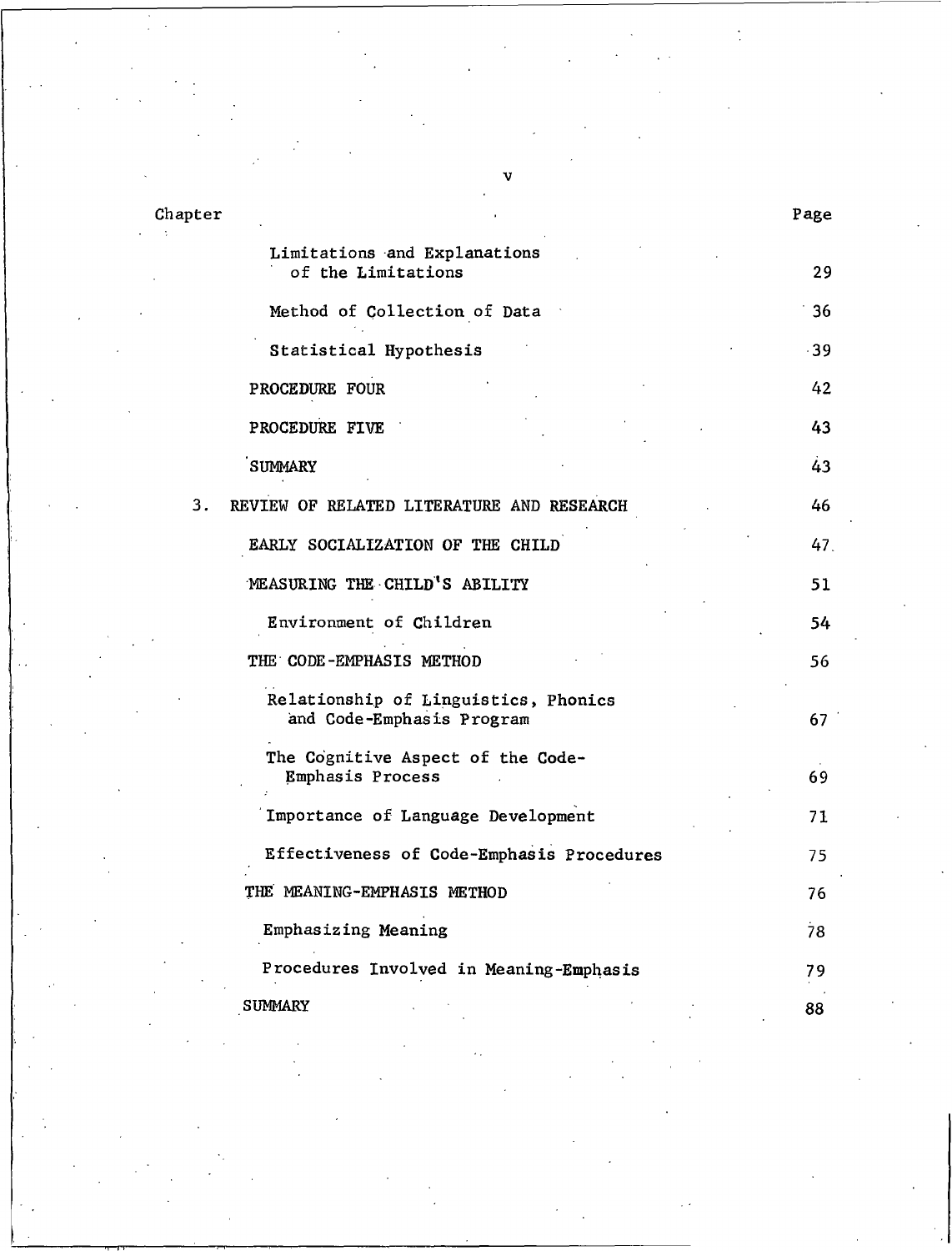## Chapter

4.

| ANALYSIS OF DATA                                                                       | 93  |
|----------------------------------------------------------------------------------------|-----|
| Durrell Analysis of Reading Difficulty                                                 | 96  |
| Durrell Oral Reading sub-test adjusted by<br>the Metropolitan Word Meaning covariate   | 98  |
| Durrell Oral Reading sub-test adjusted by<br>the Metropolitan Listening covariate      | 98  |
| Durrell Oral Reading sub-test adjusted by<br>the Metropolitan Matching covariate       | 99  |
| Durrell Oral Reading sub-test adjusted by<br>the Metropolitan Alphabet covariate       | 100 |
| Durrell Silent Reading sub-test adjusted by<br>the Metropolitan Word Meaning covariate | 101 |
| Durrell Silent Reading sub-test adjusted by<br>the Metropolitan Listening covariate    | 103 |
| Durrell Silent Reading sub-test adjusted by<br>the Metropolitan Matching covariate     | 104 |
| Durrell Silent Reading sub-test adjusted by<br>the Metropolitan Alphabet covariate     | 105 |
| Durrell Listening sub-test adjusted by<br>the Metropolitan Word Meaning covariate      | 106 |
| Durrell Listening sub-test adjusted by<br>the Metropolitan Listening covariate         | 108 |
| Durrell Listening sub-test adjusted by<br>the Metropolitan Matching covariate          | 109 |
| Durrell Listening sub-test adjusted by<br>the Metropolitan Alphabet covariate          | 110 |
| Durrell Flash Word sub-test adjusted by<br>the Metropolitan Word Meaning covariate     | 111 |

 $vi$ .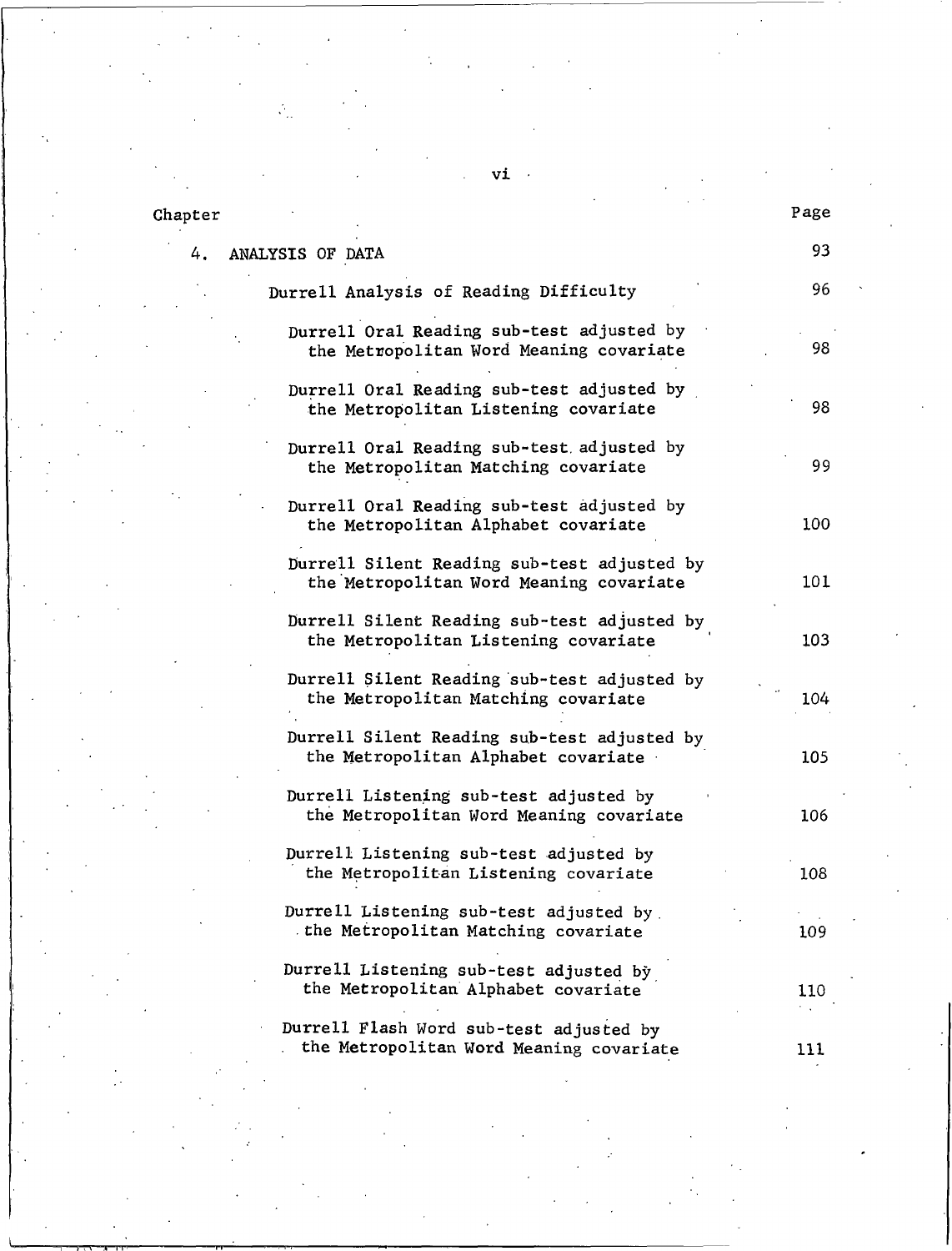# Chapter

| Durrell Flash Word sub-test adjusted by<br>the Metropolitan Listening covariate            | 113 |
|--------------------------------------------------------------------------------------------|-----|
| Durrell Flash Word sub-test adjusted by<br>the Metropolitan Matching covariate             | 114 |
| Durrell Flash Word sub-test adjusted by<br>the Metropolitan Alphabet covariate             | 115 |
| Durrell Word Analysis sub-test adjusted by<br>the Metropolitan Word Meaning covariate      | 116 |
| Durrell Word Analysis sub-test adjusted by<br>the Metropolitan Listeming covariate         | 118 |
| Durrell Word Analysis sub-test adjusted by<br>the Metropolitan Matching covariate.         | 119 |
| Durrell Word Analysis sub-test adjusted by<br>the Metropolitan Alphabet covariate          | 120 |
| Stanford Achievement Test                                                                  | 121 |
| Stanford Word Reading sub-test adjusted by<br>the Metropolitan Word Meaning covariate      | 123 |
| Stanford Word Reading sub-test adjusted by<br>the Metropolitan Listening covariate         | 123 |
| Stanford Word Reading sub-test adjusted by<br>the Metropolitan Matching covariate          | 124 |
| Stanford Word Reading sub-test adjusted by<br>the Metropolitan Alphabet covariate          | 125 |
| Stanford Paragraph Meaning sub-test adjusted by<br>the Metropolitan Word Meaning covariate | 127 |
| Stanford Paragraph Meaning sub-test adjusted by<br>the Metropolitan Listening covariate    | 127 |
| Stanford Paragraph Meaning sub-test adjusted by<br>the Metropolitan Matching covariate     | 129 |

vii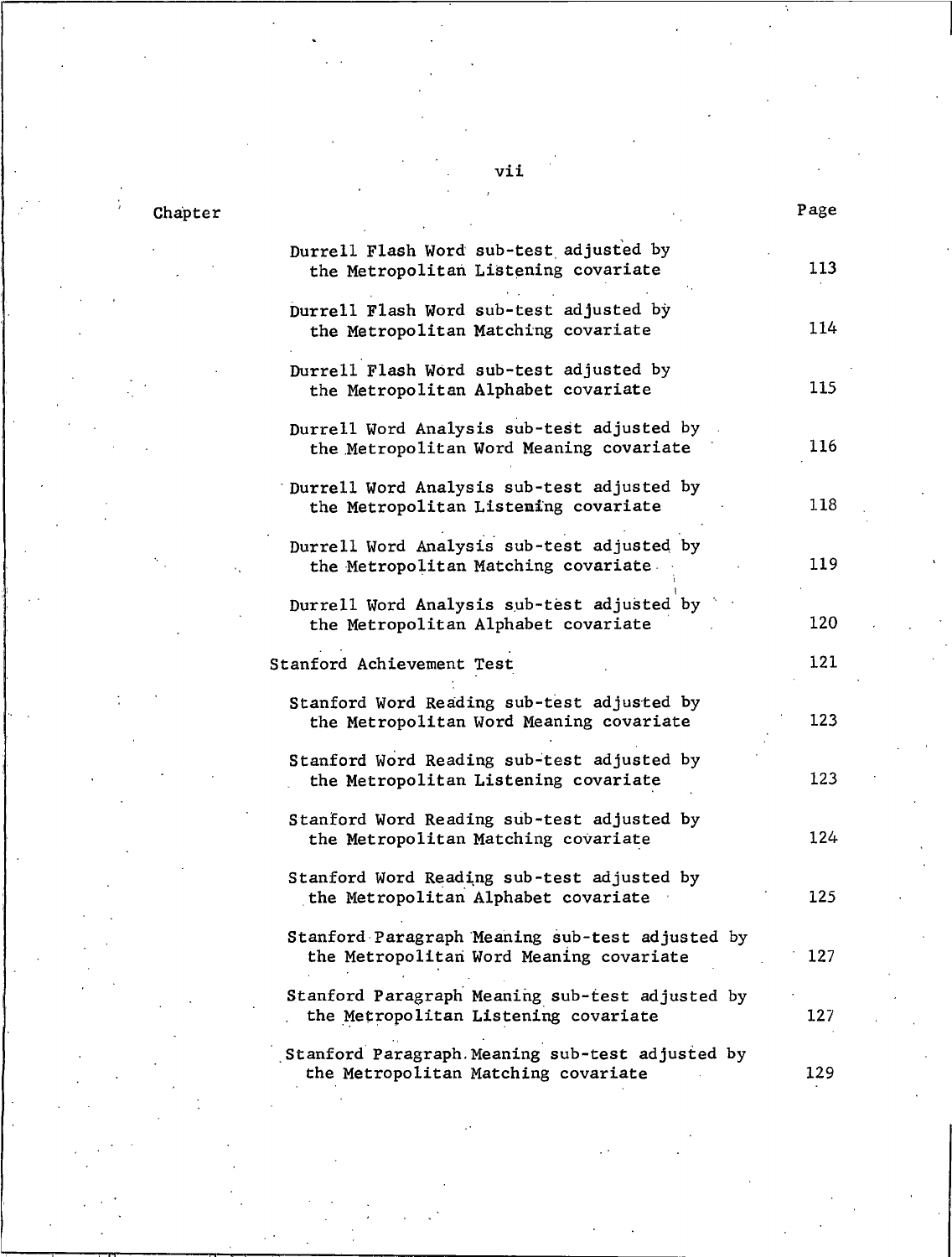| Chapter           |                                                                                        | Page |
|-------------------|----------------------------------------------------------------------------------------|------|
|                   | Stanford Paragraph Meaning sub-test adjusted by<br>the Metropolitan Alphabet covariate | 130  |
|                   | Stanford Vocabulary sub-test adjusted by<br>the Metropolitan Word Meaning covariate    | 132  |
|                   | Stanford Vocabulary sub-test adjusted by<br>the Metropolitan Listening covariate       | 133  |
|                   | Stanford Vocabulary sub-test adjusted by<br>the Metropolitan Matching covariate        | 134  |
|                   | Stanford Vocabulary sub-test adjusted by<br>the Metropolitan Alphabet covariate        | 135  |
|                   | <b>SUMMARY</b>                                                                         | 137  |
| 5.                | SUMMARY, CONCLUSIONS, AND RECOMMENDATIONS                                              | 141  |
|                   | <b>SUMMARY</b>                                                                         | 141  |
|                   | <b>CONCLUSIONS</b>                                                                     | 155  |
|                   | <b>RECOMMENDATIONS</b>                                                                 | 156  |
|                   | LITERATURE CITED                                                                       | 159  |
| <b>APPENDICES</b> |                                                                                        | 166  |
| А.                | RESULTS OF COMPUTATIONS, SUMMARIZED<br>DURRELL ORAL READING SUB-TEST                   | 167  |
| в.                | RESULTS OF COMPUTATIONS, SUMMARIZED<br>DURRELL SILENT READING SUB-TEST                 | 168  |
| $\mathbf{C}$ .    | RESULTS OF COMPUTATIONS, SUMMARIZED<br>DURRELL LISTENING SUB-TEST                      | 169  |
| D.                | RESULTS OF COMPUTATIONS, SUMMARIZED<br>DURRELL FLASH WORD SUB-TEST                     | 170  |

# viii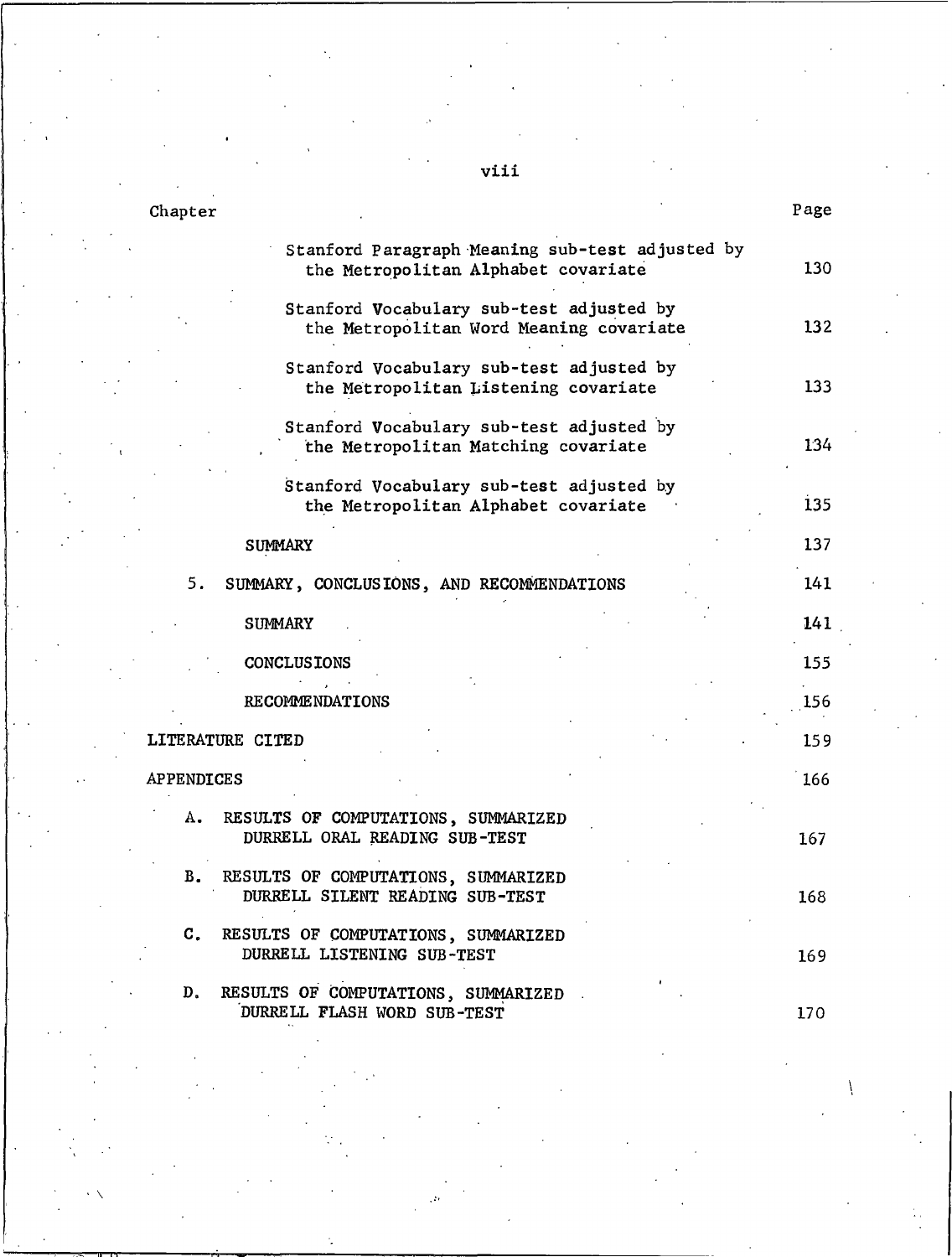Chapter

|    | E. RESULTS OF COMPUTATIONS, SUMMARIZED<br>DURRELL WORD ANALYSIS SUB-TEST | 171 |
|----|--------------------------------------------------------------------------|-----|
| F. | RESULTS OF COMPUTATIONS, SUMMARIZED<br>STANFORD WORD READING             | 172 |
| G. | RESULTS OF COMPUTATIONS, SUMMARIZED<br>STANFORD PARAGRAPH MEANING        | 173 |
| н. | RESULTS OF COMPUTATIONS, SUMMARIZED<br>STANFORD VOCABULARY               | 174 |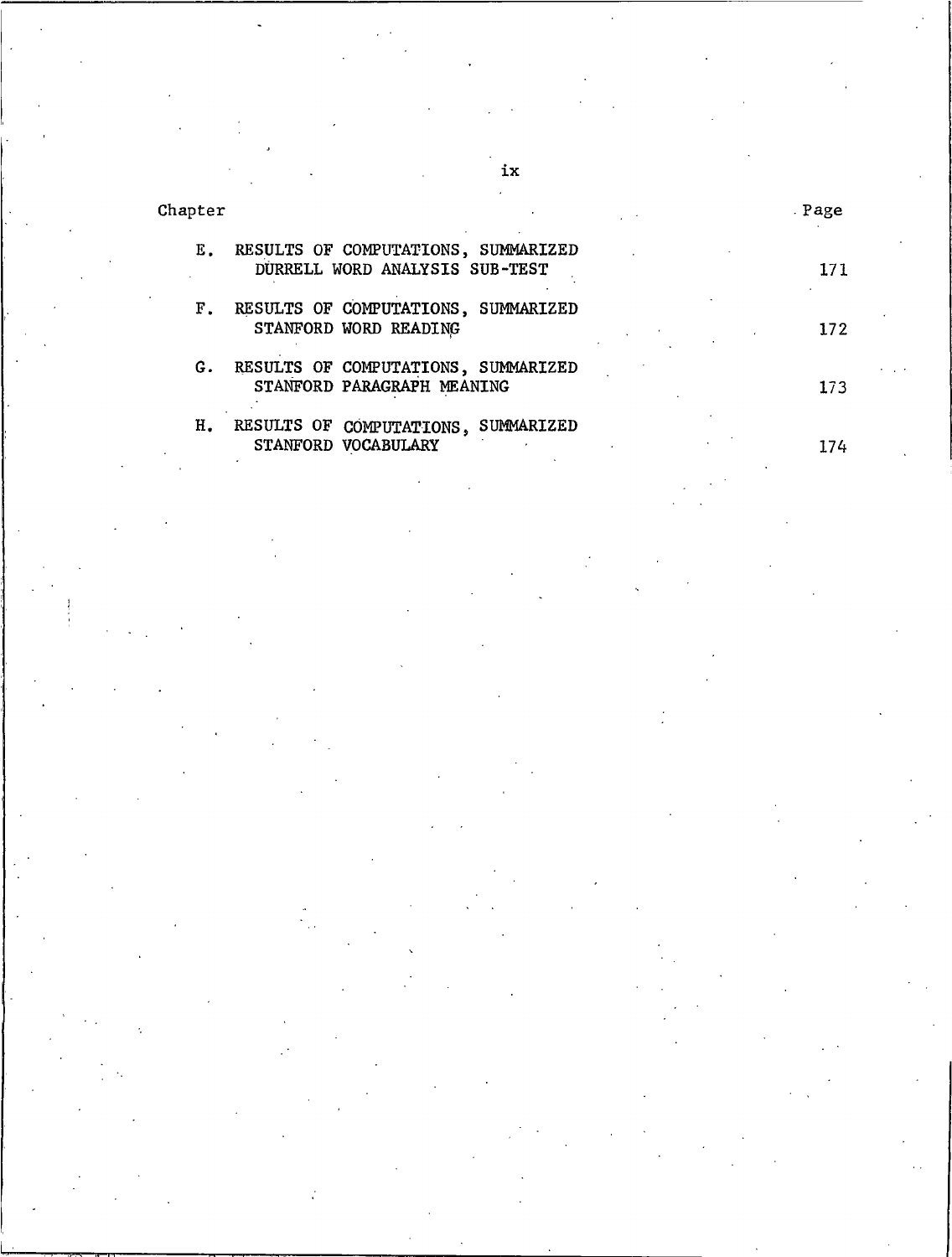# LIST OF TABLES

 $\mathbf{x}^{'}$ 

| Table |                                                                                                                                                                                                         | Page |
|-------|---------------------------------------------------------------------------------------------------------------------------------------------------------------------------------------------------------|------|
|       | I. LEVELS-OF-INCOME TABLE (PERCENTAGES)                                                                                                                                                                 | 15   |
|       |                                                                                                                                                                                                         |      |
|       | II. AGE DISTRIBUTION OF THE PUPILS IN THE SCOTT-<br>FORESMAN PROGRAM AND LIPPINCOTT PROGRAM                                                                                                             | 33   |
|       | III. ANALYSIS OF COVARIANCE RESULTS COMPARING CONTROL<br>AND EXPERIMENTAL GROUPS ON THE DURRELL ORAL<br>READING SUB-TEST, USING THE FOUR SUB-TESTS OF<br>THE METROPOLITAN (INDIVIDUALLY) AS COVARIATES  | 97   |
|       | IV. ANALYSIS OF COVARIANCE RESULTS COMPARING CONTROL<br>AND EXPERIMENTAL GROUPS ON THE DURRELL SILENT<br>READING SUB-TEST USING THE FOUR SUB-TESTS OF<br>THE METROPOLITAN (INDIVIDUALLY) AS COVARIATES  | 102  |
|       | V. ANALYSIS OF COVARIANCE RESULTS COMPARING CONTROL<br>AND EXPERIMENTAL GROUPS ON THE DURRELL LISTENING<br>SUB-TEST USING THE FOUR SUB-TESTS OF THE<br>METROPOLITAN (INDIVIDUALLY) AS COVARIATES        | 107  |
|       | VI. ANALYSIS OF COVARIANCE RESULTS COMPARING CONTROL<br>AND EXPERIMENTAL GROUPS ON THE DURRELL FLASH<br>WORD SUB-TEST USING THE FOUR SUB-TESTS OF THE<br>METROPOLITAN (INDIVIDUALLY) AS COVARIATES      | 112  |
|       | VII. ANALYSIS OF COVARIANCE RESULTS COMPARING CONTROL<br>AND EXPERIMENTAL GROUPS ON THE DURRELL WORD<br>ANALYSIS SUB-TEST USING THE FOUR SUB-TESTS OF<br>THE METROPOLITAN (INDIVIDUALLY, AS COVARIATES  | 117  |
|       | VIII. ANALYSIS OF COVARIANCE RESULTS COMPARING CONTROL<br>AND EXPERIMENTAL GROUPS ON THE STANFORD WORD<br>READING SUB-TEST USING THE FOUR SUB-TESTS OF<br>THE METROPOLITAN (INDIVIDUALLY) AS COVARIATES | 122  |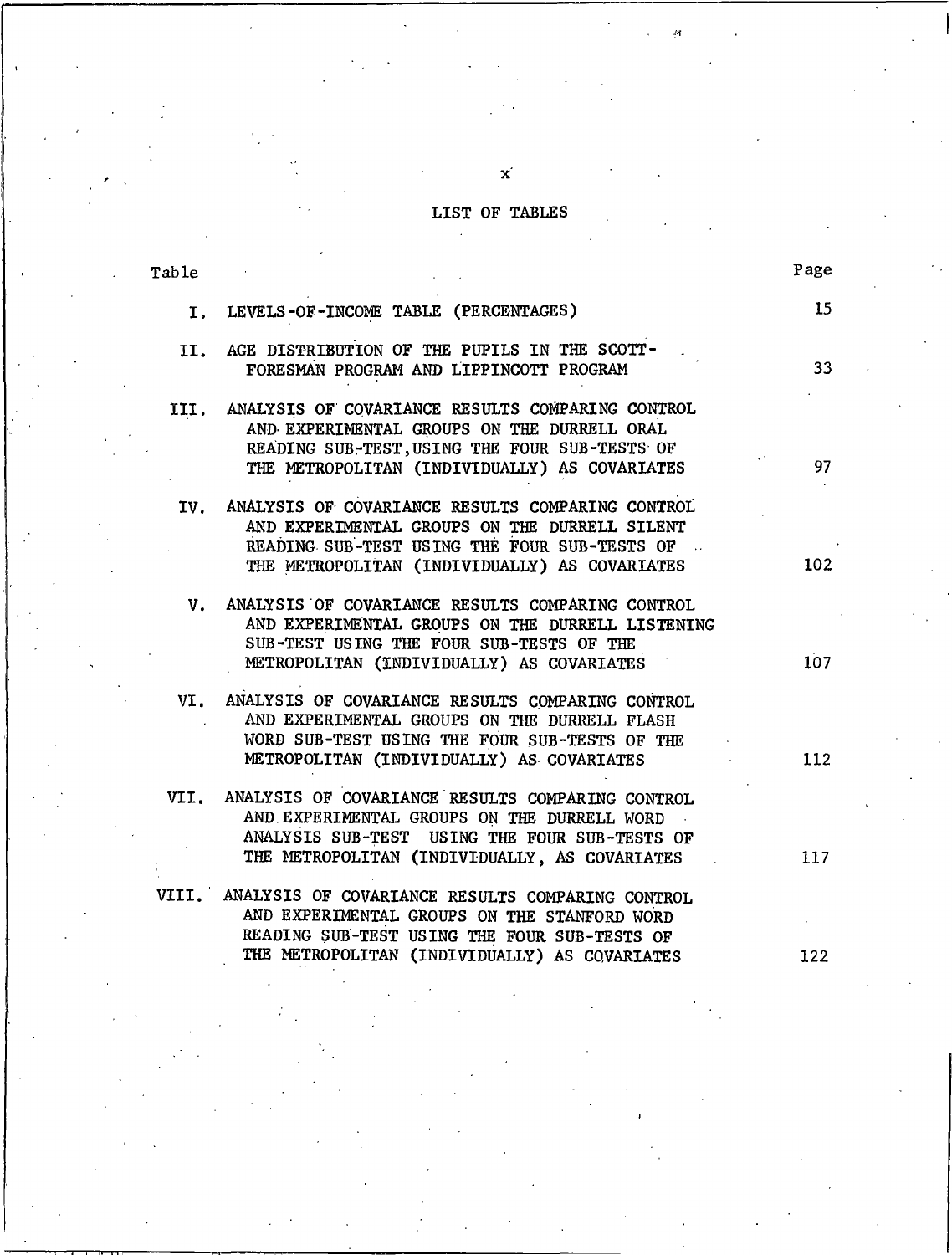Table

#### ANALYSIS OF COVARIANCE RESULTS COMPARING CONTROL IX. AND EXPERIMENTAL GROUPS ON THE STANFORD WORD READING SUB-TEST USING THE FOUR SUB-TESTS OF THE METROPOLITAN (INDIVIDUALLY) AS COVARIATES

X. ANALYSIS OF COVARIANCE RESULTS COMPARING CONTROL AND EXPERIMENTAL GROUPS ON THE STANFORD VOCABULARY SUB-TEST USING THE FOUR SUB-TESTS OF THE METROPOLITAN (INDIVIDUALLY) AS COVARIATES

133

128

Page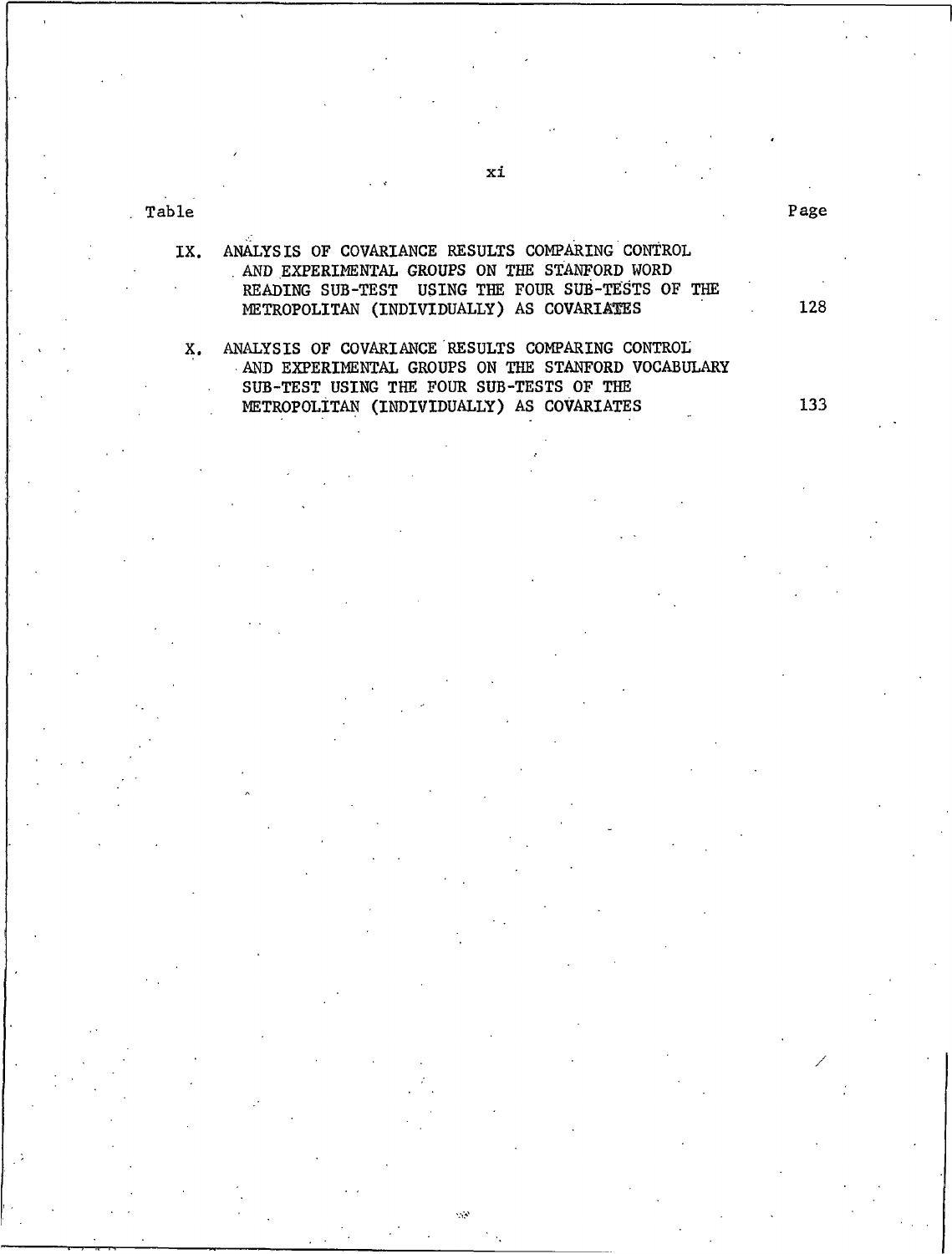### LIST OF FIGURES

 $xii$ 

# Figure

## 1. Verbal Level Communication

Page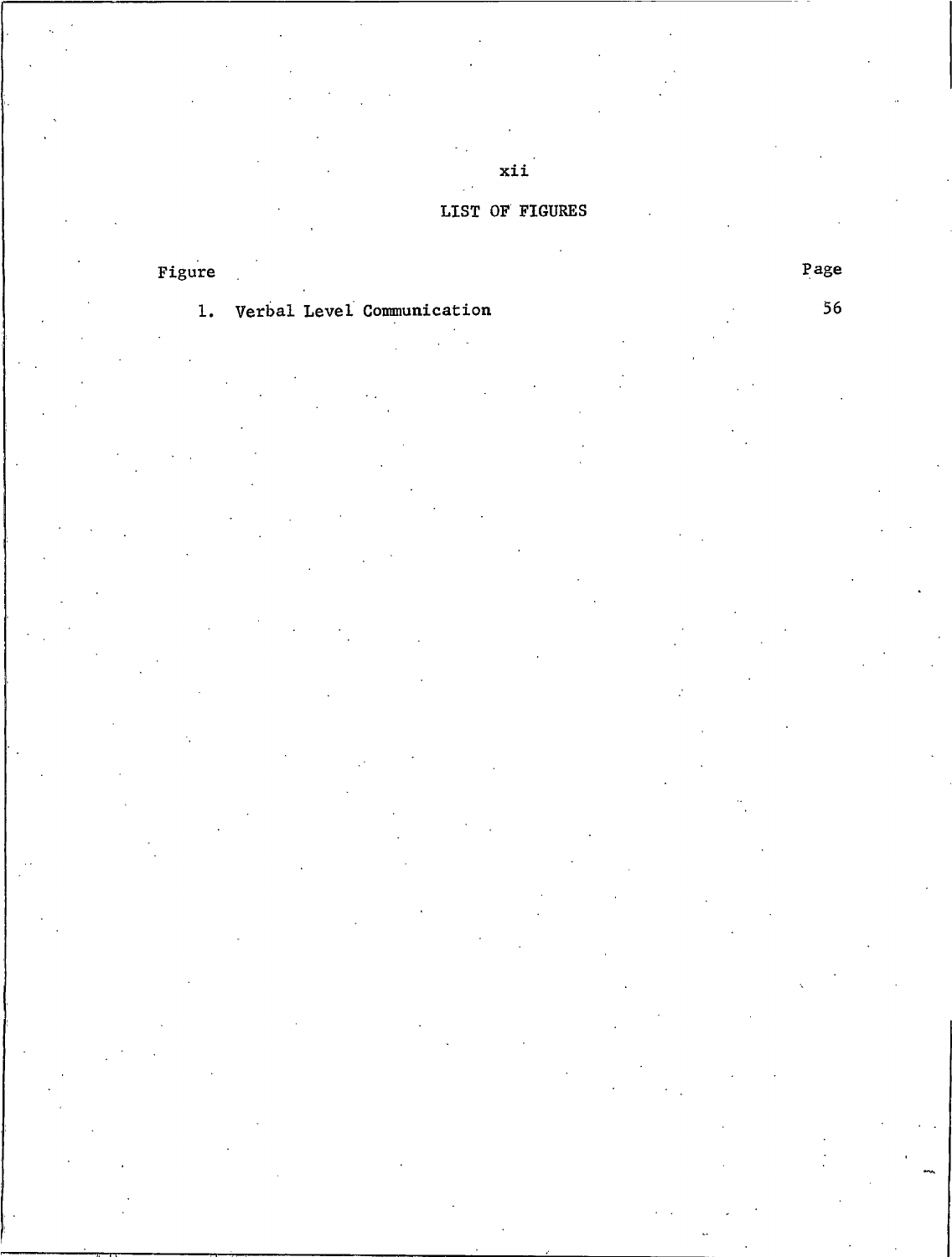#### **ABSTRACT**

This study dealt with an attempt to determine which method of teaching beginning reading to first grade children was most efficaa meaning-emphasis or code-emphasis method? cious:

Through a review of literature and an analysis of data, it was hoped that the following questions would be answered: 1) What composite factors determine the reading ability of a child? 2) What are the definitions of code-emphasis and meaning-emphasis programs of teaching reading? 3) What is the current philosophy in these two methodologies? 4) Will there be a significant difference in final standardized achievement test scores between groups taught beginning reading by the two methodologies?

In order to answer the preceding questions and complete the study, the following procedures were followed: 1) establishment of a workable definition of the reading process, 2) development of an experimental design in which the control of natural processes is attempted and observed, 3) review of literature and related research dealing with the two methods for teaching beginning reading, and  $4$ ) analyzing and interpreting tests administered to the children in the program.

Based on the results of the procedures outlined, some of the major conclusions reached were: 1) the mechanics of the reading process are merely a means to an end in the communication process that occurs between an author and a reader, 2) the abilities that a child brings to beginning reading are determined by a combination of social, genetic and environmental factors, 3) the code-emphasis method of teaching beginning reading produced, in this study, statistical evidence of greater achievement than did the meaning-emphasis method.

Major recommendations, based on this study, are: 1) a predominantly code-emphasis method of beginning reading instruction could be used in a middle class area school to produce greater achievement than a meaning-emphasis method, 2) further research should be conducted to determine which method of teaching beginning reading would be more effective in other socio-economic areas, 3) all school personnel could profit from more training in the teaching of reading concept as it is a basic and complicated process, 4) schools should emphasize the importance of early childhood development to parents, 5) both methods of teaching reading should be included in all basal beginning reading texts, 6) further research should be conducted to gain greater insight into the complexities of teaching beginning reading.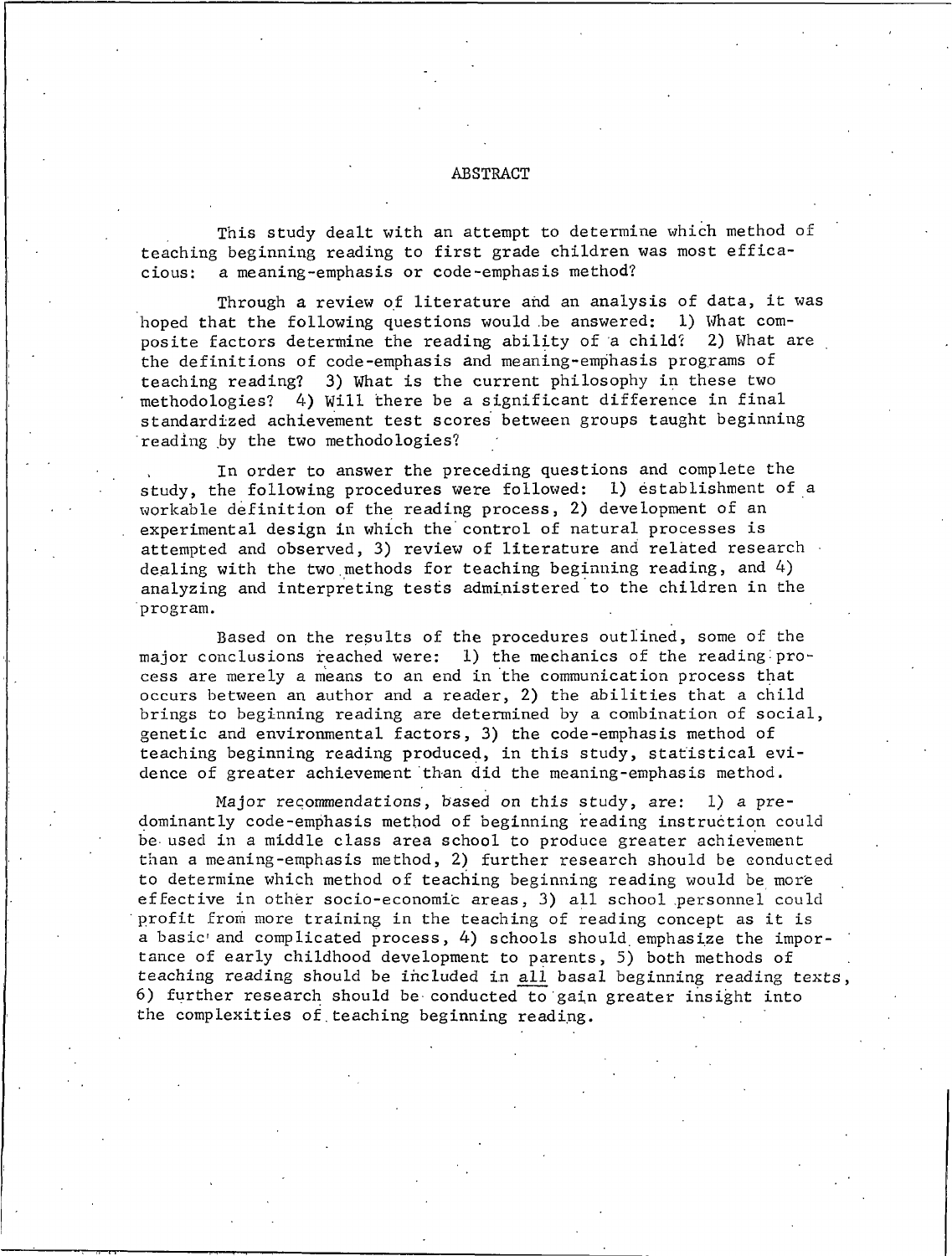#### CHAPTER 1

#### **INTRODUCTION**

One of the most oft-discussed subjects in elementary education concerns that of arriving at a productive and effective means of teaching children to read. Strangely enough, in addition to the effectiveness controversy, there seems to exist a confusion as to the definition of the term "reading." Spache (64:4) noted:

Although it is often avoided in books about reading, one of the major problems in reading instruction is a definition of reading. Without a clear-cut concept of the nature of the reading act and the reading process it is almost impossible to plan the goals of instruction.

Reading has been defined in various ways. These definitions range in complexity from simply stating that reading is understanding the intent of the author to the more comprehensive, sophisticated statement that to read is a mechanical process involving many physiological and cognitive skills.

Dr. Vandiver, Professor at Montana State University, (69) says "reading is a decoding process, in which the reader interprets and evaluates the author's intended meaning in terms of the reader's background, experience and understanding."

Rosner (35:3) states that:

learning to read, regardless of instructional method, necessitates the establishment of visual-vocal equivalences. To progress beyond a very limited sight vocabulary level, the child must acquire the discrete equivalences represented by the grapheme-phoneme interrelationships. He must discriminate and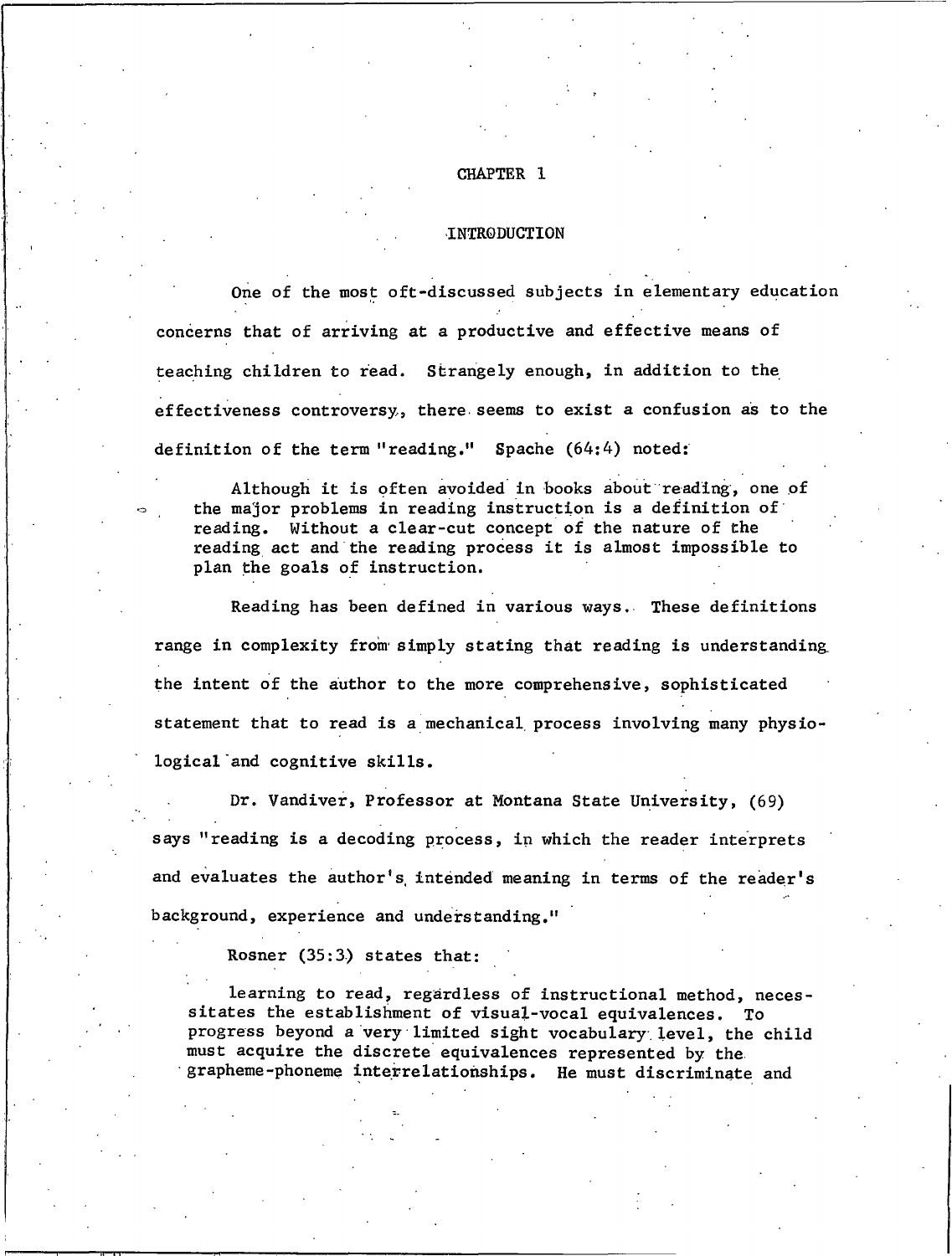relate a visual symbol to its phonetic counterpart and produce the latter in organized, connected sequences.

Rosner's expressed viewpoint above, in reference to a definition of reading sets the focus of this paper. He indicates that a complicated process occurs at the beginning of the formal, schooling stage of a child's reading development.

Reading appears to be more than a mechanical process and can only be measured by determining the level of understanding attained by the individual within whom the process is occurring.

The consummate level of judging the success of reading as a process is undoubtedly measured by the individual himself in the manner that he interprets meaning represented by the written symbols into meaningful thoughts and then puts these thoughts to functional use. Prior to reaching this degree of proficiency in the reading process, the individual must first learn to interpret or decode the written symbols.

Rosner (55:9) also mentioned that:

...although reading undoubtedly is dependent upon the presence of many skills, the ability to analyze verbal acoustic information seems critical to competency at the decoding level.

According to Tinker and McCullough (68:67), "Only when printed symbols stand for words used meaningfully in his own speech is the child ready to read successfully." Generally speaking, this initial aspect of the reading process begins formally at the kindergarten or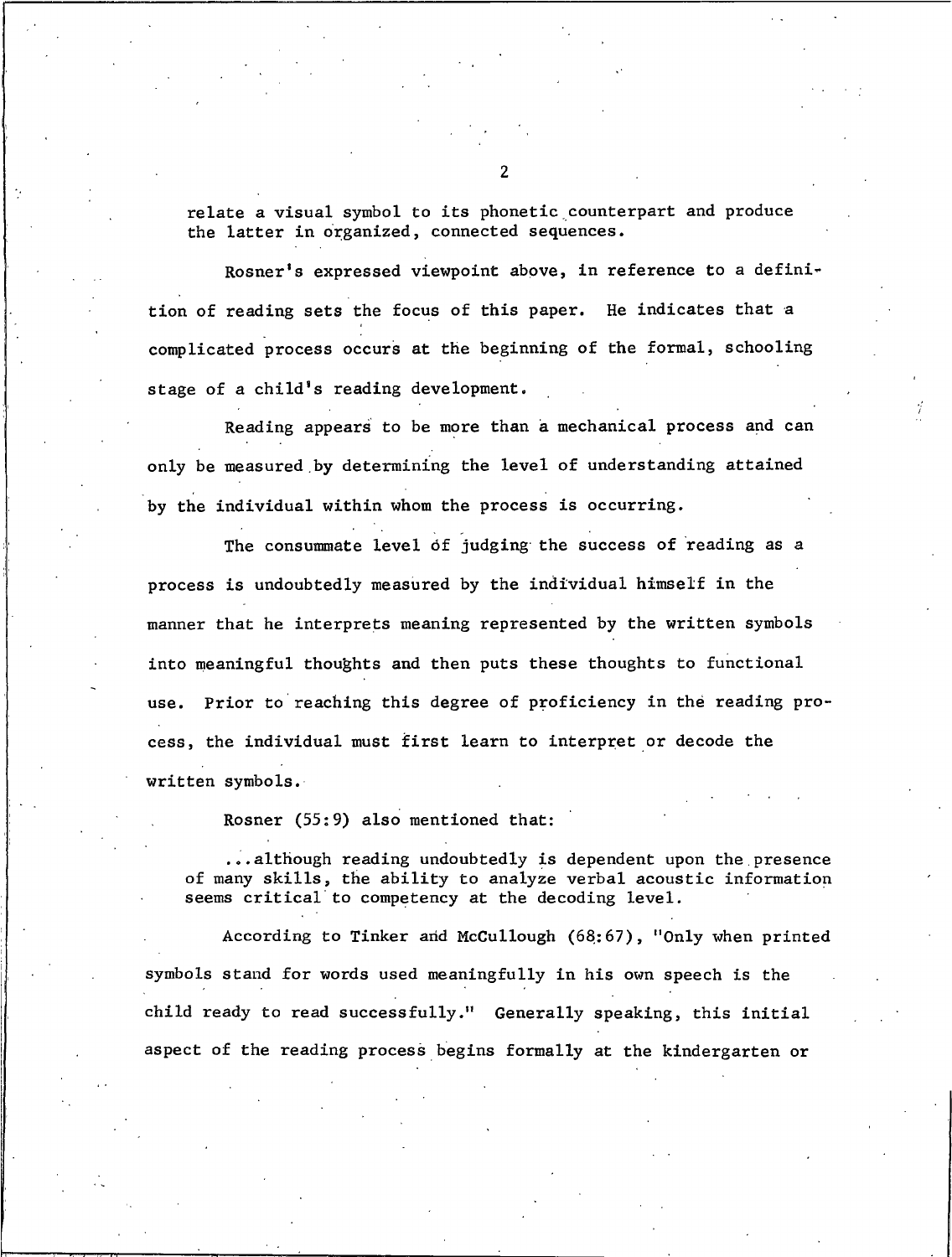first grade levels in the traditional school.

George (29:2) pointed out that:

Proponents of beginning reading instruction approaches often fail to point out important variables, other than the mechanics of the approach, which contribute to success or failure in beginning reading. Three other major factors, the teacher, the child and the environment are infinitely variable and must be given due consideration.

Development of perception and the opportunities for sensoryperceptual training, which involve home environment, socio-economic status of the parents, motivation of the individual child, physiological development and the teacher, all play a role in the development of a child's reading skill.

Perception involves visual and auditory receptors and the assimilation of these types of stimuli into the total cognitive and affective process. Deutch (17:15) states that:

Studies investigating the auditory perceptual skills of disadvantaged subjects are fewer in number, but the findings are more consistent. Results indicate that subjects from impoverished environments achieve lower auditory modality functioning in comparison to visual functioning and reveal inadequate auditory perceptual skills coexistent with retarded achievement.

Apparently, then, some thought must be given to the socioeconomic status of the parents which might be translated into a home environment that is deficient in the provision of sensory stimuli and/ or the inculcation of perception skills necessary for successful reading.

A child from a low socio-economic home or a different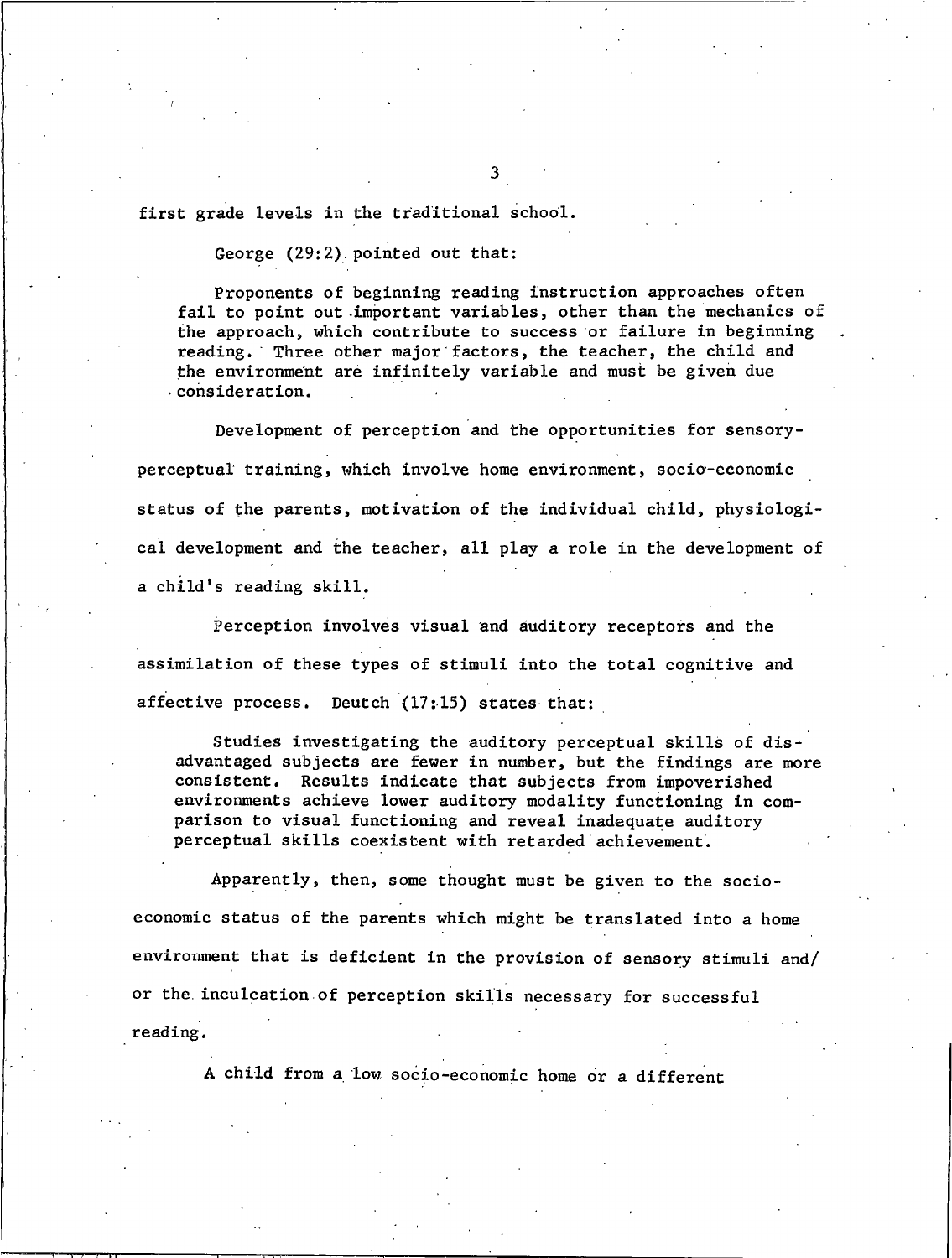cultural orientation from so called "middle class American society" then, might be subjected to different cultural experiences that could influence his reading success.

Hockman (41:581) says that:

Alarming numbers of urban Black children have trouble learning to read. Attention has been focused on the Black child's dialect since his language development may make it difficult for him to learn to read with standard materials.

She (41:583) mentions that "studies investigating the speech of black headstart and grade school children indicate that they do speak a different dialect."

Motivation and psychological readiness for reading must also be considered in terms of the total social milieu that nurtures the children who are sent to school.

Recognizing these various dimensions of a child's development that have some effect on his success in the act of reading could be helpful to people dealing with the teaching of beginning reading. Teachers also must consider a child's physical and emotional well being.

Bannatyne (1:6) writing in this area tells us that:

reading is a very complex psychological process, the varied ingredients of which may differ in amounts from one individual to the next. One child may have slight central nervous system (CNS) defects; one child may find decoding to be a particular problem while another may have difficulty in remembering sound symbol associations. Still others may lack the necessary motivation to speak or to read their native language.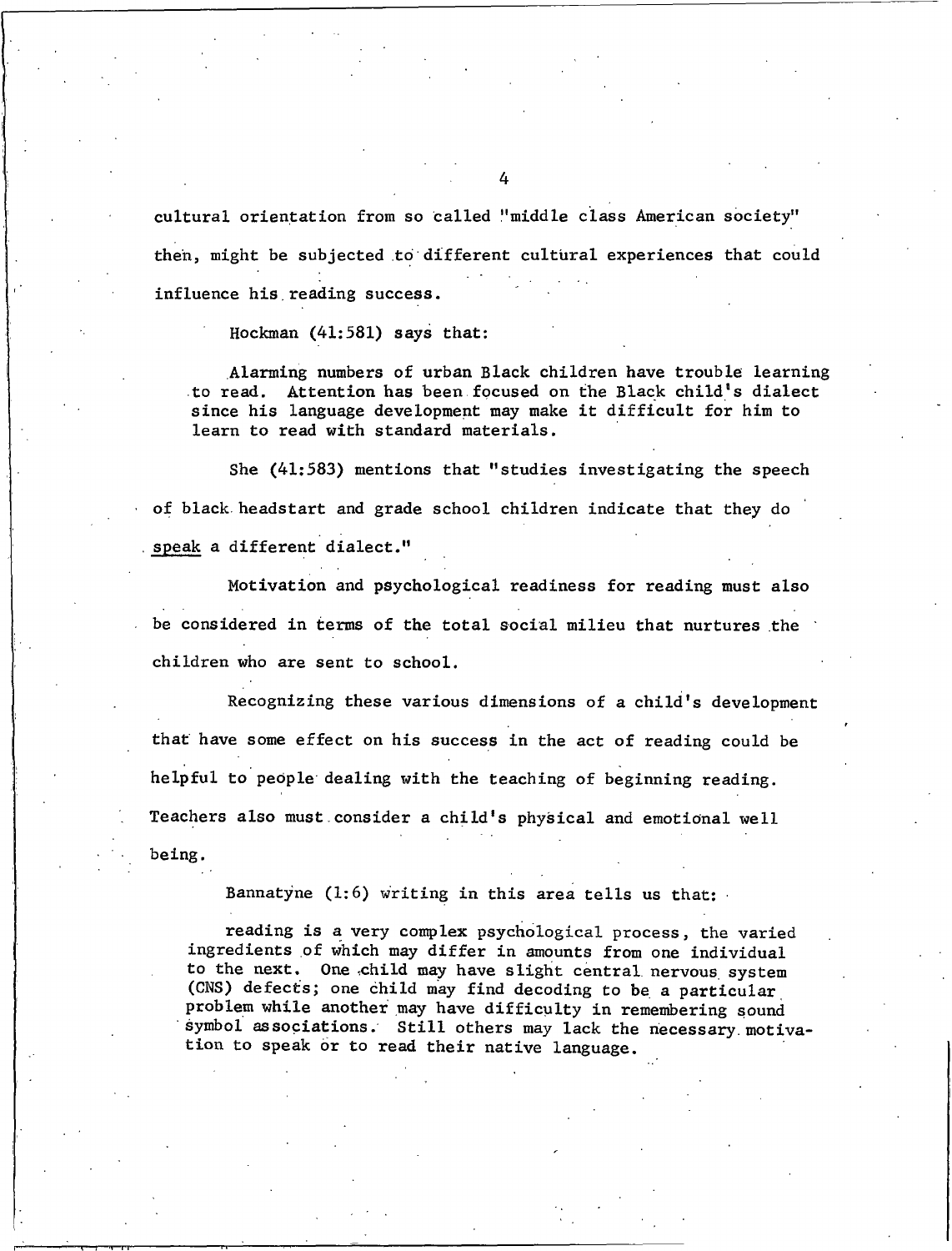Generally speaking, the initial aspect of the reading process begins formally at the kindergarten or first grade levels in school. However, many times the success of the individual child in learning to read is determined to a large degree by previous verbal background interaction and sensory experiences that he had before coming to the formal school situation. Perhaps the pre-school experiences are more important than the procedure used for reading instruction during the first year at school. Tinker and McCullough (68:67) point out that "Successful reading required that the child come to the reading situation with a background of relevant information derived from experience."

Heilman (38:26) corroborates this statement when he says:

many black, Chicano, American Indian and impoverished white children have grown up in ghettos. The educational significance of this is that their contact with the main cultural stream was systematically curtailed.

To further substantiate that a child's pre-school experiences shape his reading destiny, Bannatyne  $(1:19)$ , speaking of the culturally deprived child, says:

during the critical phase of language development and differentiation from birth to four years of age, the mother or mothersurrogate has not given her child sufficient verbal stimuli for the child to develop an accurately differentiated appreciation of the spoken language and/or clarity of speech.

Obviously, then, reading qualitatively must be concerned with the intimate domestic environment of the child. The dyadic relationship in which mother and child interact during the formative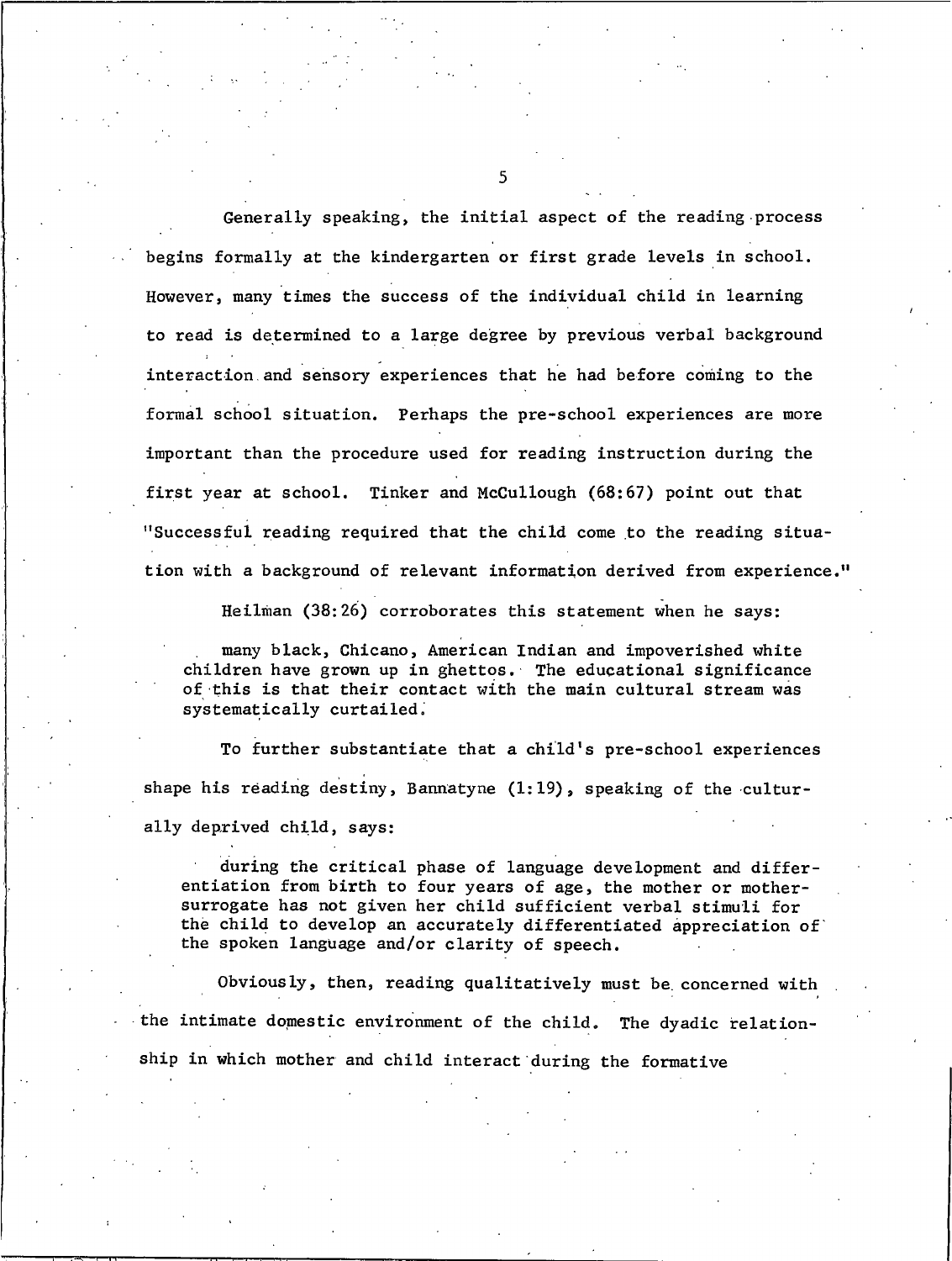developmental years shape the linguistic response patterns of the individual child. The development of language has a direct bearing on successful reading patterns. Fries (26:113) says that:

an understanding of the nature and functioning of language. must form the foundation upon which to build an understanding of the derived processes of writing and reading. Language must come first.

Chomsky  $(15:25)$  added that:

....to learn a language, the child must have a method for devising an appropriate grammar, given primary linguistic data. As a precondition for language learning, he must possess, first, a linguistic theory that specifies the form of the grammar of a possible human language and, second, a strategy for selecting a grammar of the appropriate form that is compatible with the primary linguistic data.

During this period of language development, it is also necessary to provide motivation and materials for the encouragement of prereading skills. Brzeinski and Howard (9:241) found that pre-primary children should be "surrounded with reading materials of many types, ... it was found that many of the top first-grade pupils were read to regularly before they entered first grade."

For the most part, authorities agree that the experiences in the formal reading program, as provided in the first year of school, to a great degree determine the future success in the attainment of the highest level of reading ability that any individual will reach. Heilman (39:81) indicates that "attitudes and habits acquired by children during the beginning reading period influence later reading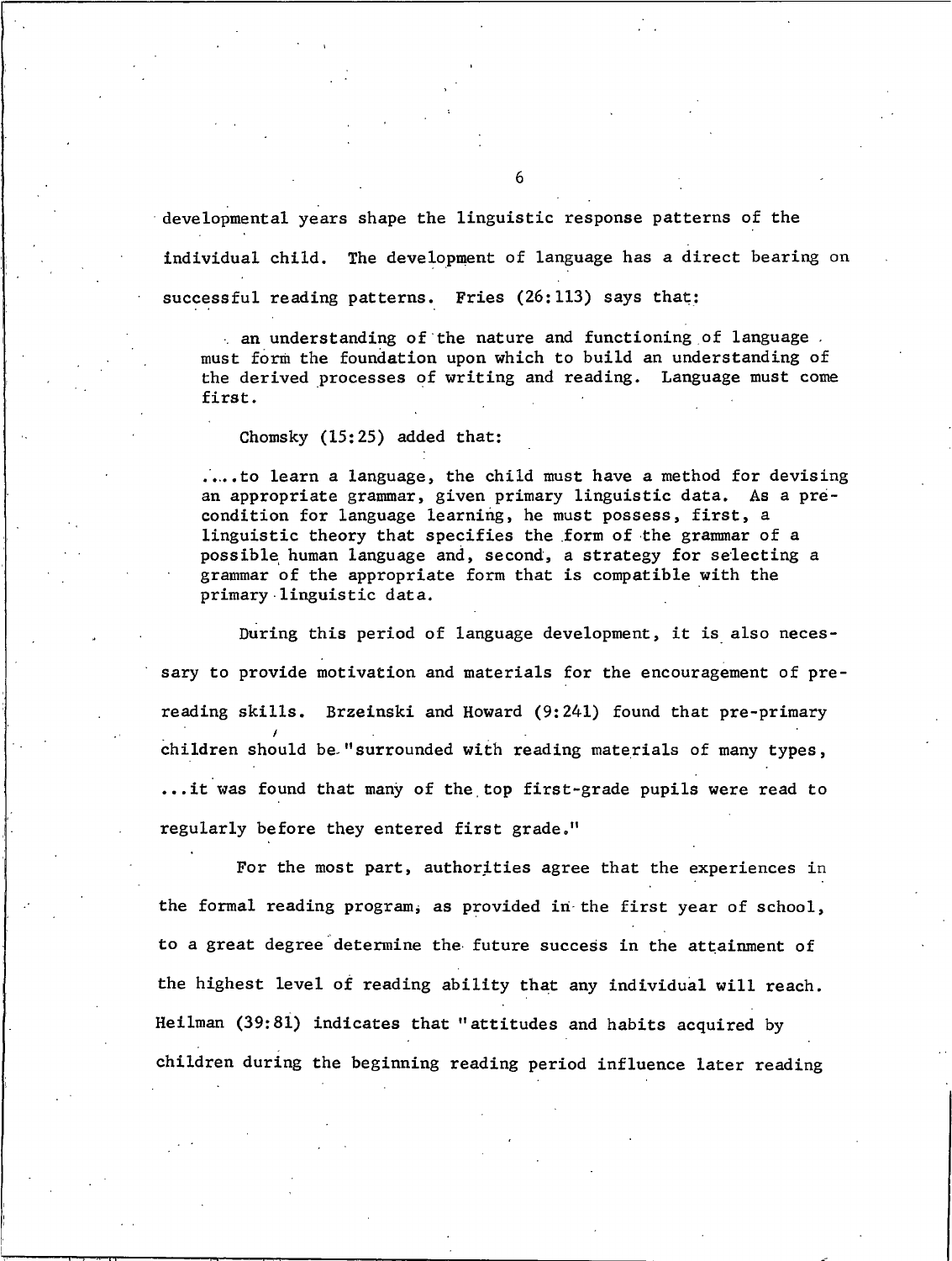behavior." In another reference Heilman (38:27) continues by saying that "the beginning stage of reading is extremely important," and that "It is during this period that the child develops attitudes toward himself, toward reading and toward competition."

The beginning reading process, for any individual child at the first grade level of development, is also dramatically influenced by the child's teacher.

An editorial (65:415) in The Reading Teacher stated that a teacher's responsibility "is helping children and young people to develop as whole persons...by leading from a child's interests to a greater level of personal capability and self-awareness."

From these statements an idea may be gained of the importance of the role the teacher plays in shaping the beginning reader. Hafner and Jolly (35:1) confirm this by noting that:

it is essential that the classroom teacher know what reading is, for his idea of what reading is determines how he teaches it...some people teach as if reading were just calling words accurately. Others think it is the ability to get a rough idea of the meaning of a passage.

Another area of influence in the beginning reading success of the individual child is the sex factor. Being a boy or a girl, according to some authors, is a significant aspect of successful beginning reading.

Heilman (38:38) reports that a study carried out at the University of Michigan indicates that girls learn to read at the

 $\overline{z}$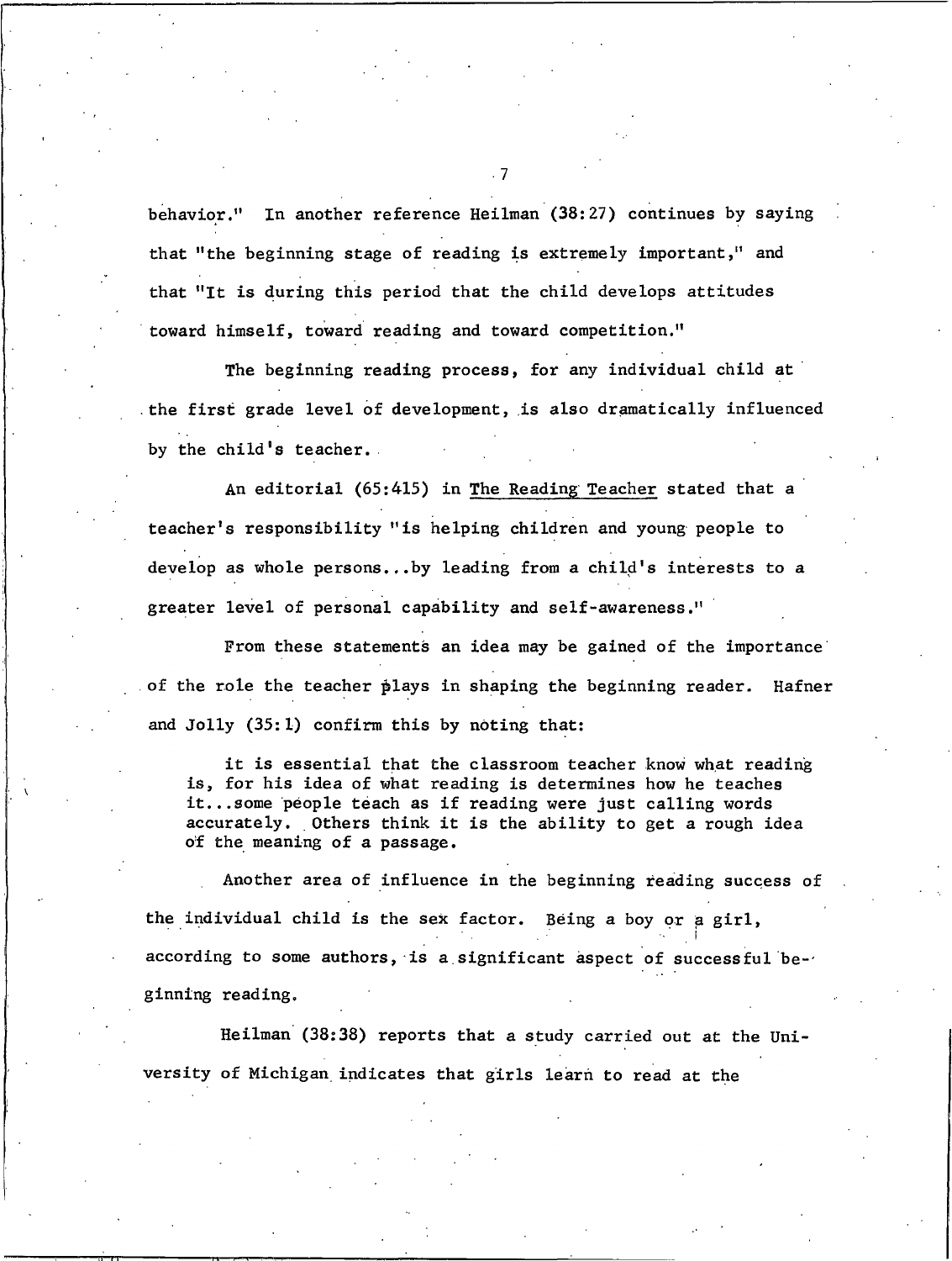beginning stages more rapidly than boys. Bannatyne (1:15) when speaking of reading problems of children, says that the incidence "will be at least two percent of the school population and will be mainly boys."

The male deficit in the beginning stages of reading is soon obliterated, however. Good and Brophy (32:257) state that:

...girls learn to read faster than boys...In any case, the educational deficit does not appear to be exceedingly important-boys for the most part suffer no harm from the initial gap and eventually catch up.

Heilman (39:38) corroborates this statement when he says, "Once children achieved a reading age of eight years, four months on the Gates Primary Reading Test, no difference between boy's and girl's rate was found."

There is also some evidence to suggest that the superiority which girls hold over boys in learning to read at the beginning stage is cultural and may not be true in societies other than the United States. Bannatyne (1:75) tells us that "Now, it is very obvious that many sex differences are at least partially caused by nurturance, social and other environmental influences."

Heilman  $(38:37)$  says that:

Preston's study of reading achievement of German children reports sex differences favoring boys. In addition, he reports more variability among scores made by girls, which is at variance with most findings of American studies.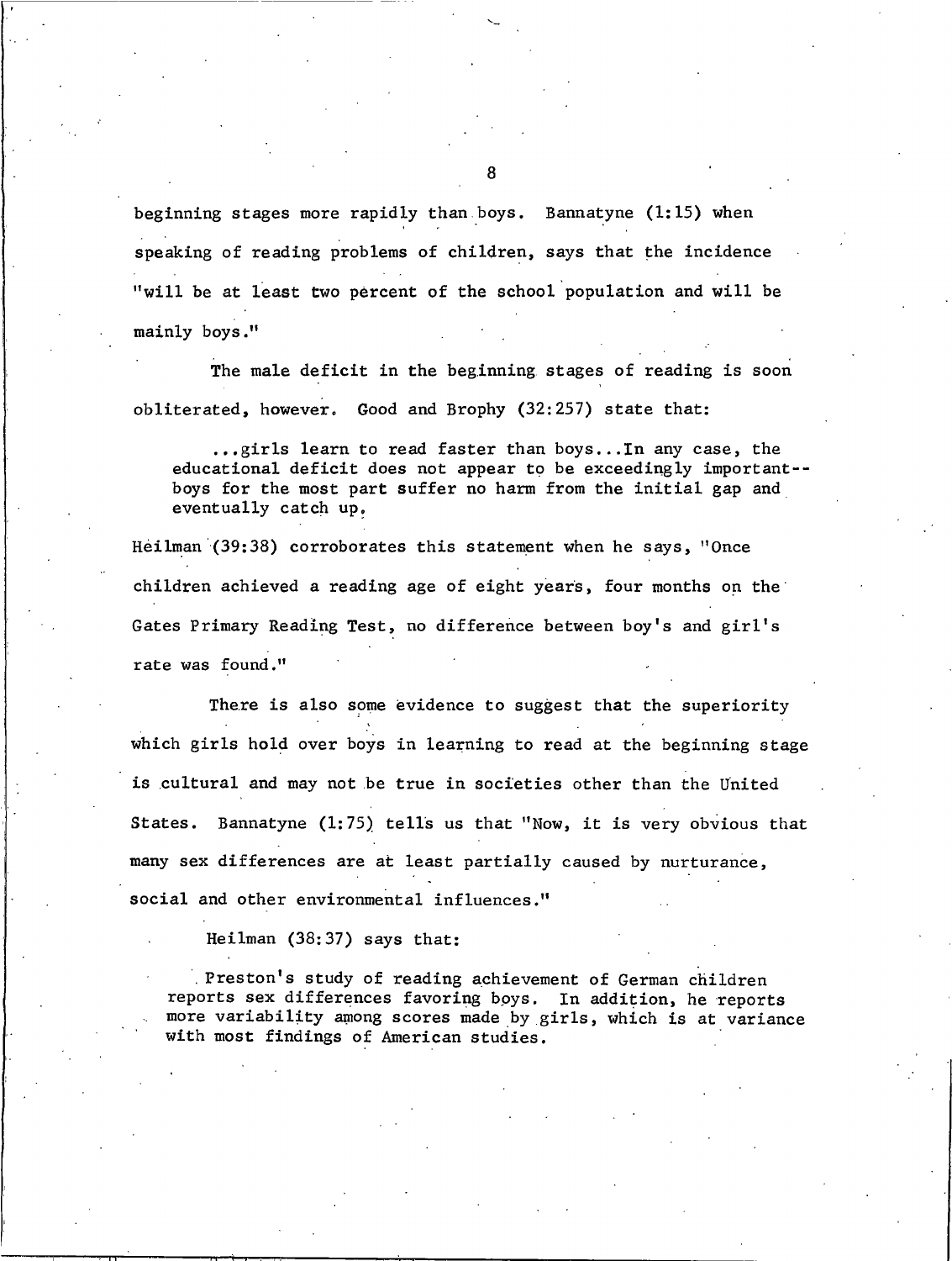There appears to be much concern with the contemporary implication that the schools are failing to meet the reading needs of many students. Herber (40:499) suggests that:

there is a segment of our population whose reading needs have not been met because our methods and materials have been inappropriate. It is necessary for us to concentrate on finding and demonstrating methods and materials appropriate to their needs.

Brzeinski and Howard (9:240) state that:

... the writings of Chall, Durkin, Cohen, Robinson, Smith, among others, and the current United States Office of Education 'Targeted Programs in Reading' are indicants that the basic quest remains unfulfilled--namely that every child will attain reading competence to meet both his individual needs and those of an urban, technical, industrialized culture . . . ."

The selection of methods and materials has created many heated debates in the field of the teaching of reading. On the contemporary scene, much of the debate is concentrated at the beginning stages of the decoding process. Generally speaking, the debate concerns materials and methods stemming from two basic philosophies, which Chall  $(14:75)$  identifies as that emphasizing a code (synthetic) approach and the other emphasizing a meaning (analytic) approach, which is in turn based on a sight word concept of instruction.

#### STATEMENT OF THE PROBLEM

In the area of the teaching of reading to elementary school children there is much concern in professional educational circles regarding what constitutes an effective method or combination of

q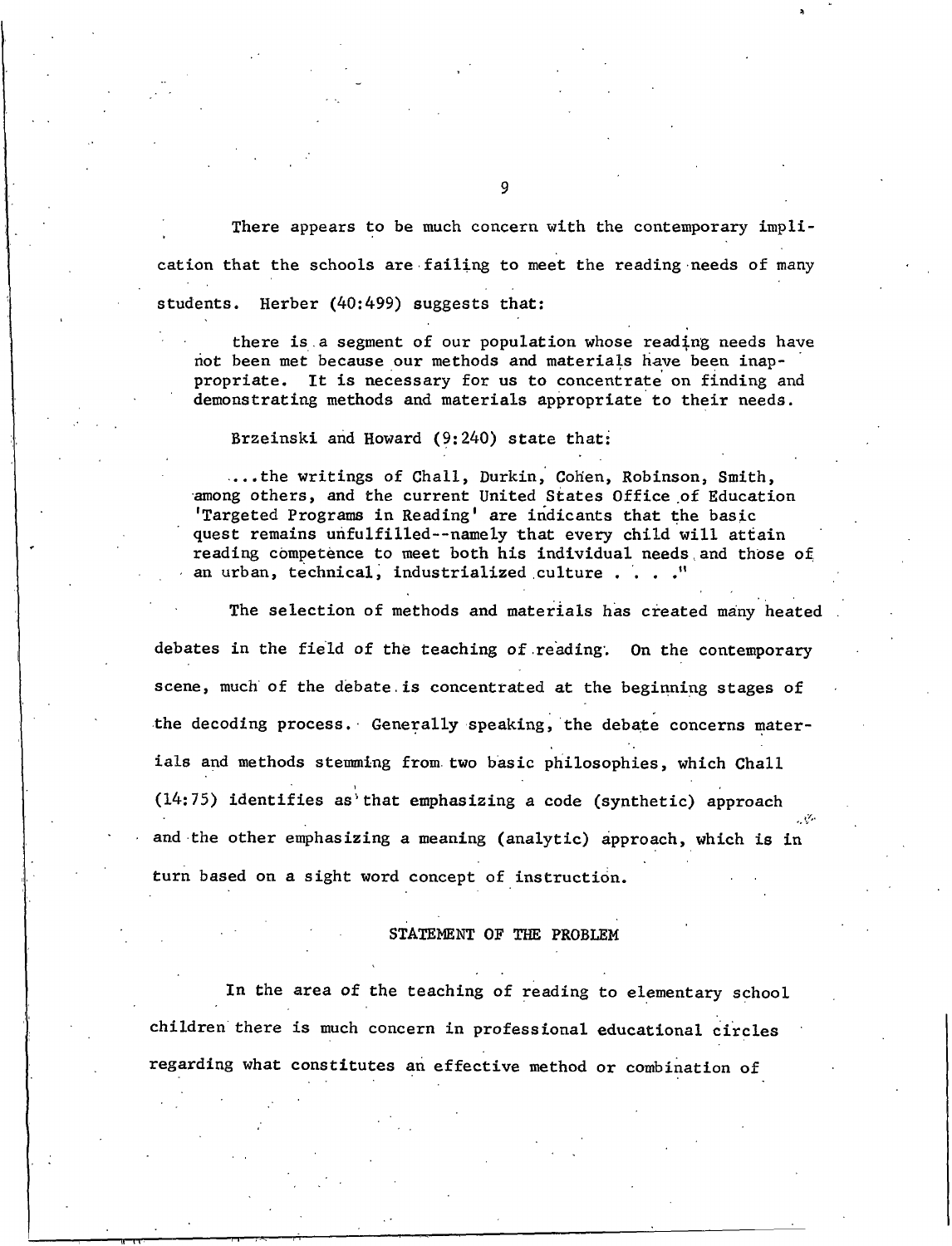methods to use which enable the children to achieve the best reading skills and attitudes.

Much relevant research has already been done to find a clearcut answer to the problems involved in determining an effective method of teaching children to read, yet, the question seems to remain unsolved and appears to demand further research.

The problem of this study is to investigate whether there are differences in the reading achievement of four comparable groups of first grade children when two groups are taught by the code-emphasis method and the others by the meaning-emphasis method.

#### NEED OR PURPOSE OF THE STUDY

Reading is one of the most important of the educational skills that a child learns in school. It is also the basis for learning in our culture and as such has been subjected to much scrutiny by educators and lay people alike.

According to Chall (14:73), children may learn to read with the use of both the meaning emphasis and the code emphasis methods, but advocates of each claim superiority. The results of this study could have some importance for future selection of reading series and basic methodology implemented into individual school reading programs. At least it might serve to answer the question of which method proved most effective in teaching beginning reading in a certain situation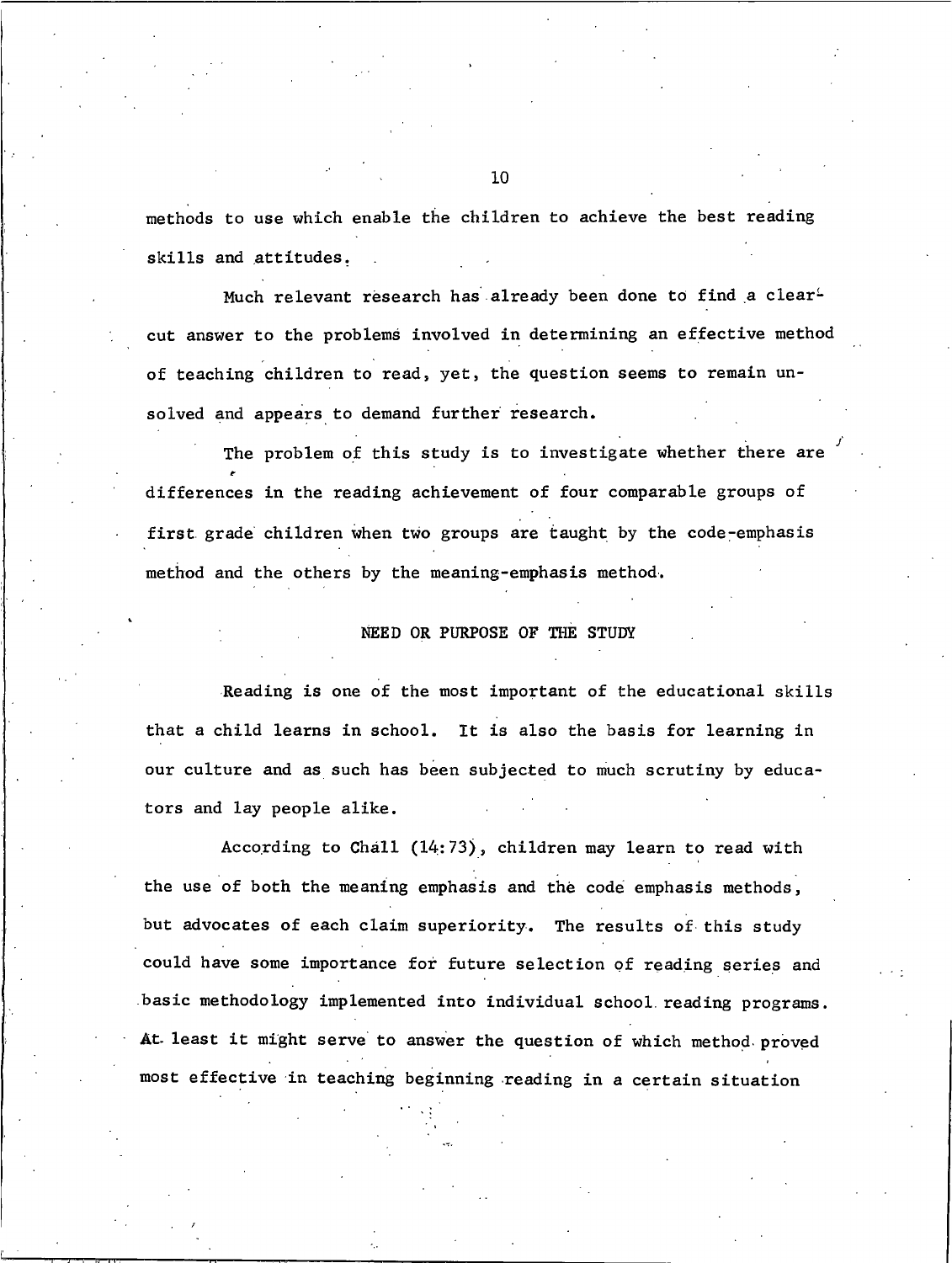and geographical area.

#### GENERAL QUESTIONS TO BE ANSWERED

This study attempts to answer five questions: (1) What factors, on a composite basis, determine the reading ability of a child? (2) What is the definition of a code-emphasis program of teaching reading? (3) What is the definition of a meaning emphasis program of teaching reading? (4) What is the current philosophy in the codeemphasis and meaning-emphasis methodologies of teaching reading? and (5) Which group of first graders, the group taught by the meaningemphasis or the group taught by the code-emphasis method, will achieve the highest scores on two different standardized achievement tests?

#### GENERAL PROCEDURES

The general procedures in conducting this study are as follows:

Establishing a workable definition of the reading process.  $(1)$ 

 $(2)$ The development of an experimental design in which, according to Sax (59:340), "those ideas, issues, principles, and techniques peculiar to these investigations (study) in which the control of natural processes is actually attempted and directly observed."

The two first grades in each of two schools in the Billings Public Schools were selected for the purposes of this study. Some of the techniques involved in this experimental design will be discussed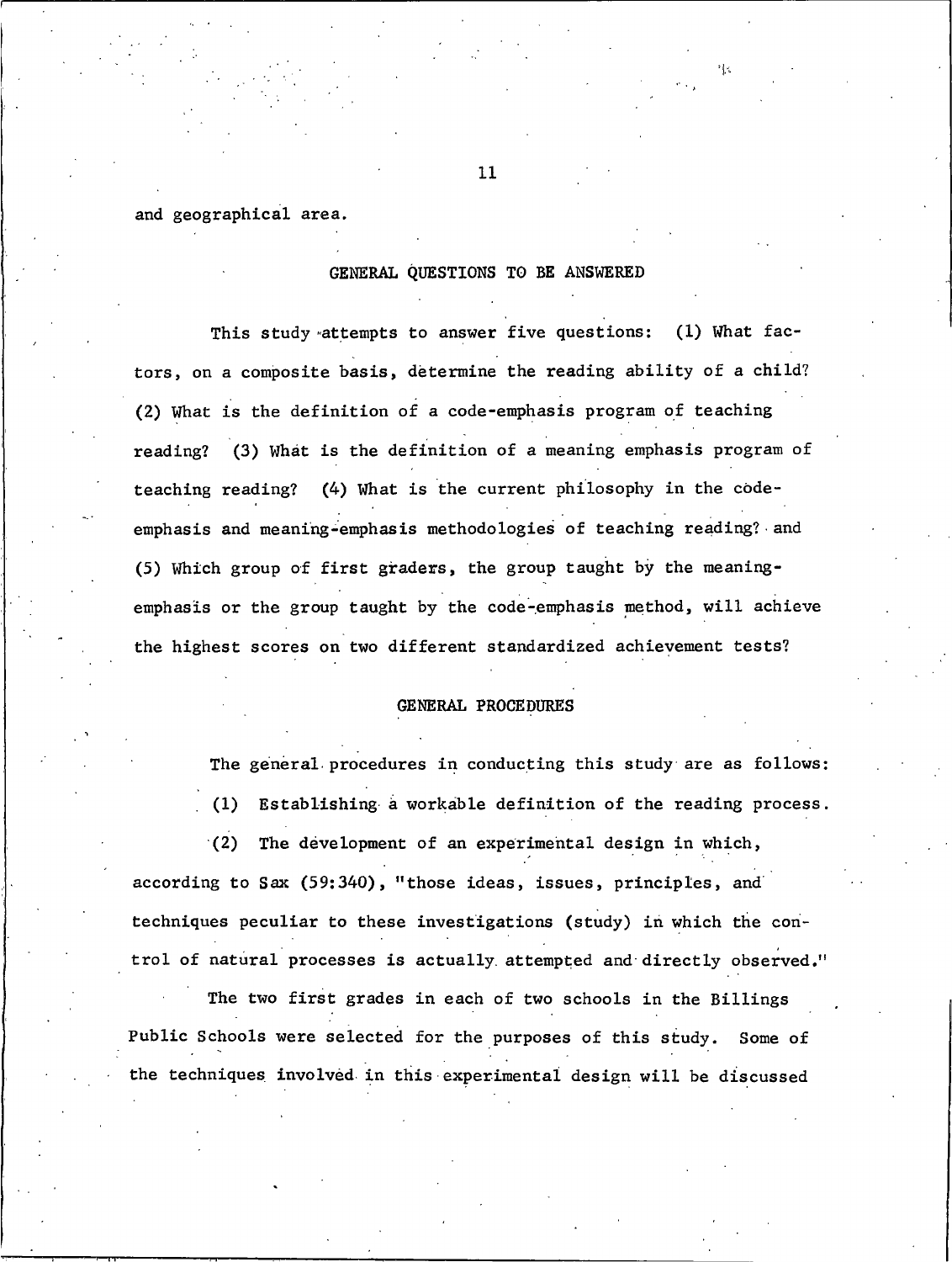at this point:

All of the children in the four classrooms selected participated in the study, except those who came to any room later than November 1, 1971.

The individuals for the two participating classrooms in each building were selected on the basis of a sampling procedure that would relate the sample to the population. Also the sample would insure that sex, age and socio-economic categories have been considered.

The children in the four classrooms had their vision and hearing checked so that these contaminating factors were controlled in terms of the final achievement. All of the children's vision was checked by the Lazy Eye Clinic and no child had non-correctable problems as determined by the Clinic. The school nurse administered an audiology test to each child. None of the children in the study had either vision problems or hearing problems that would impede their learning to read. According to Bannatyne (1:31), "it is no doubt true that many normal people do have poor visio-spatio skills, this is not .. a handicap to reading." Apparently, even if some deficiencies do exist, this is not necessarily a deterrent to learning to read.

The teachers to whom the control and experimental groups were given for instruction were selected on the basis of the two in each building who were most similar in education, technique and ability, as determined by the building principal and the reading supervisor.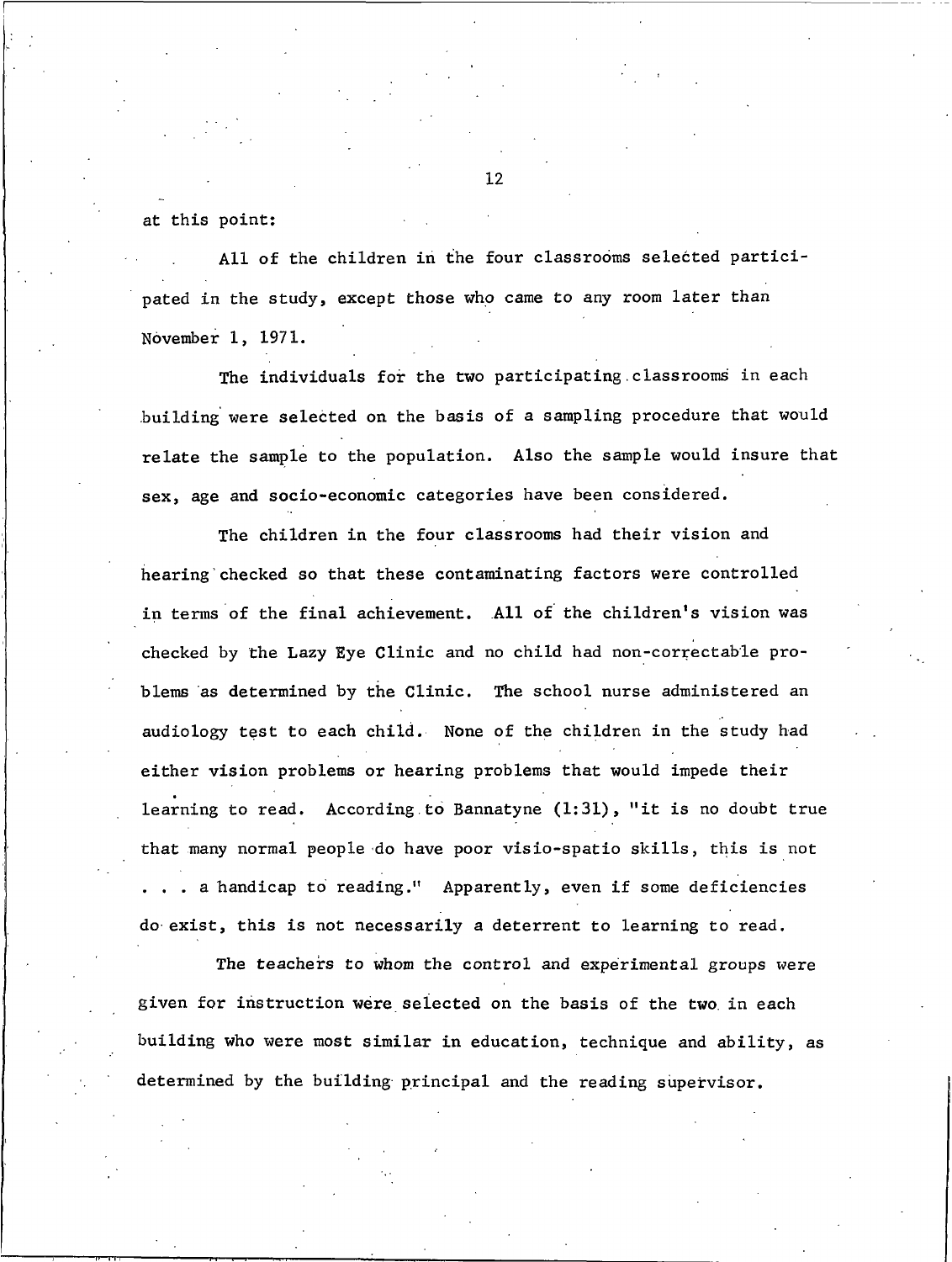All the teachers had experience teaching at the first grade level, and had orientation regarding the nature and purposes of the study.

All four teachers had a minimum of four years of professional teacher's preparation, and all received the baccalaureate degree from Eastern Montana College in Billings, Montana. None of the teachers had the Master's degree. All of the teachers had at least two years of successful teaching experience in the Billings Schools. Each of them had taught two years in the building in which they were teaching when the study was conducted.

All four of the teachers were considered by the building principals and reading supervisor to be at least average first grade teachers who taught in a conservative, traditional context of methodology. Despite the similarities in back ground, education and orientation for the study, teachers do have individual and sometimes unique approaches included in their teaching methodologies. This is a factor that could not be controlled.

In selecting the schools used in the study, it was desirable that a population be utilized which was, to as great an extent as possible, representative of the general population of Billings, Montana, where the study was carried out.

The writer chose schools which were located in areas which encompass the major socio-economic levels to be found in Billings.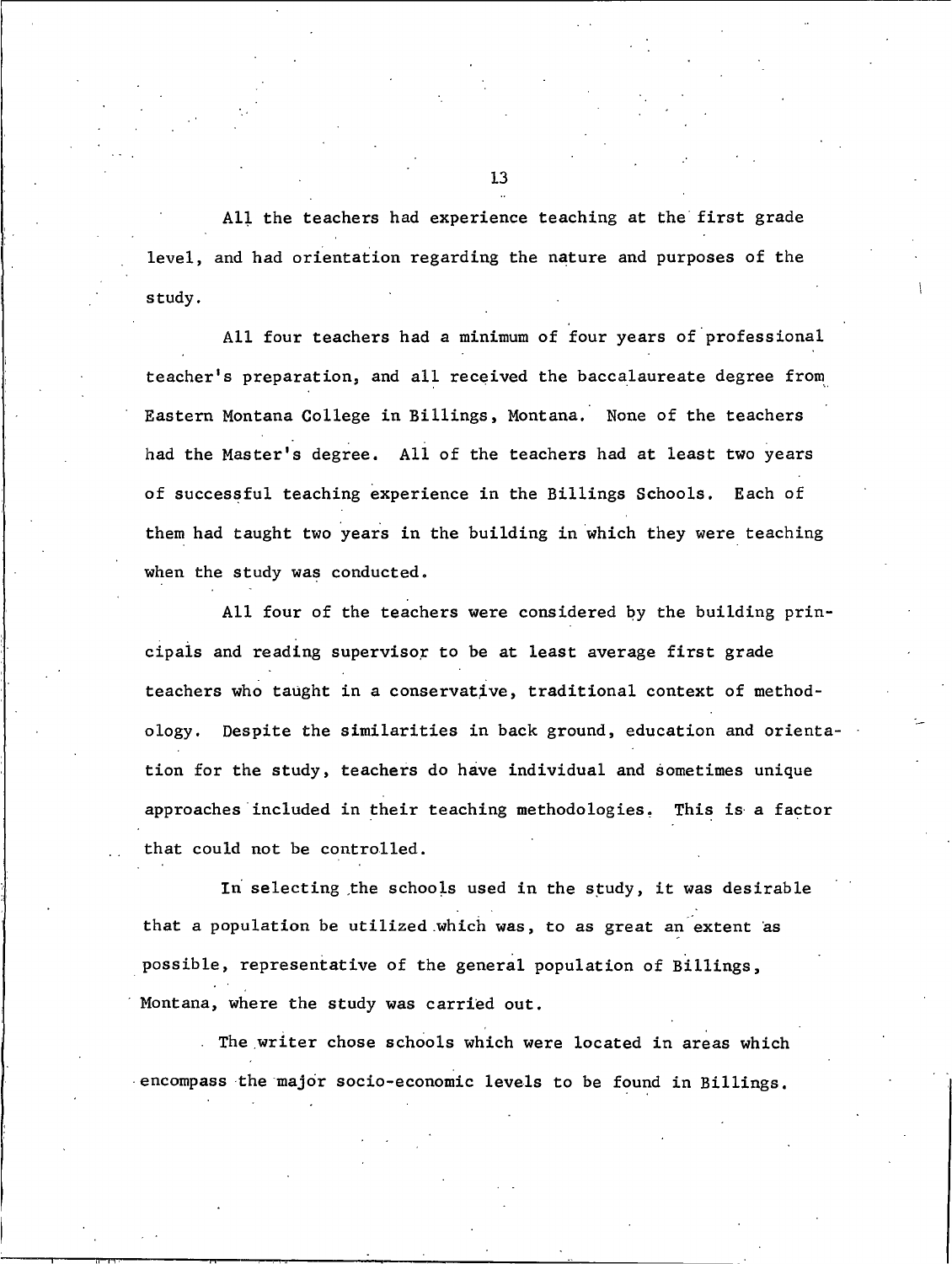Thus, the three major socio-economic divisions (upper, middle, and lower) were represented in approximately the same proportion as they were found in the city of Billings as a whole. The two schools, Rose Park and Grand Avenue Elementary Schools, were located within seven blocks of one another and some of the parents had the option of sending their children to one or the other school on the peripheral borders of each. A majority of the parents of both schools were average-income, white and blue collar workers. These could be considered as belonging to the middle class. An even smaller proportion of the parents of each school were higher income, professional people such as doctors and lawyers and could be relegated to the so called upper class. The. smallest proportion of the parents of the two schools were composed of welfare, transient and casual labor elements. These people could be considered to belong to the lower class economic strata.

According to the City-County Planning Board of Yellowstone County and Billings, Montana (75), Table I indicates the proportion of socio-economic groupings as discussed above. (This table is based on the 1970 U.S. Census and information survey by the Planning Board done in the spring of  $1972$ .)

Table I bears out the statement (categories defined by the Yellowstone Planning Board) that these two schools have populations that can be categorized as low, middle and upper socio-economic strata and that the smaller percentages of the populations lie at the extreme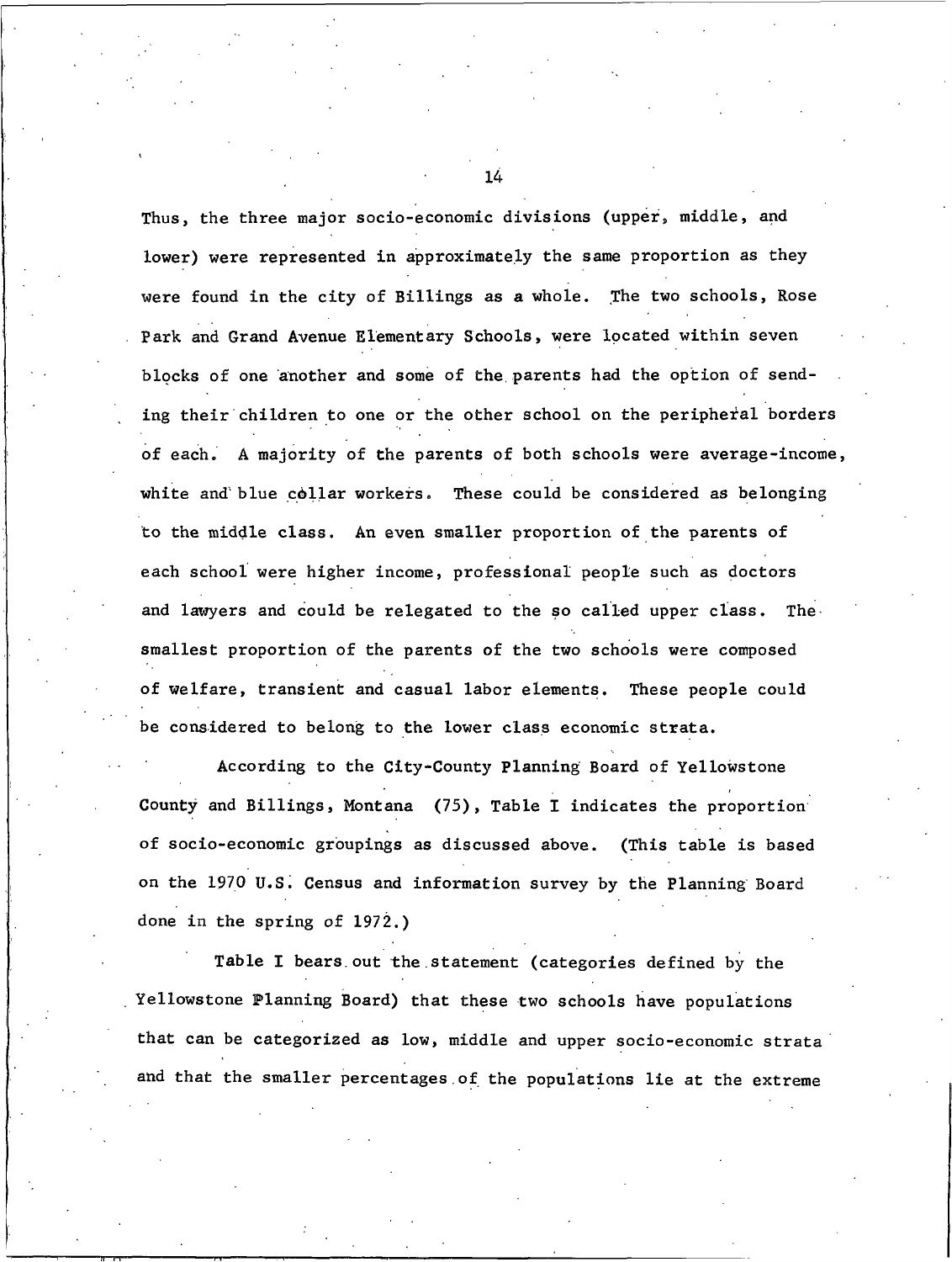ends of the spectrum, with the largest number in the middle income group. The schools, then have proportional samples of each of these categories and are fairly representative of the City of Billings as a whole.

| <b>TABLE</b> |  |  |
|--------------|--|--|
|              |  |  |

|                                      | Grand Avenue<br>School Area | Rose Park<br>School Area | City of<br>Billings |
|--------------------------------------|-----------------------------|--------------------------|---------------------|
| Under \$4,000<br>(1ow income)        | 18.3                        | 9.2                      | 12.0                |
| \$10,000-\$14,999<br>(middle income) | 22.5                        | $-38.0$                  | 29.0                |
| 000, 000 Over<br>(high income)       | 2.3                         | 6.2                      | 5.0                 |

LEVELS-OF-INCOME TABLE (Percentages)

The Metropolitan Reading Readiness Test was used to determine the comparative reading readiness abilities of the children as they entered first grade and the scores derived were used as the co-variant which could not be controlled. It includes four scores related to reading readiness: word meaning, listening, matching and alphabet recognition.

Two instruments were used to measure the reading achievement at the end of the school year. One test was The Durrell Analysis of Reading Difficulty (an individual test), which includes sub-test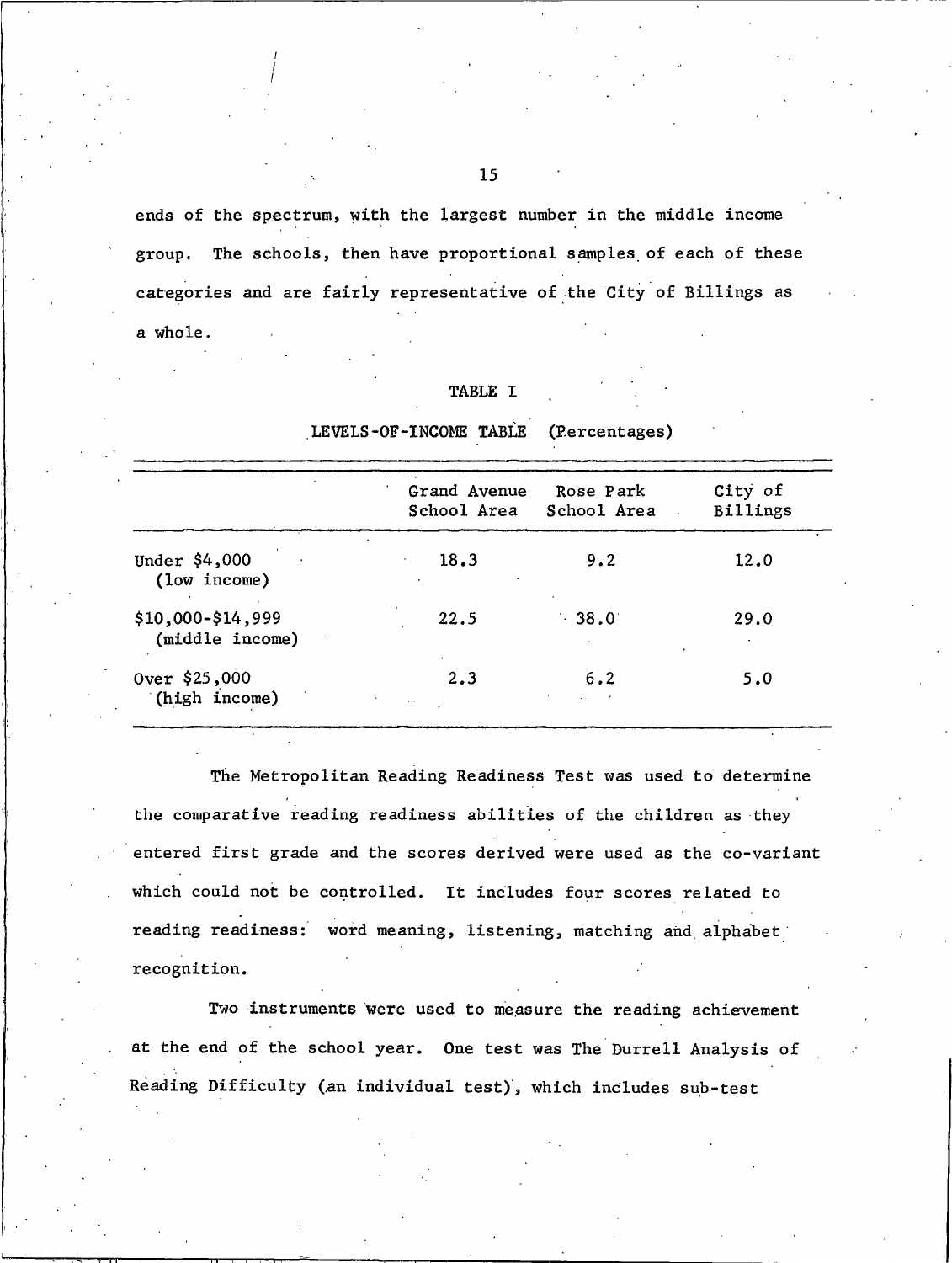categories of: oral reading, silent reading, listening, word recognition (flash words) and word analysis. The other test was the Stanford Achievement Test (a group test) and includes sub-test categories of: word reading, paragraph meaning, and vocabulary (word meaning) categories. These listed sub-test categories were used to measure the reading achievement at a point seven months after the student had entered the first grade in school.

The two groups were taught by the control method which was the basal series used in the Billings school district at the present time. This series was the Scott-Foresman text and, according to Chall  $(14:202)$ , utilizes the meaning-emphasis approach to the teaching of reading. An examination of the literature, however, indicates that neither code-emphasis nor meaning-emphasis approaches are pure in terms of methods of teaching phonics elements and thus cannot strictly insure that each of the teachers would teach one approach for the code-emphasis and another for the meaning-emphasis methods.

The two groups taught by the experimental method used the basal series referred to as the Lippincott Series. Chall (14:233-257) classifies the Lippincott Series as a phonics-first basal reader. The series utilizes the code-emphasis approach to decoding in the use of regularly introduced words that are graphemically-phonemically consistent, and it stresses meaning from the very beginning lesson. Dykstra (22:18) also labels the Lippincott Series as a phonics-first basal which uses the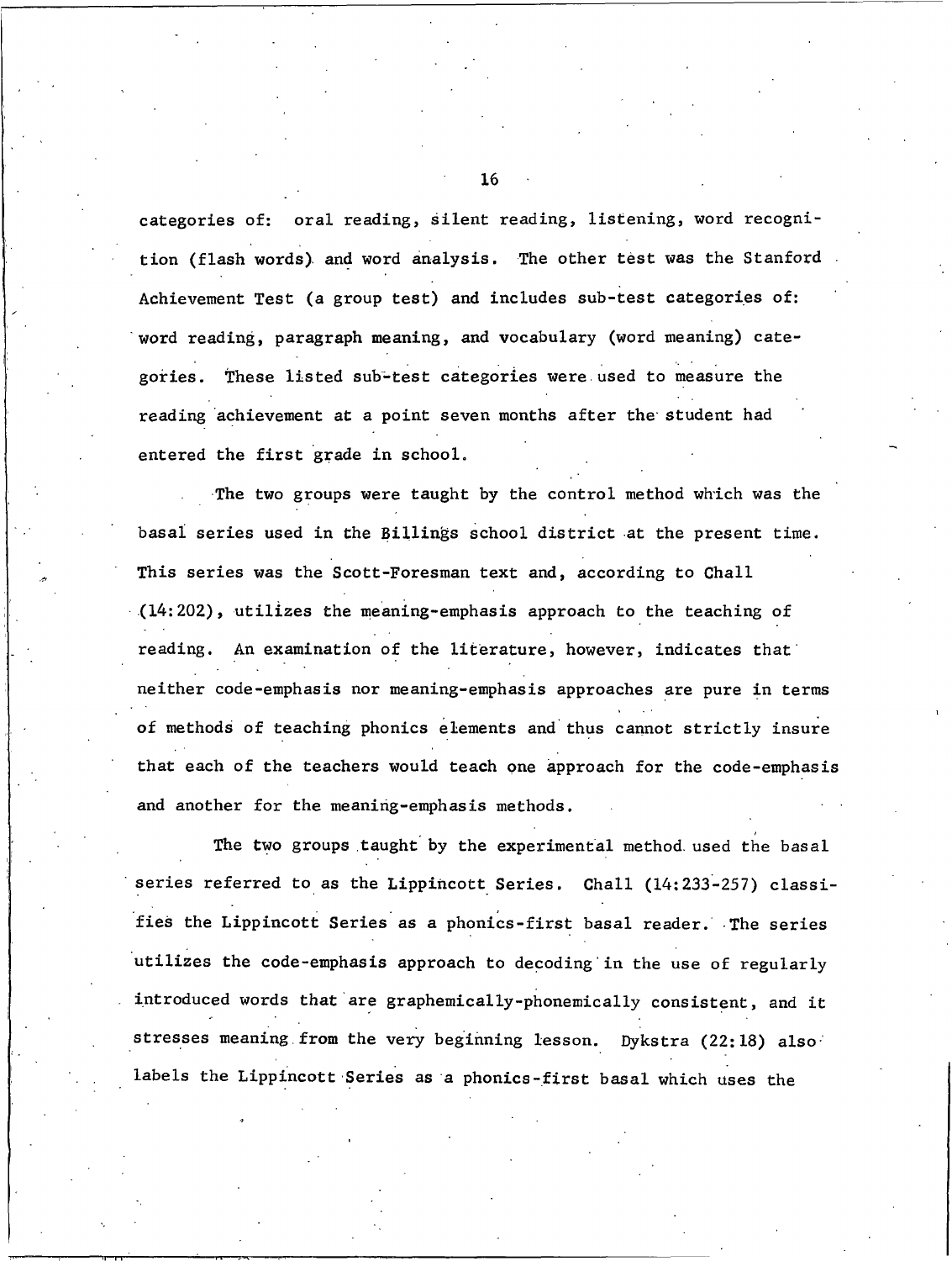code-emphasis approach.

Many linguistics textbooks use the code-emphasis approach also and, as Bloomfield (6:7) mentions, the child is taught to read at the beginning stage of instruction "by teaching him to associate letters and sounds in a vast number of different patterns." However, according to Dr. Vandiver (69), "Using the 'linguistics method' utilizes the regularly introduced word concept, sometimes to the point of ridiculousness." For this reason, a phonics-first rather than a linguistic basal was selected for use by the experimental groups in this study.

The basic difference, then, between the Scott-Foresman basal text used by the group taught by the control method and the group taught by the Lippincott basal, experimental method is that the Scott-Foresman series uses the meaning-emphasis method and the Lippincott uses the code-emphasis method. The Lippincott basal series also stresses the introduction of short vowels earlier than does the Scott-Foresman series.

Literature and related research dealing with current thinking regarding two basic methods of teaching beginning reading--codeemphasis and meaning-emphasis--will be reviewed and presented in Chapter 3.

The tests administered to the children yielded data that will be analyzed and interpreted in Chapter 4 of this study.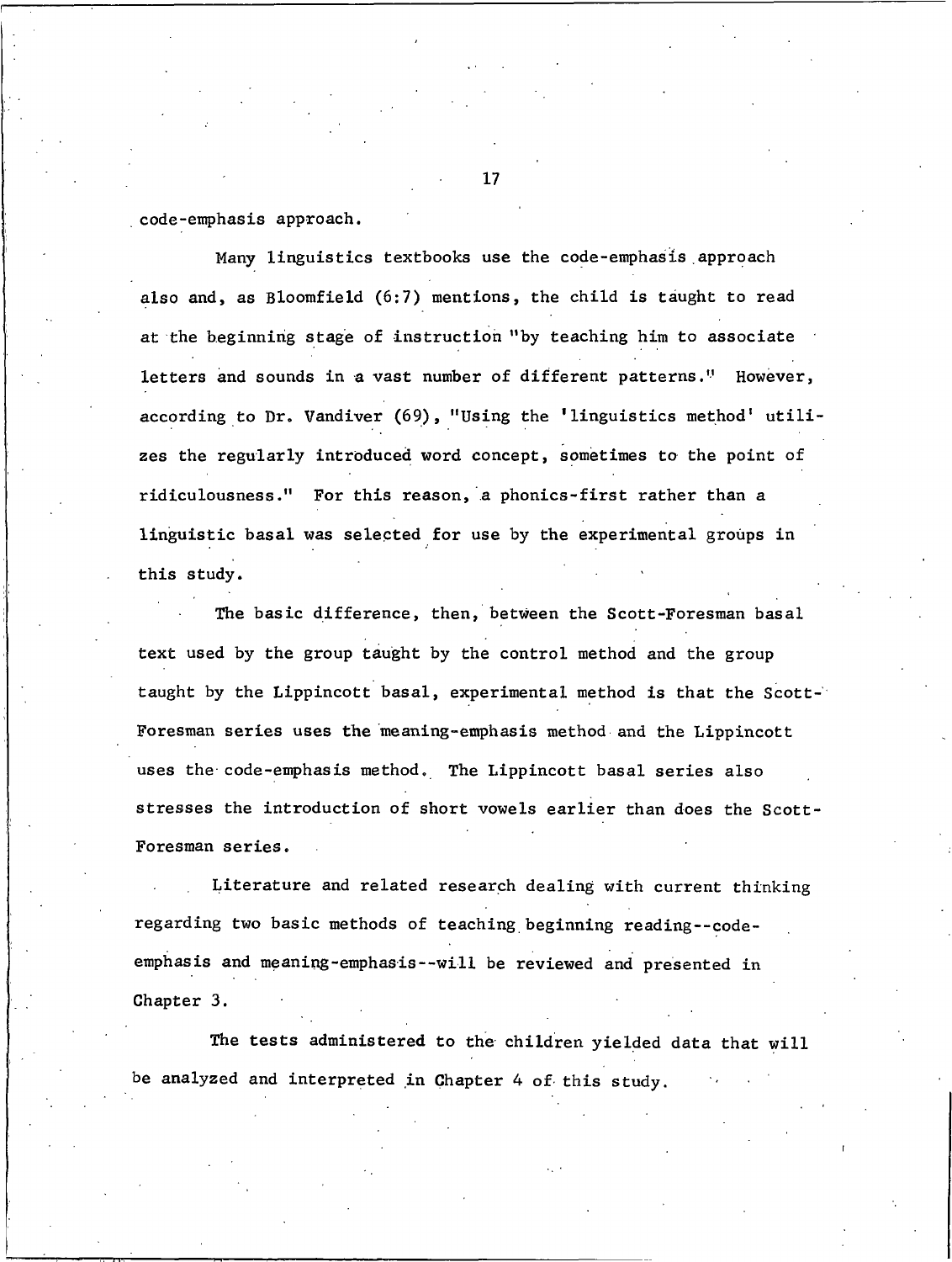The final procedure will be the writing of the summary, noting conclusions and recommendations as a direct result of the content of the Review of Literature and the analysis of data.

#### **LIMITATIONS**

The study will be limited in the following ways:

(1) This paper is limited to the study of four first grade classrooms in Billings, Montana, which comprised the population sample. In terms of the scope of the study, this sample was limited in size. It would not be intended to be used for broad, comprehensive recommendations for the most effective method of teaching reading but, would hopefully be useful to the Billings Public Schools. It included members of the three basic socio-economic groups--lower, middle and upper, however.

(2) The writer found it nearly impossible to control the teacher variable. The teachers were not of identical qualifications, but attempts were made to include teachers with a minimum of four years of college and who had similar philosophies of teaching. The ages of teachers, their years of experience and their exact methods of teaching phonics could not be controlled. Every teacher has her own individual style of teaching methodology. The concept of teaching by an analytical method or a synthetic method of teaching reading with its emphasis upon phonics and word analysis, will be interpreted differently by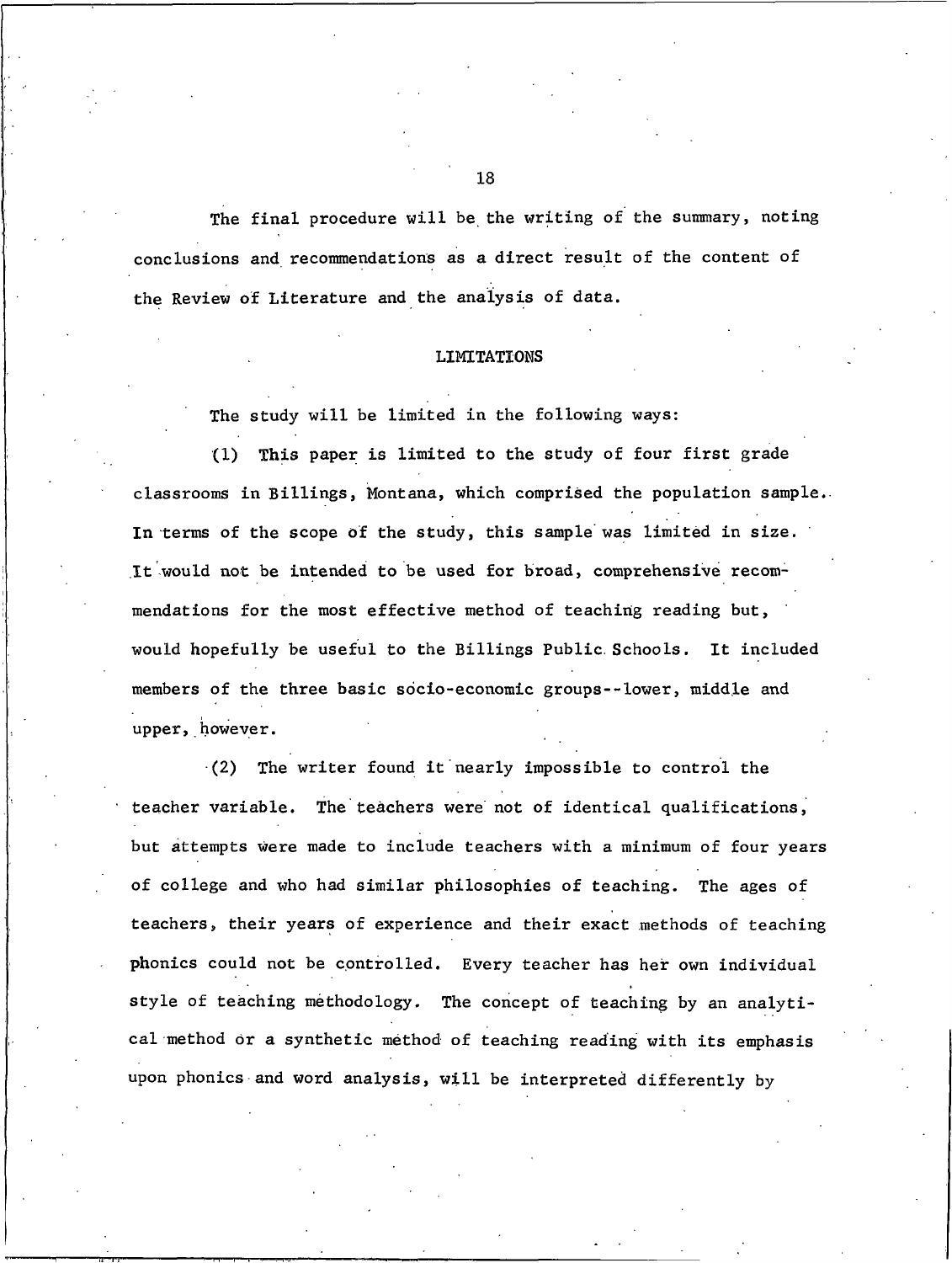each individual teacher and must be admitted to. The controls of the teacher variable will be discussed in Procedure number two of Chapter

2.

The two philosophies of teaching reading, code-emphasis  $(3)$ and meaning-emphasis, are not completely polarized in terms of their philosophic approaches to the teaching of phonics in beginning reading.

The pre-school experiences that each child had prior to  $(4)$ coming to the first grade varied.

The research done for the review of literature section of  $(5)$ this paper was confined to the libraries of Montana State University and Eastern Montana College and included the ERIC Documents for the period of time 1970-1972. The two libraries are accredited and should have materials diverse enough to allow a comprehensive review.

The principals in the two buildings perhaps had varying  $(6)$ philosophies of supervision, but the reading supervisor was the same for both schools.

The time devoted to teaching the reading process could  $(7)$ possibly vary in each of the four classrooms. The time for teaching of the reading process was for the main part, from 8:30 in the morning to 11:00 in the morning.

(8) The ages of the children in the groups varied to some degree. An attempt was made to control the age categories in each of the classrooms, but this was impossible to do to the degree that each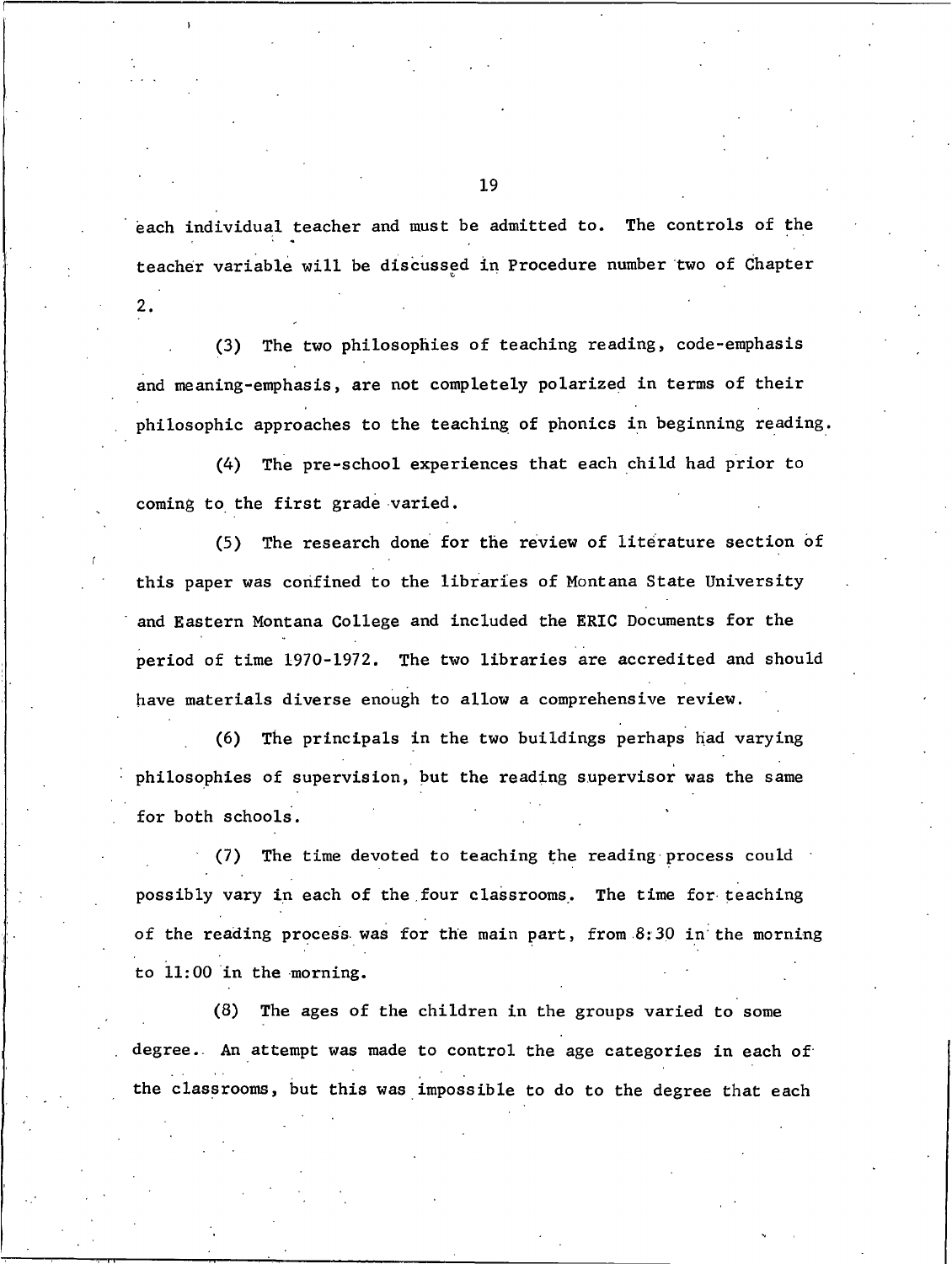age category was completely represented on an equal basis.

(9) An attempt was also made to control the sex category in each classroom so that an equal proportion of both boys and girls were in each. This too was impossible, so that in the final analysis, there was a slightly uneven distribution.

(10) New children that entered the classrooms later than September could have an effect upon the group achievement results in that they would not have equal time in either of the two teaching programs as did the original children involved in the study.

Each of the ten limitations will be discussed more intensively in procedure two of Chapter 2.

#### DEFINITION OF TERMS

This portion of the paper deals with the key terms of the investigation.

Auditory discrimination - The ability to hear likenesses and differences in speech sounds. Hafner and Jolly (35:37)

Basal reader - This is a textbook, usually part of a graded series, used for instruction in reading. Good (30:472)

Code-emphasis - This is the teaching of reading which emphasizes instruction by the use of an alphabetic code capable of being arranged in specific categories or combinations. The emphasis on letters and letter combinations is used.  $Chall$  $(14:75)$ 

Decoding - The process in reading of translating printed symbols into speech sounds. Savage (58:xv)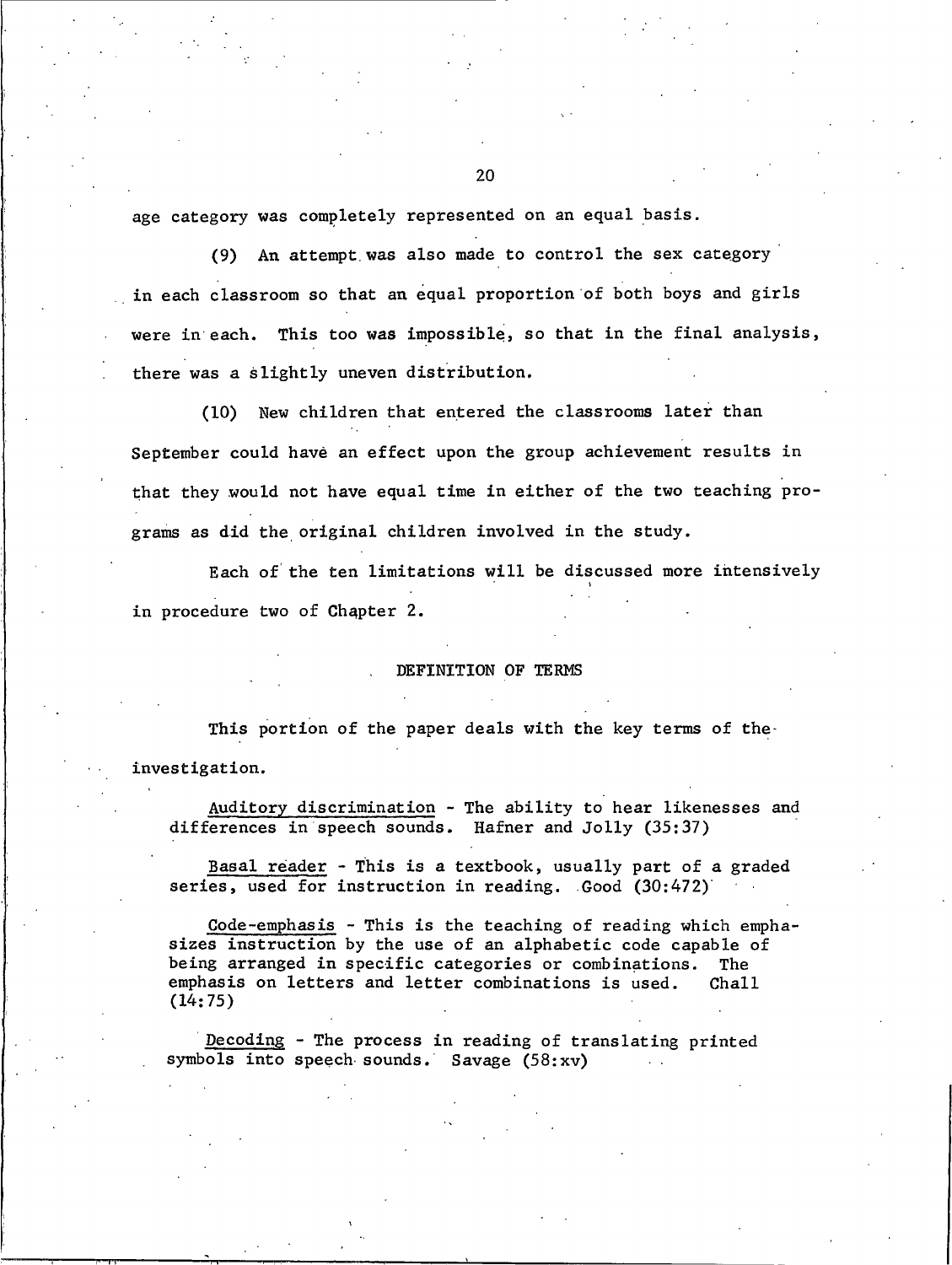Encoding - intentional selection of meaningful (information) units, their grammatical integration and expression via motor pathways writing . Bannatyne (1:53)

Graphemes - A graphic symbol used in writing; a basic unit of the writing system of a language. Refers to letters of the alphabet, punctuation marks, and so forth. Savage (58:xvi)

Linguistics - The scientific study of language. Savage  $(58:xyii)$ 

Meaning-emphasis - When meaning is emphasized from the start in reading instruction. This teaching of reading approach places its emphasis on teaching whole words or groups of words as they are used to produce a meaningful idea or thought. Chall (14:75)

Morpheme - A single, basic, meaning-bearing unit of a language. Savage  $(58;xyii)$ 

Phonemes - A basic, indivisible, minimal unit of sound. The smallest usable unit of speech sound in a language. Savage (58: xviii)

Phonics - Phonics is the study of those letters, letter combinations and syllables consistently representing sounds, that are taught as a means of enabling the reader to recognize and pronounce words independently. The phonic method is that method of teaching reading based on the analysis of words into their basic speech sounds. Good (31:329)

Phonic-first basal - This is a basal reader that introduces words in a meaningful reading context only after the words have been analyzed through a phonics, code-emphasis process. Dykstra  $(22:22)$ 

Sight Word - The known with which teachers work to help pupils learn techniques that will aid them in attacking unknown words independently. Gray (34:3)

Visual Discrimination - Seeing likenesses and differences among visual forms. Hafner and Jolly (35:37)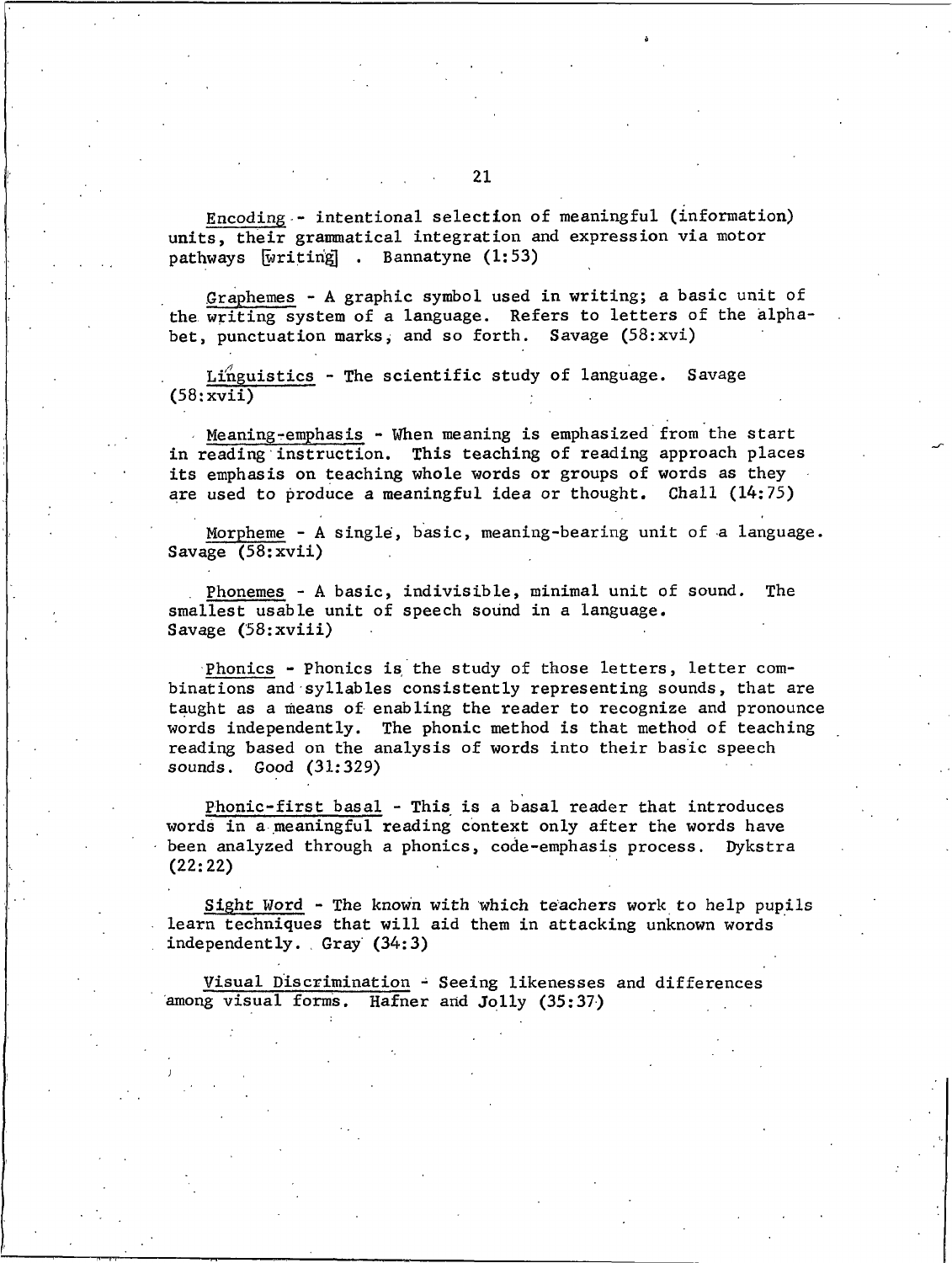#### **SUMMARY**

One of the most oft-discussed subjects in elementary education concerns that of arriving at a productive and effective means of teaching children to read.

The two of the most discussed methods manifest themselves in the philosophies of the code-emphasis and the meaning-emphasis methods.

There are many diverse definitions of reading but generally it is defined in terms of understanding what the author intended to be understood.

The background that a child brings to the first grade plays a great role in the success that the child experiences in reading. The formative years of birth to first grade, including the various social interactions involved in the individual child's home environment, have great impact on the success.

During the first year of school, the teacher, the child's past experiences, his self-image and the materials utilized all play a role in determining the pupil's reading success. Motivation and psychological readiness for reading must be considered.

Another factor usually considered is a child's sex, especially in the first few months of the first grade experience. This factor does not matter too much and as one author Good (32:257) says that, . boys for the most part suffer no harm from the initial gap and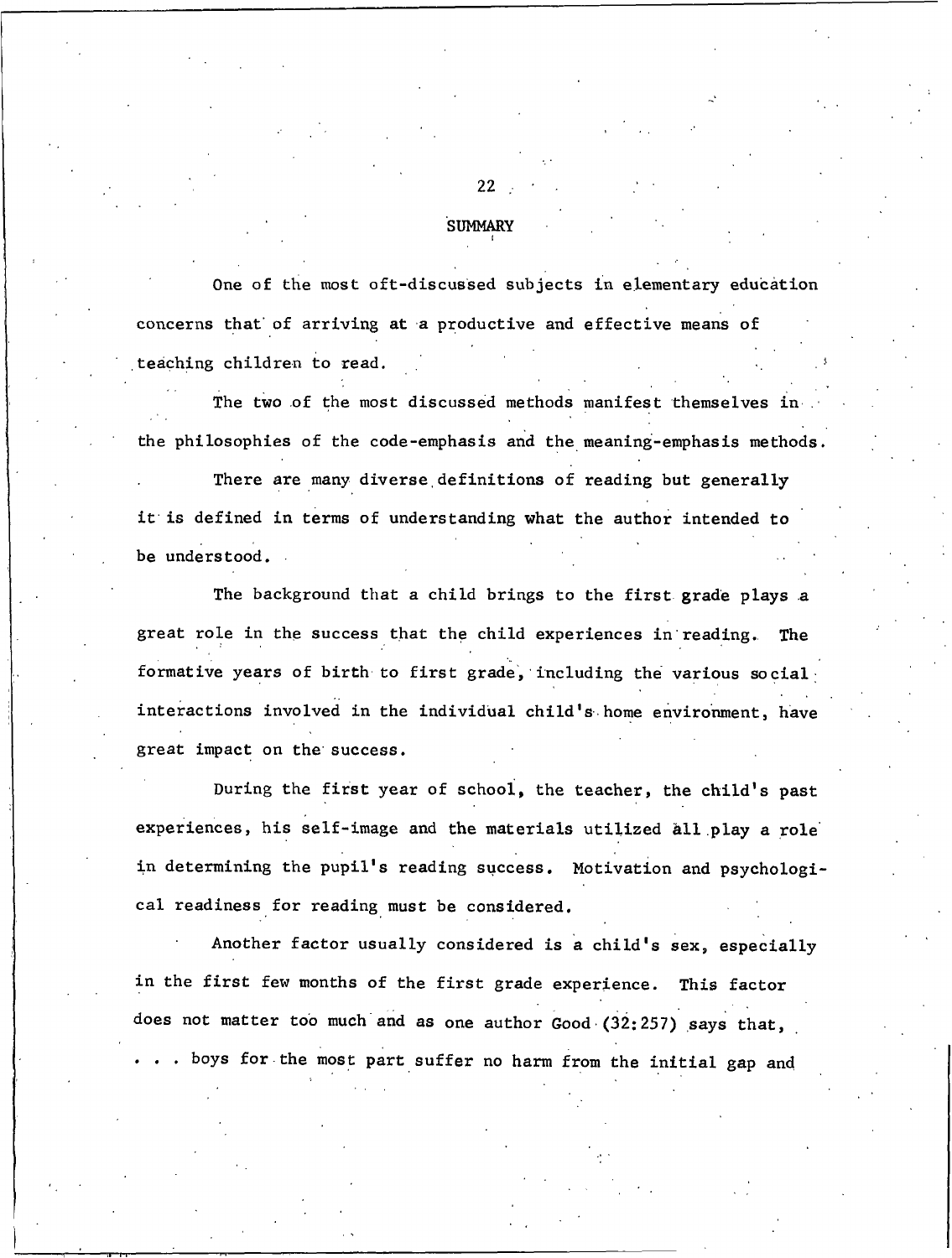eventually catch up."

The establishment of a working definition for the process of reading was the first procedure in the study. The next procedure will be the development of an experimental design by which to conduct the Two schools were selected, each of which had a representative study. sampling of parents belonging to the three major socio-economic groups. These representative samples were equal in size in each school and were also representative of these three major socio-economic groups in the city of Billings.

From these two schools, two classrooms of first grade children were selected in each school; one classroom in each school was taught beginning reading with the Scott-Foresman basal reading series--a meaning-emphasis method. Also, one classroom of children from each school was taught with the Lippincott basal reading series, a codeemphasis method.

The children were tested in May of the following year so that a statistical evaluation could be conducted from which to make inferences, as to which groups of youngsters made the greatest achievement in several areas of reading ability.

The next procedure in this study will be to review literature and research related to current thinking regarding two methods of teaching beginning reading--the code-emphasis and the meaning-emphasis approaches. This review is found in Chapter 3.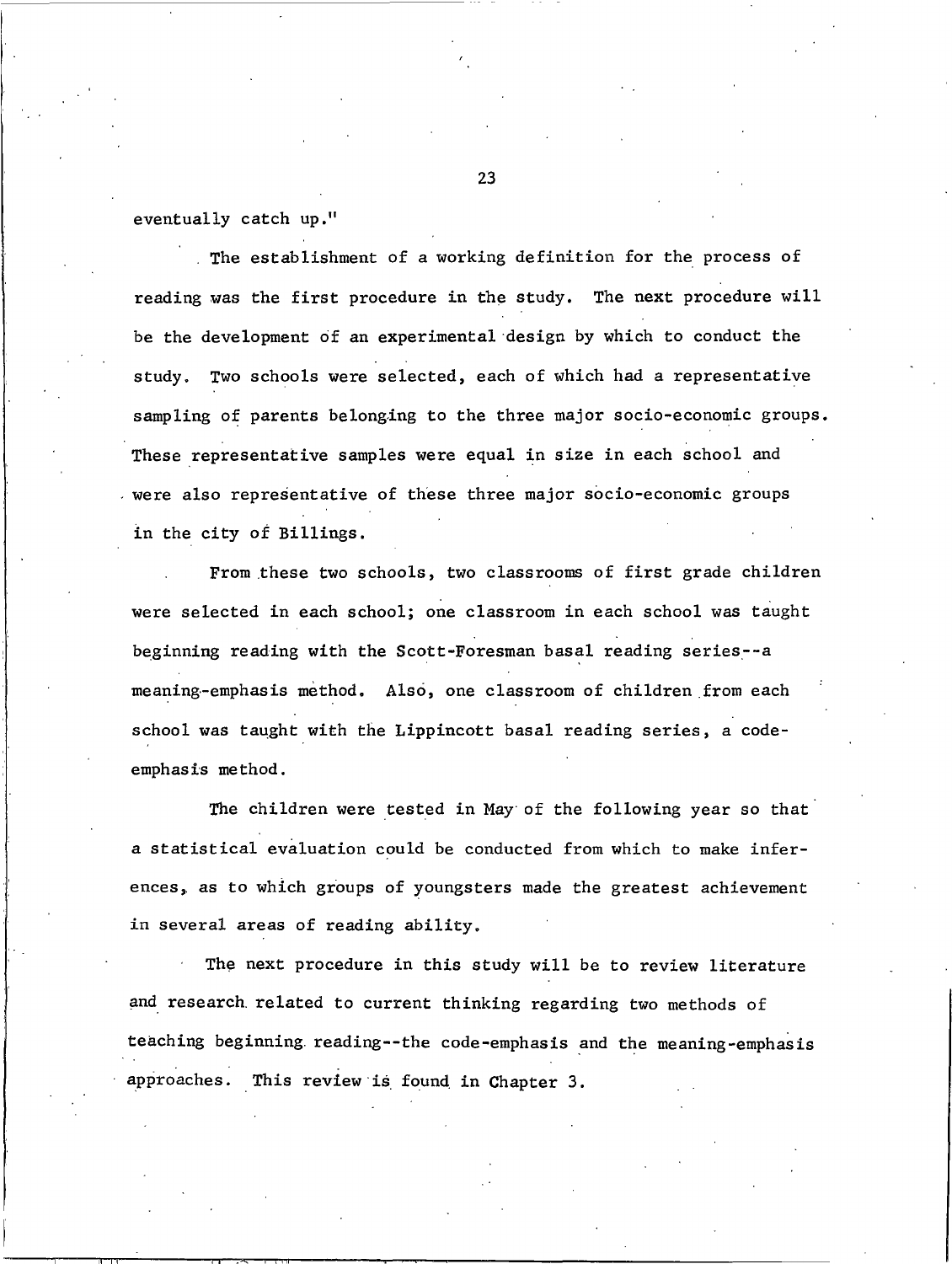The next procedure in the study will be to present and analyze the data gathered as a result of administering the three tests; Metropolitan Reading Readiness Test, The Durrell Analysis of Reading Difficulty and the Stanford Achievement Test. This will be done in Chapter 4.

The final procedure will be to discuss the data that will be presented in Chapter 4 in the form of a summary and to offer recommendations and conclusions based on the observations of the data. These recommendations and conclusions will be presented in Chapter 5 of the study.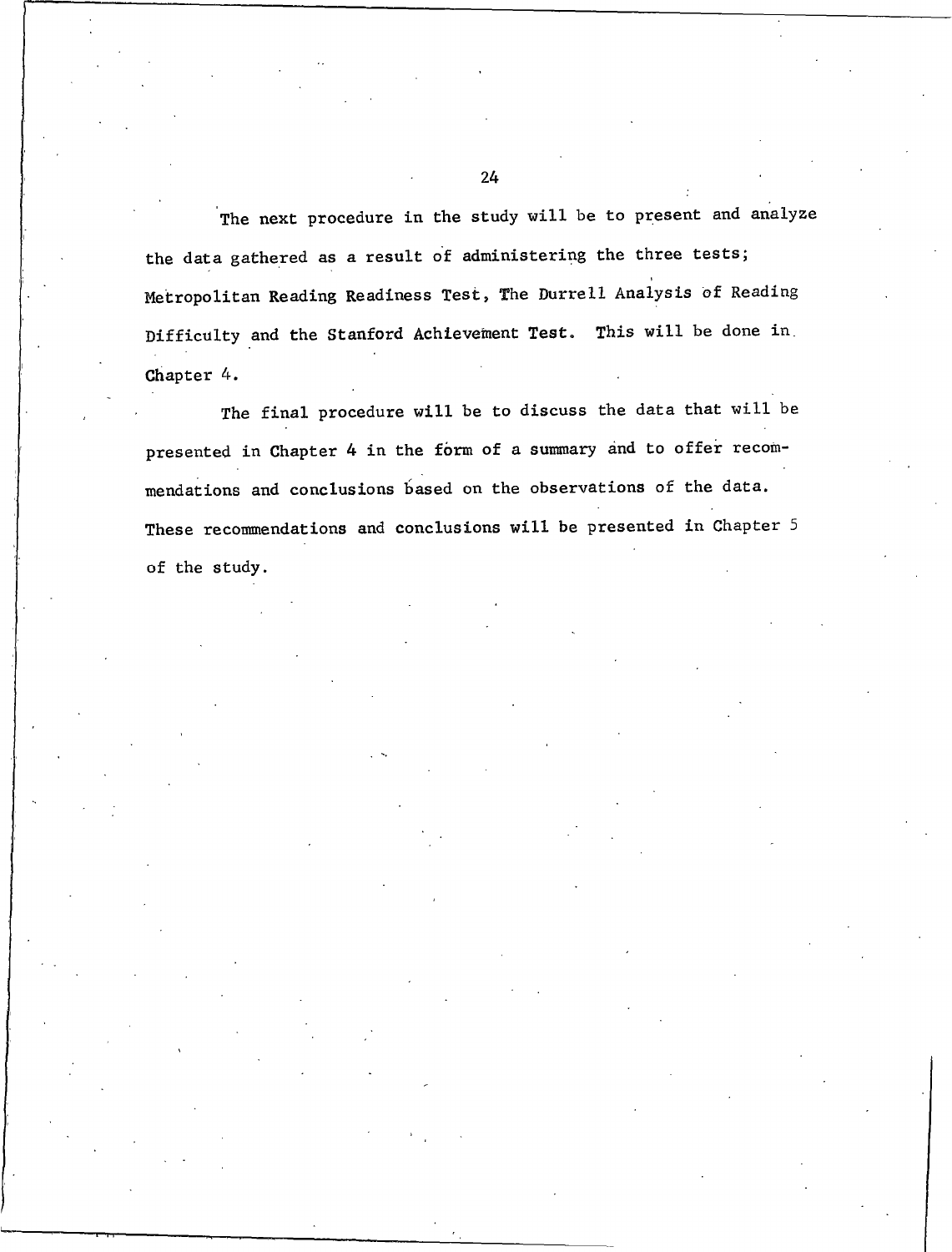### CHAPTER 2

#### **PROCEDURES**

The procedures to be used in this study and the criteria for their inclusion will be discussed in this chapter. It should be noted that the procedures discussed below appear in chronological order and are as follows:

### PROCEDURE ONE

The first procedure of this study was to establish a working definition of the reading process. This procedure was discussed in Chapter 1 with the presentation of what the writer felt was a workable definition of the process involved in reading.

This definition of reading then set the stage for setting up an experimental design that indicates the parameters of the study and the procedures for carrying it out.

#### PROCEDURE TWO

Procedure two will be the development of the experimental design that will be intensively discussed to indicate the depth of the study and the statistical methods involved.

This section deals with the experimental design to be used in conducting the study. The problem in the study will be to investigate whether there are differences in reading achievement of comparable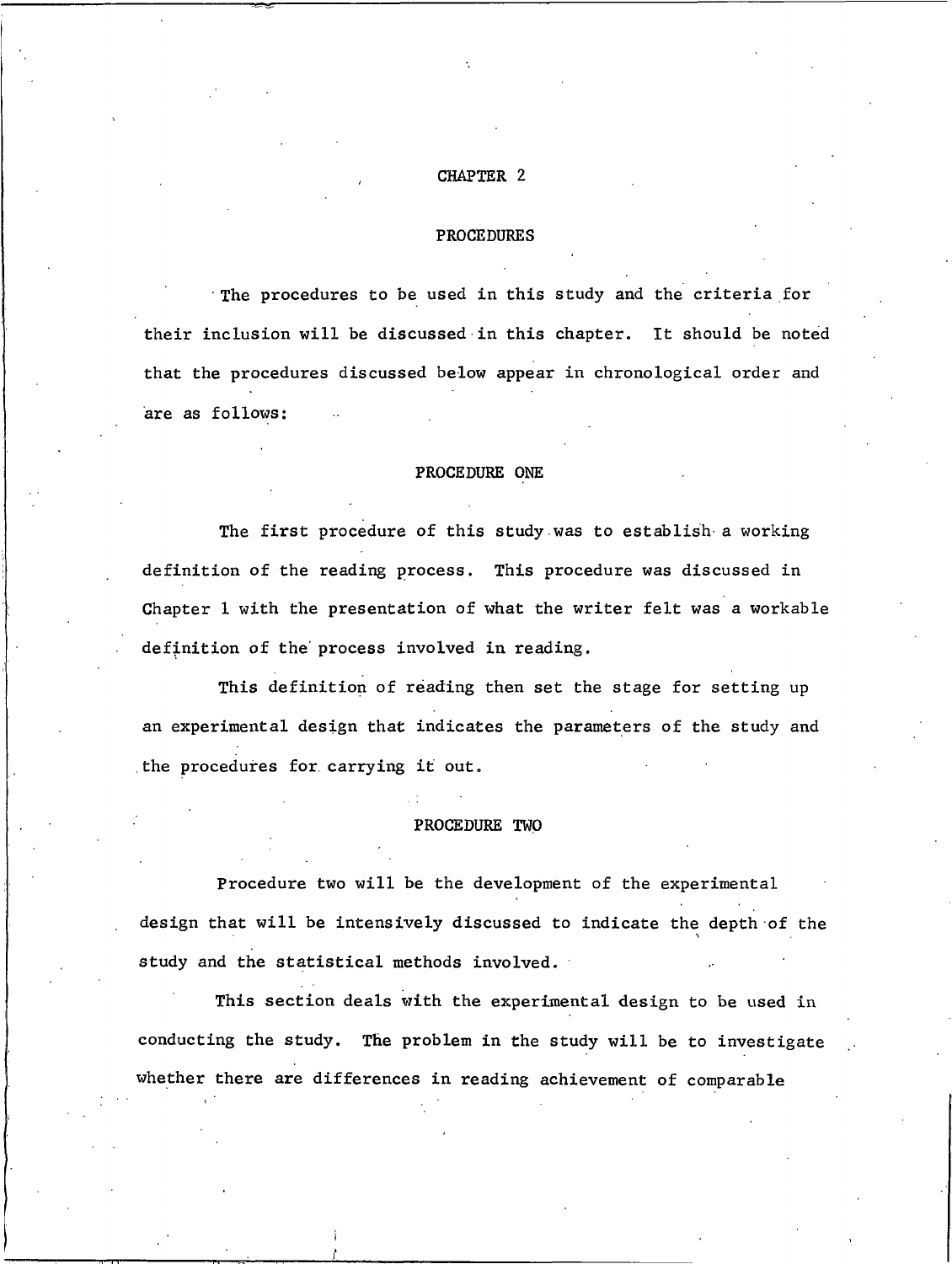groups of children at the first grade level when two classes are taught by the code-emphasis method of beginning reading and the other two classes are taught by the meaning-emphasis method of teaching beginning reading.

## Population Description and Sampling Procedure

The two sample groups are comprised of all children in the four classrooms selected to participate in the study. The population is the total number of first grade pupils in the Billings, Montana Public School System.

To choose the sample groups from the total population, two schools were selected: Grand Avenue and Rose Park Schools. Each school had two classrooms of first grade children. At each school one classroom was placed in the sample group taught by the experimental method and one classroom was placed in the sample group taught by the control method. Both schools have populations representative of the typical socio-economic levels found in the city.

For the purposes of the study, children entering the first grade in each of the selected schools were matched on the basis of age and sex as far as this was possible.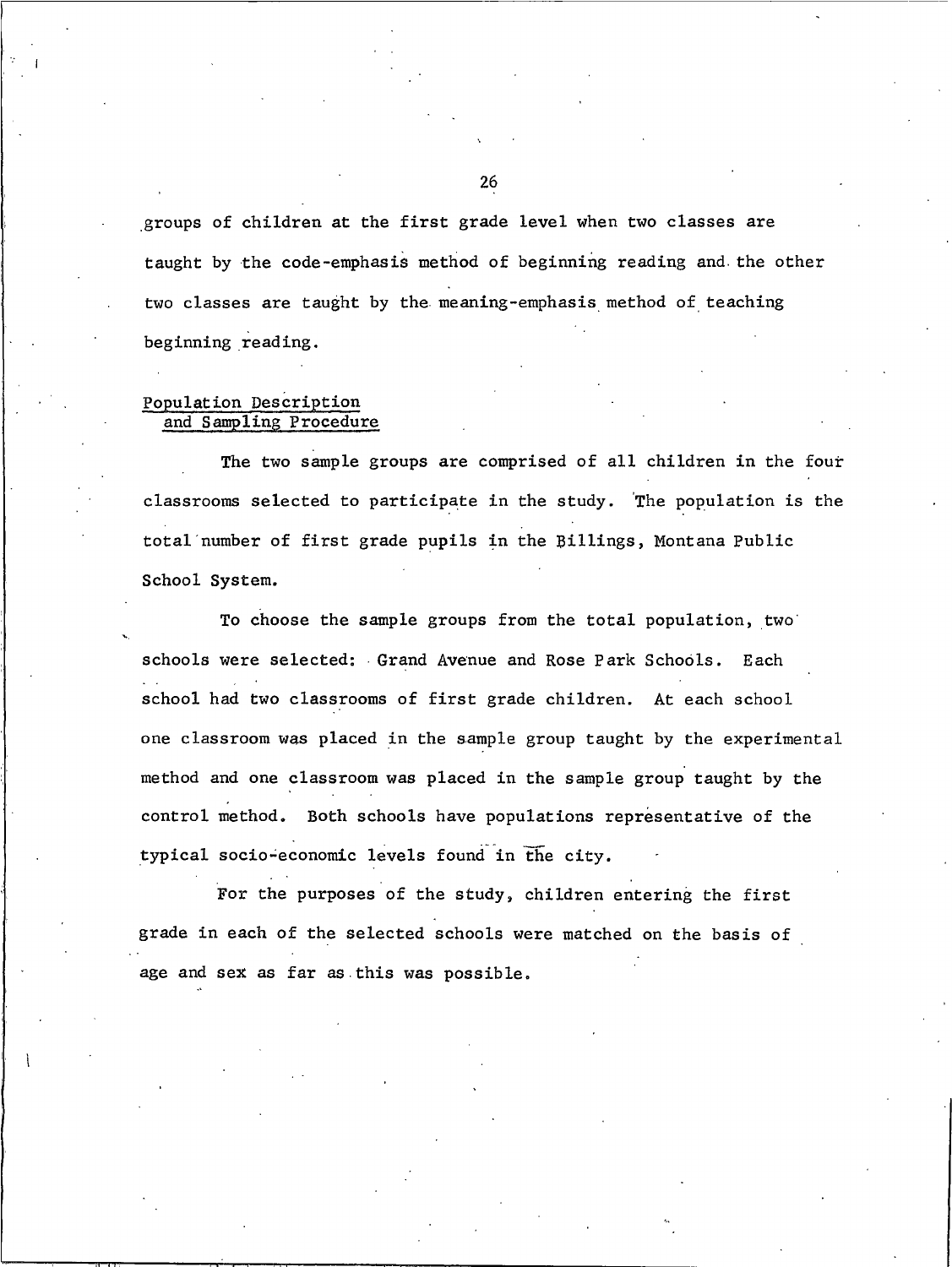## PROCEDURE THREE

The third procedure will be to review related literature and research discussing two methods of teaching children beginning reading.

The scope of this review will include research regarding a code-emphasis method and a meaning-emphasis method of teaching beginning reading.

This review was organized to discuss the following areas pertaining to the two preceding methods of teaching reading:

# Early Childhood Socialization

This section will deal with the importance of the first years that a child is involved with the interaction processes as he proceeds through life's experiences. These experiences will be, for the purposes of the paper, viewed from the symbolic interactionist perspective. These social experiences will be viewed in terms of the impact that a child's formative environment make on the type of reading success that he experiences in school.

## The Ability of the Child

This section will deal with the concept that the acquisition of verbal ability to the degree necessary for the child to learn to read can be thought of in terms of a facet of intelligence.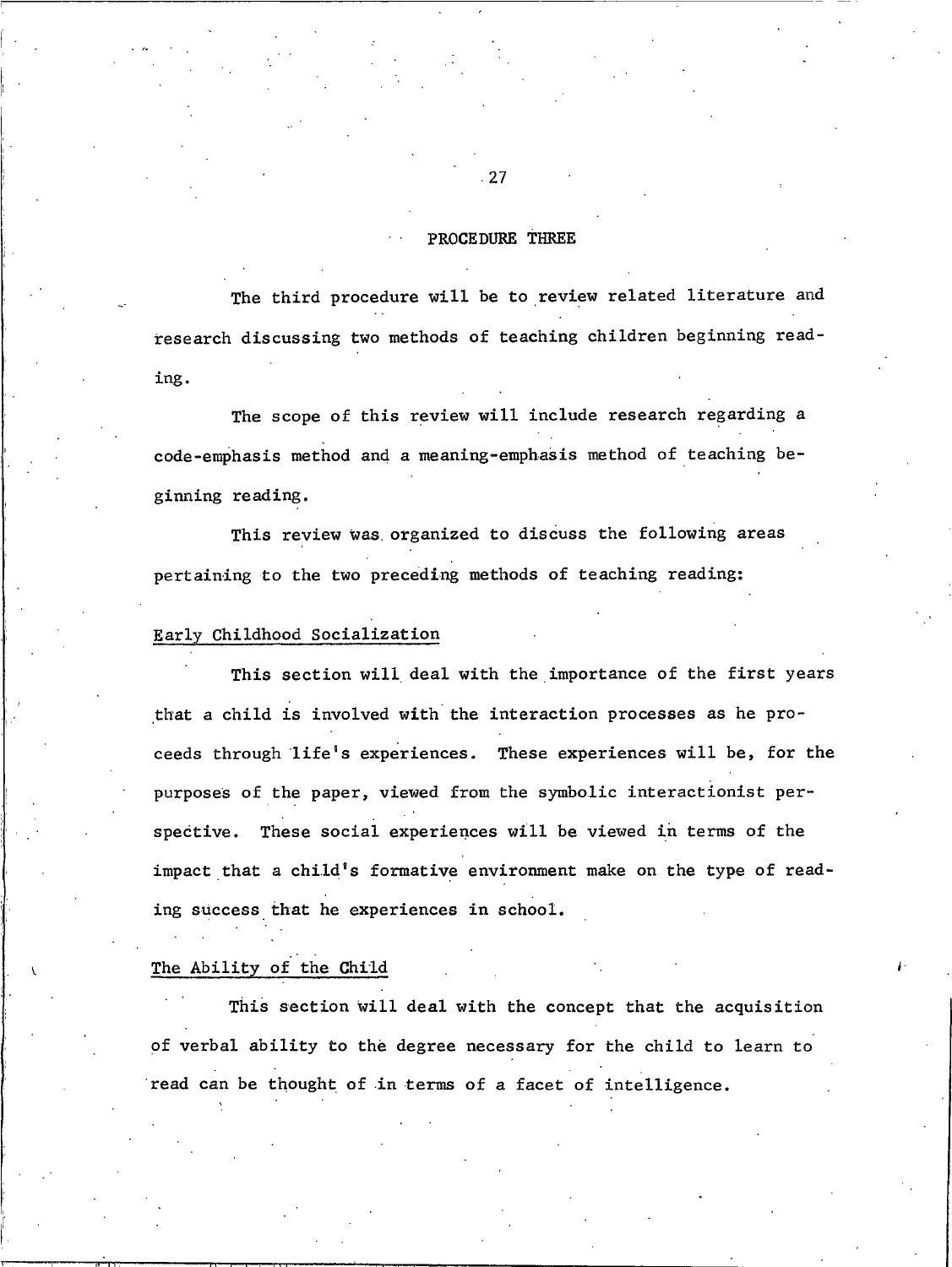One of the difficulties to be discussed is that of selecting an instrument to measure a child's ability to read.

Some definitions of intelligence will also be discussed.

### The Code-Emphasis Method

The code-emphasis method of teaching reading will be discussed in respect to learning to read. The child, in the beginning reading stage, proceeds from parts to wholes and learns letter-sound relationships that are later combined to form words.

The decoding process as an integral portion of the codeemphasis method will be discussed and reviewed in this section.

Similarities in methodology between the Code-Emphasis and Phonics method of beginning reading instruction will be discussed in this section also.

The author will also rely upon documentary research in an attempt to indicate the similarities among Linguistic, Phonics and Code-Emphasis methods of teaching reading.

An attempt will be made to discuss the reading process as a function of portions of the cerebral area and central nervous system in this section.

Then, some of the literature reviewed will be presented that indicates some reservations concerning the use of the code-emphasis method of teaching beginning reading.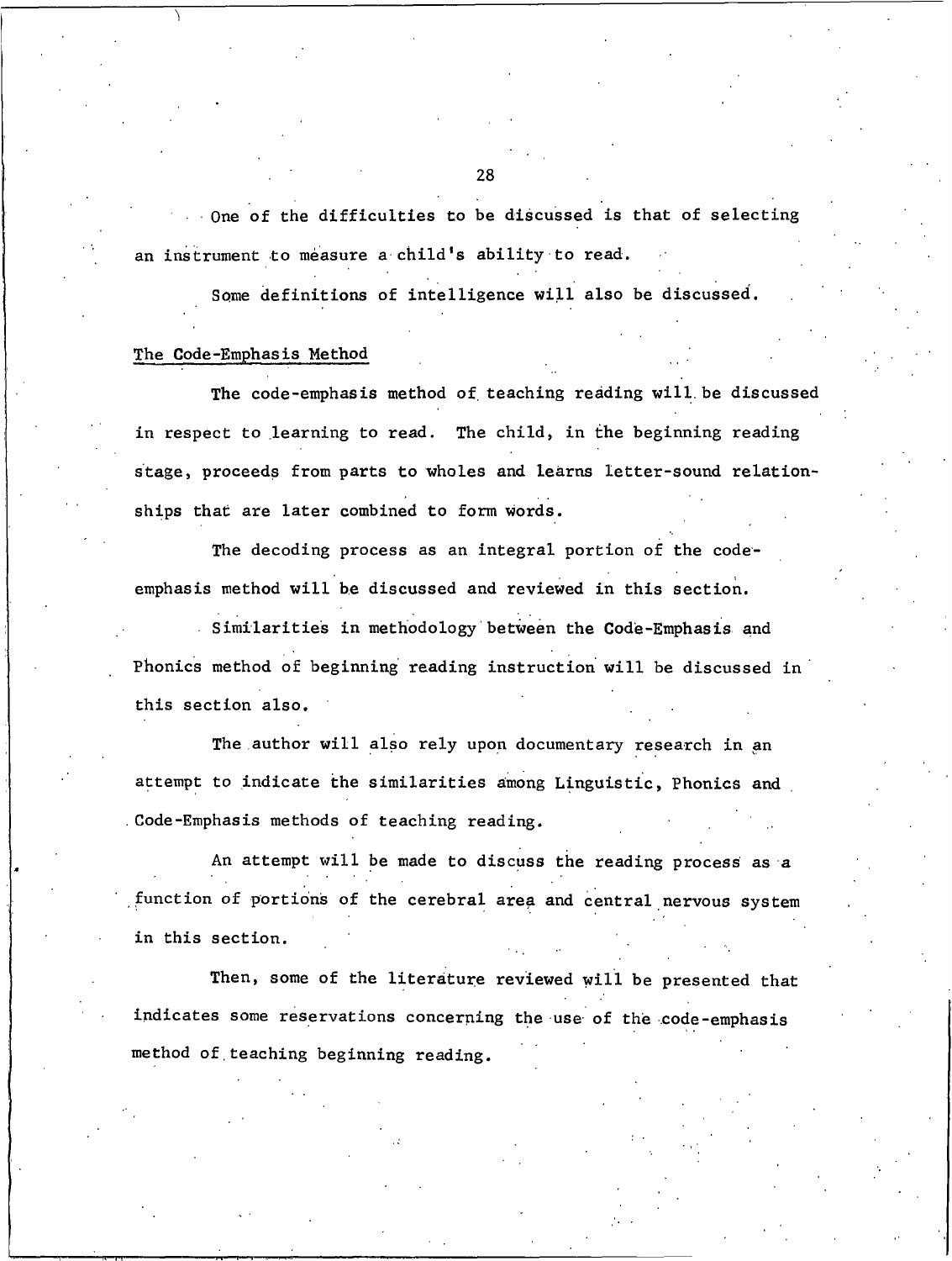## The Meaning-Emphasis Method

The section of the review of literature will be used to illustrate a working definition of the meaning-emphasis method of teaching beginning reading.

In addition, it will be brought out in the review that the meaning-emphasis method of reading instruction does attempt to promote the gaining of meaning as the primary purpose of reading.

The procedures involved in the teaching methodology will be discussed for a comparison between the code-emphasis and meaningemphasis methods of teaching reading.

# Limitations and Explanations of the Limitations

(1) The small sample, in that the study was limited to four classrooms in two schools was necessary because of the cost of supplying textbooks and other related materials to the students. The cost of these materials had to be completely borne by the writer.

The sample could not be considered either a random or stratified random sample, since not every pupil entering the first grade in the Billings Public Schools had the opportunity to be involved in the study on the basis of being placed on a table of random samples. Also, there was no way to anticipate or have prior knowledge of the ages and sex of the beginning first graders involved in the study, so it could not be a stratified random sample.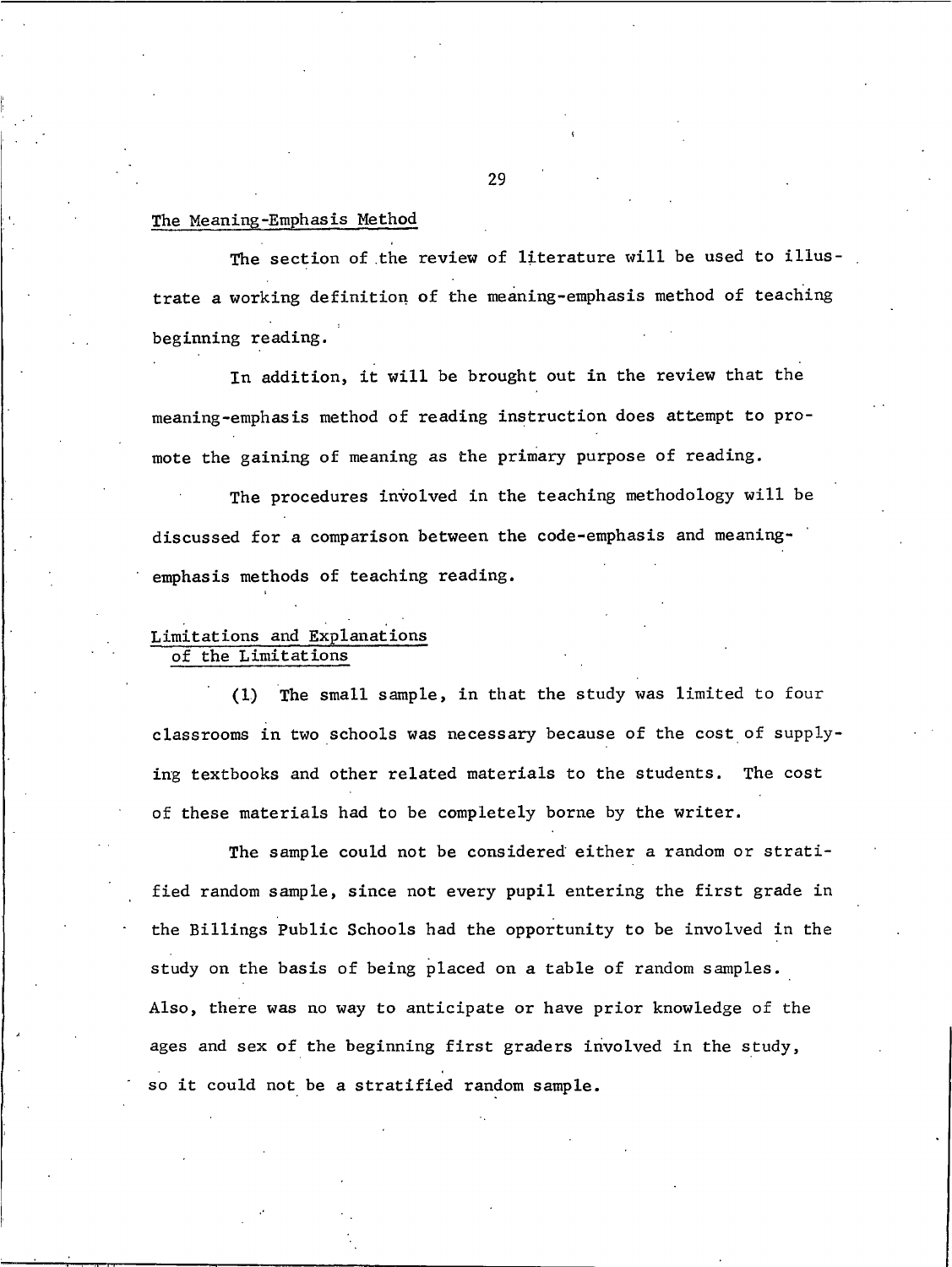The writer agreed with Furgason  $(27:135)$  as he says, "It (the sample) may not differ from a random sample as far as these characteristics are concerned, the investigator may be prepared to regard it as representative of the larger group." The sample was thought to be representative of the larger group.

(2) The teachers to whom the control and experimental groups were given for instruction were as equal in terms of technique and ability as possible. However, no teachers were transferred for the purposes of the study.

The teachers were of comparable training with a minimum of four years and a maximum of five years of college education. The age and experience of the teachers could not be controlled due to the fact that teachers were not transferred on an inter-building basis for the purpose of this study. However, all four teachers had identical in-service orientation regarding the nature and purpose of the study. This orientation could not completely control the variable of individual teacher differences in methodology, however. Teacher variability in terms of unique methodology is inevitable in any study of this nature. However, the reading supervisor for the school district stated, that as he knew the teaching styles of all four teachers, he would evaluate them all as having traditional teaching philosophies and methodology. So from his viewpoint there was similarity of philosophy.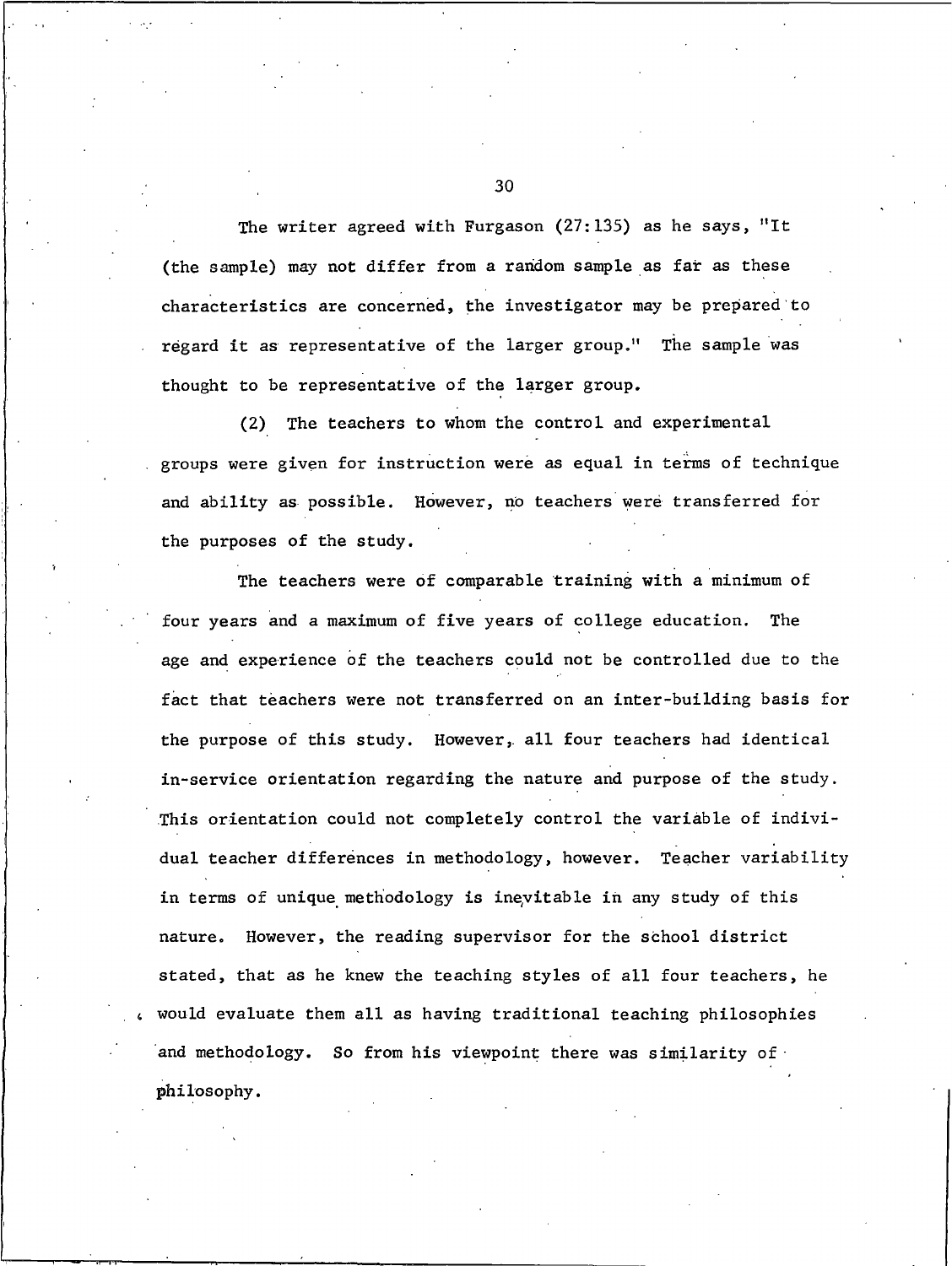Another limitation is the problem that each of the two  $(3)$ teaching methods as implemented by the Scott-Foresman and Lippincott programs have overlapping philosophy and teaching procedures. Neither is pure in terms of a polarization of teaching procedures. However, there are some differences that are consistent enough to allow for and justify the rubric of analytic and synthetic methodology, as will be discussed in the explanation of the two methods in the Review of Literature in Chapter 2 of this paper.

(4) Yet another limitation that must be admitted to is the pre-school experiences that each individual child undergoes prior to his formal school attendance. The home environment of the child and all of his learning experiences that occur before school began (to be discussed in the Review of Literature) could not be controlled for the purposes of this study. An attempt to make a statistical adjustment for this uncontrolled variable was made in the selection of the analysis of covariance statistical technique used for the purposes of the study.

The research done for this paper was not completely  $(5)$ exhaustive. It was done in only two libraries, at Montana State University and at Eastern Montana College, and included the ERIC Documents for the period of time 1970-1972. The two libraries are accredited and should have materials diverse enough to allow a comprehensive review of literature, however.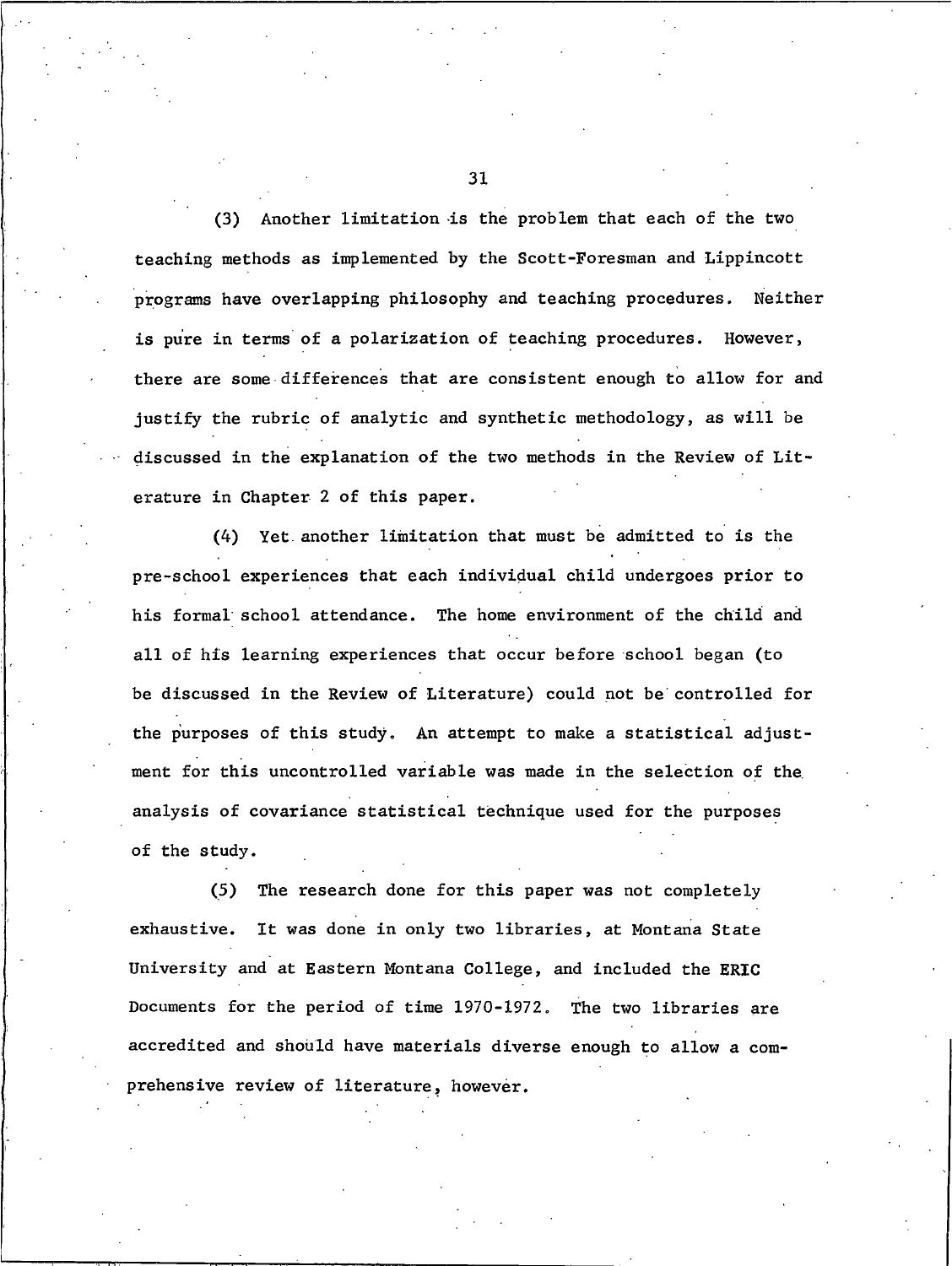The principals in the two buildings perhaps had varying  $(6)$ philosophies of supervision. This is a factor that could not be controlled as the two were different people. However, there was communication between the two and the basic goal of attempting to determine which of the two reading methods would produce the greatest achievement, was agreed upon by the two principals, as was the procedure involved in the study.

In addition to the agreement between the two, the reading supervisor was the same for both schools, which could add a dimension of continuity as far as supervision was concerned.

(7) In an attempt to control the time variable, the teaching schedules with regard to the teaching of reading, were reserved for the period of time from 8:30 in the morning to  $11:00$  five days per week. During this 2<sup>1</sup>/<sub>2</sub> hour period, each child was receiving teacher to pupil group instruction for approximately 30 minutes per day. The remainder of this block of time was devoted to independent work such. as workbook completion, coloring activities, copying and writing exercises related to the reading process.

The supplementary materials were similar in all four classrooms. During the afternoons, the children worked in materials designed to promote the learning of reading skills. Books from the Ginn Basal Reading Series, and other meaning-emphasis materials were used by all four classrooms. No supplementary phonetic materials were

ьÄ,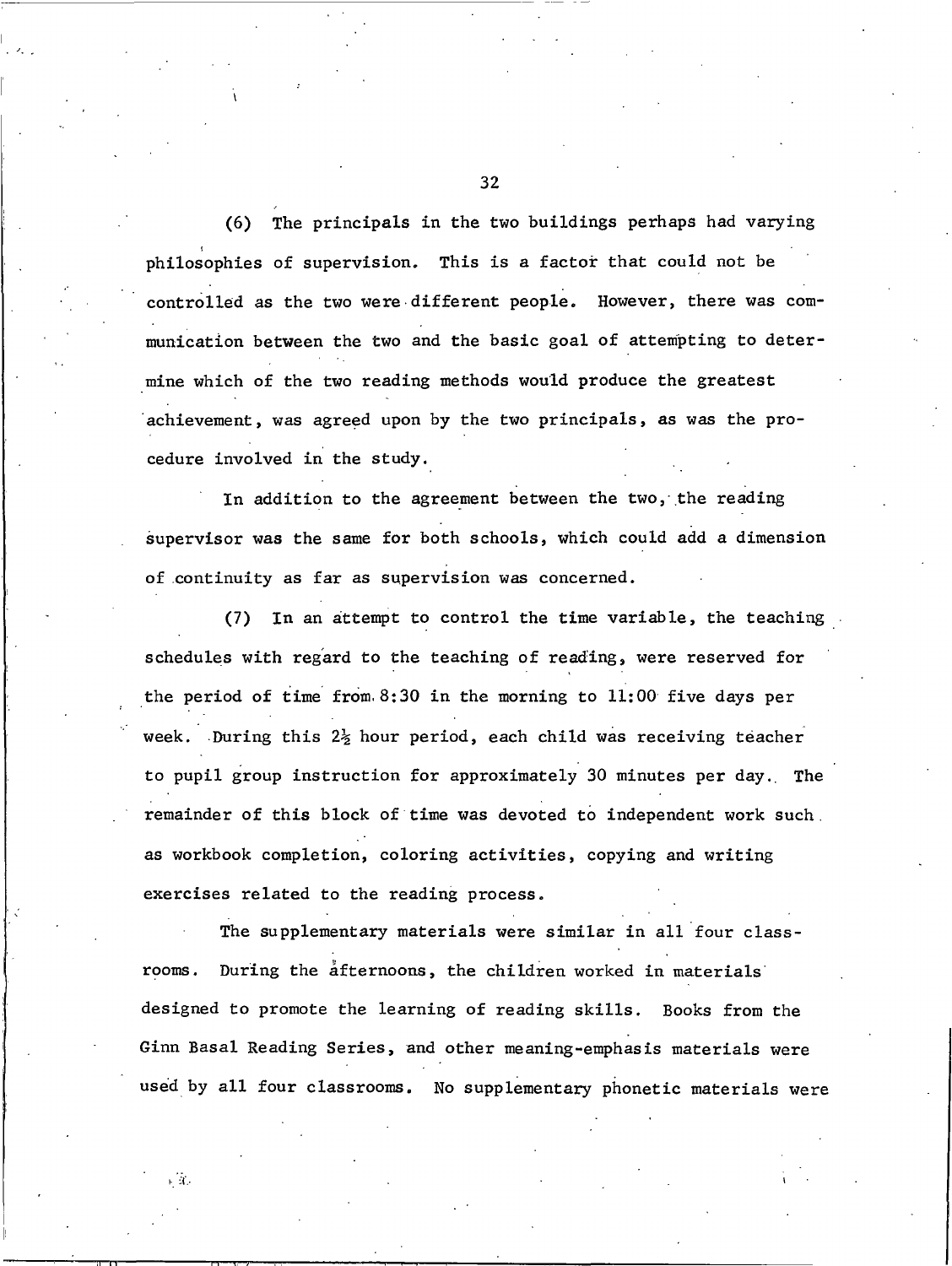used for any of the four groups of children. This was an attempt to control the differences in materials that could have been a contaminating variable in the study.

(8) The age category took into consideration the aspect of different maturational levels of ability for different chronological ages. Each classroom had a mean age distribution of 77.4 as illustrated in Table II below.

### TABLE II

# AGE DISTRIBUTION OF THE PUPILS IN THE SCOTT-FORESMAN PROGRAM AND LIPPINCOTT PROGRAM

| Scott Foresman X |  | Lippincott X  |  |
|------------------|--|---------------|--|
| 77.4 months      |  | $77.4$ months |  |

The pupils were divided into age categories on a linear scale of 5-10 to 7-10. The categories were divided into ages with a four month differential as follows:  $5-10$  to  $6-2$ ,  $6-3$  to  $6-7$ ,  $6-8$  to  $7-0$ , 7-1 to 7-5, and 7-6 to 7-10. One child from each age category was placed in the alternate classroom in each school so that the pupils in the Scott-Foresman program had as equal as possible age distribution with those pupils in the Lippincott program.

The age factor was then treated by the statistical technique, the mean  $(\overline{X})$  to relate the samples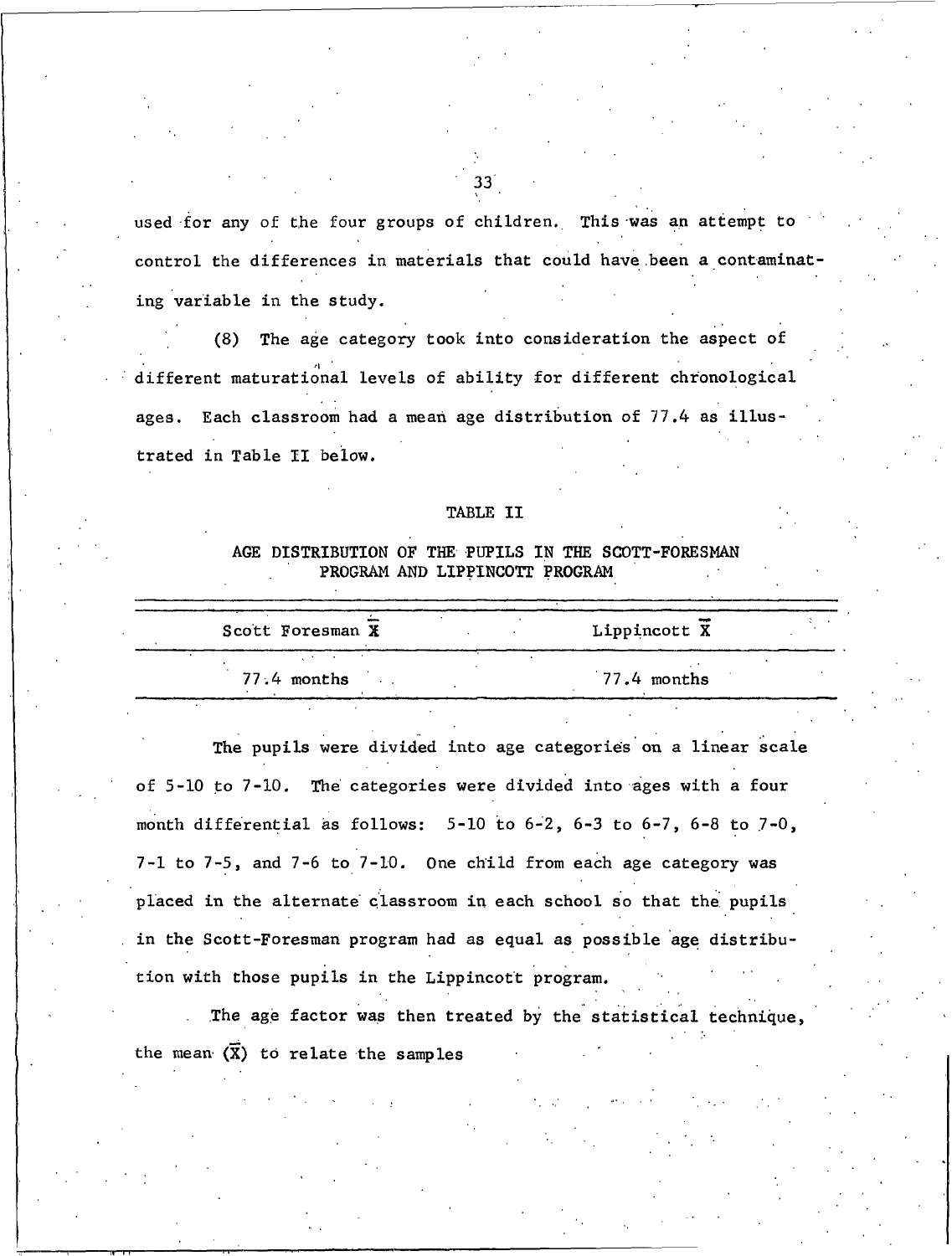for both the Scott-Foresman method and the Lippincott method of instruction.

It may not have been important to have similar age groupings in each classroom, however, because as Heilman (39:31) says, "Research data appear to be in agreement that mental age is more closely related to success in reading than is chronological age or I.Q." At any rate this factor was considered.

(9) The sex category took into consideration the feeling of some that being a male or female makes some difference in attaining various intellectual skills. Wechsler (71:148) mentions that "our findings do confirm . . . that men not only behave but think differently from women." Vandiver (69) mentioned, that, "Boys have different problems, according to various experts, than do girls, in the learningto-read process." Because of these ideas, an attempt was made to. place an equal number of boys and girls in each of the four classrooms.

The pupils were placed in each of the two classrooms at each of the schools as follows: a boy in one room, then a boy in the other room; after this procedure, a girl in one room, then a girl in the other.

There were twenty two children in the classroom taught by the Lippincott method at Rose Park School and twenty three in the classroom taught by the Scott-Foresman method, for a total of forty five; but there were only nineteen children in each of the rooms at Grand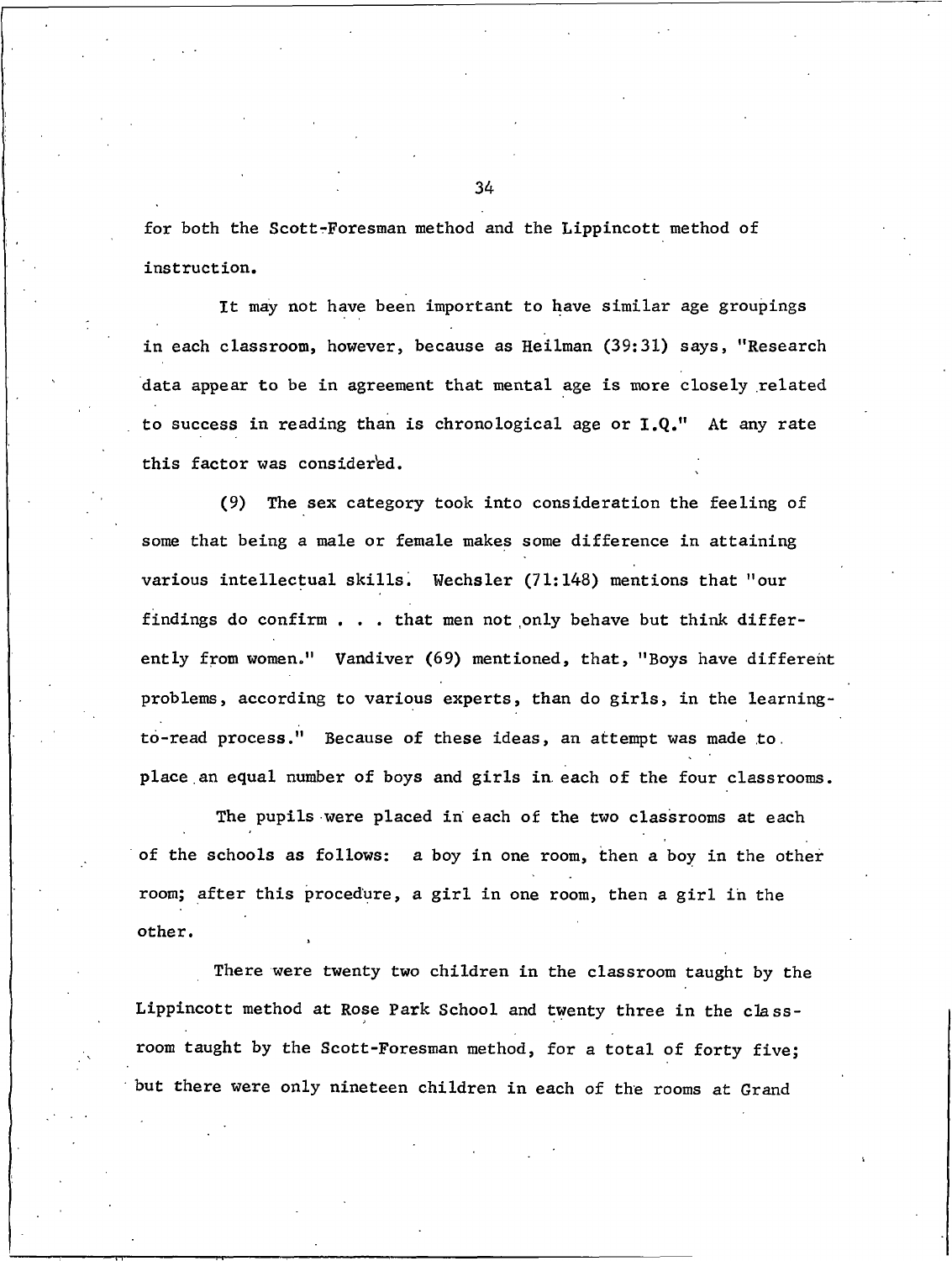Avenue School for a total of thirty eight. Thus there was a greater number of boys than girls when the total group taught by the Scott-' Foresman method of instruction was compared with tht total group taught by the Lippincott Method. The distribution is shown below:

|                    | Boys | Girls | Total |
|--------------------|------|-------|-------|
| For Lippincott     | 20   | 21    | 41    |
| For Scott-Foresman | 23   | 19    | 42    |
| Total              | 43   | 40    | 83    |

Consideration was given to placing children in each of the groups taught by the experimental method and the control method of beginning reading instruction. It would have been desirable to place children in each group on the basis of potential success in beginning reading. This success might have been predicted by the results of a reading readiness test, since Heilman (39:29) points out that "in general, the experimental data indicate a positive relationship between scores on readiness tests and success in beginning reading.

This placement of children on an equal paired basis (in terms of readiness) in the two groups was impossible, however, because the readiness tests could not be administered prior to the first or second week of school, at which time the children had already been placed and settled into their rooms. This factor of inability to place by readiness test and inability to control pre-school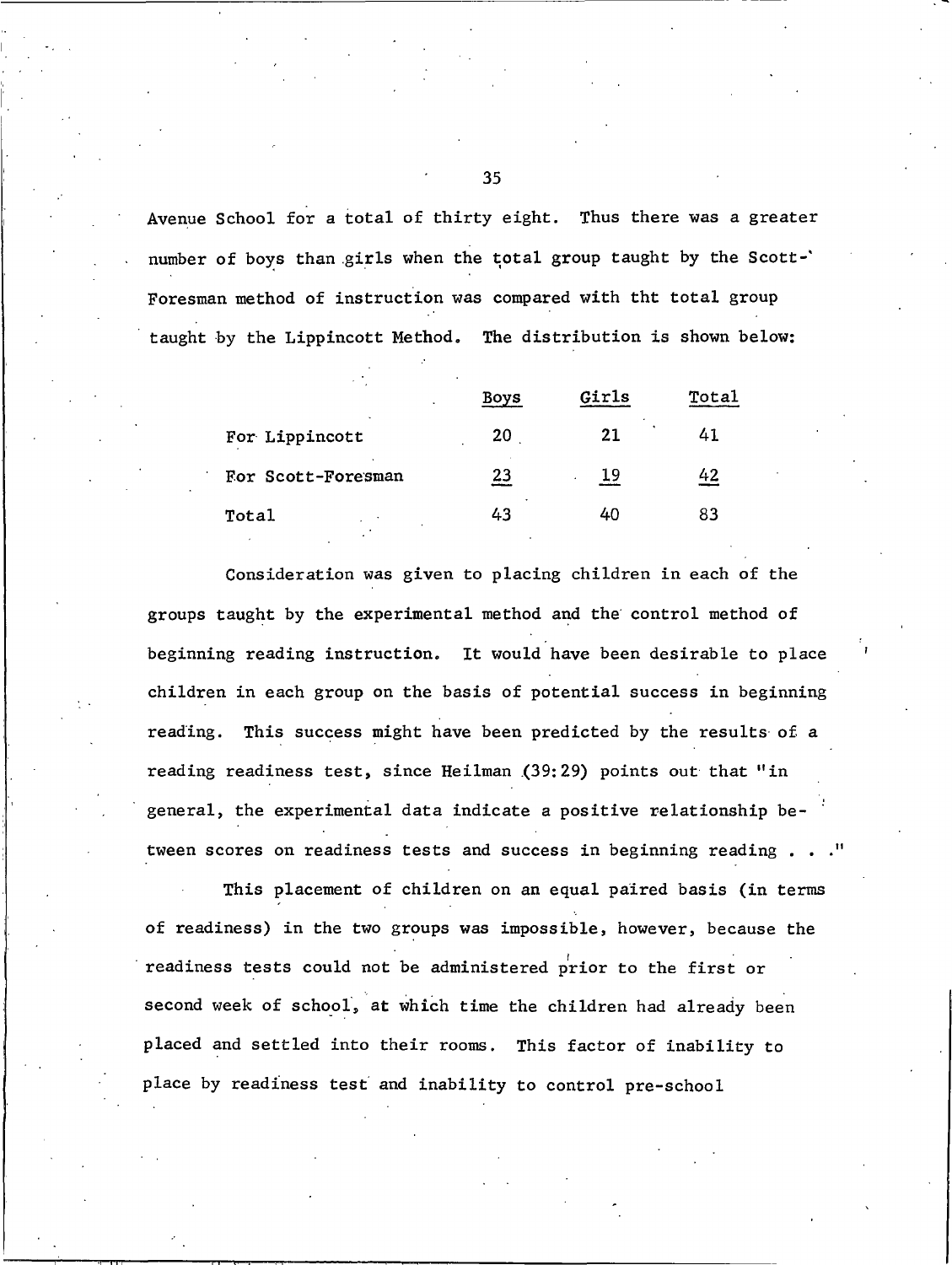experiences was the justification for the selection of the analysis of covariance as a statistical procedure.

Children entering either of the two schools at a later  $(10)$ date than the beginning of school, might prove also to be a limiting factor. These children, not having been exposed to the procedures as defined by the format of the study could possibly affect the results of the pupil achievement at the end of the testing period.

If any child entered any classroom later than the first of October, they were simply not considered in the final testing.

The contaminating variables controlled were the vision and hearing of the children involved in the study. If any child had severe deficiencies in either of these areas, his or her test scores were to be excluded from the study to eliminate the contamination. There were no children in this category of deficiency, as all children were checked by a nurse with an audiometer for hearing deficiencies and all of the children also were screened for vision deficiencies by the Lazy Eye Clinic. Several were also checked by the Keystone Telebinocular Eye Test.

## Method of Collecting Data

The data necessary to complete this study was obtained from the results of formal, standardized tests administered to the sample groups of children used for the study.